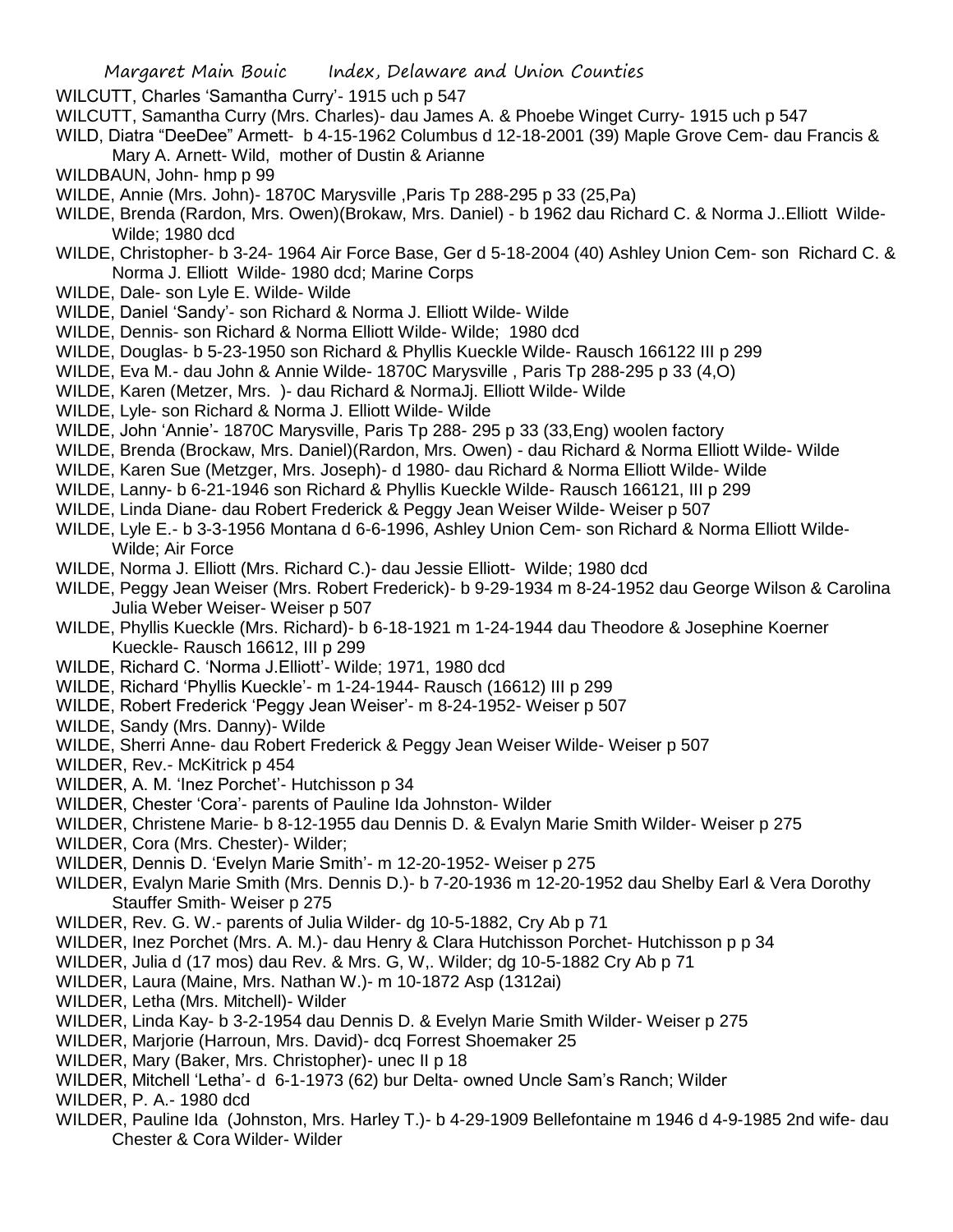- Margaret Main Bouic Index, Delaware and Union Counties WILDERMUTH, Dr. Alice Potter (Bauer, Mrs. Dr. Mark)(Mrs. H. J.)- b 11-28-1878 m(2) 11-29-1938 d 4-28- 1944 dau Herman & Mary Anna Ferguson Potter- Ferguson 1(11)81 Wilson 1181 WILDERMUTH, Bonnie (Mrs. Ronald F.)- 1969, 1971 dcd WILDERMUTH, David- b 1968 son Ronald F. & Bonnie Wildermuth- 1969, 1971 dcd WILDERMUTH, Edith Emma Leedy (Mrs. Rodney Kent)- b 1-16-1938 , 3-23-1958 dau John Ralston & Clara Loretta Wilson Leedy- Weiser p 634 WILDERMUTH, Eva R. Oliver (Mrs. Jesse)- Wildermuth WILDERMUTH, H. J. 'Alice Potter '- Ferguson (1(11)81; Wilson (1181) WILDERMUTH, Jesse 'Eva R.Oliver'- Wildermuth WILDERMUTH, Lucile W. (Kennedy, Mrs. Roland N.)-b 10-23-1898 Baltimore, O.- d 1-22-(89) Union Cem, Columbus- dau Jesse & Eva R. Oliver Wildermuth- Wildermuth WILDERMUTH, Mabel E. Shoaf- dau Luther Shoaf- opc 513 WILDERMUTH, Randy- b 1960 son Ronald F. & Bonnie Wildermuth- 1969, 1971 dcd WILDERMUTH, Ricky- b 1964 son Ronald F. & Bonnie Wildermuth- 1969, 1971 dcd WILDERMUTH, Rodney Kent 'Edith Emma Leedy'- b 2-10-1937 m 3-23-1958- Weiser p 645 WILDERMUTH, Ronald F 'Bonnie'- 1969, 1971 dcd WILDERMUTH, Ronnie- b 1962 son Ronald F. & Bonnie Wildermuth- 1969, 1971 dcd WILDERS. Barbara (Mrs. George- Wilders WILDERS, George A. 'Mary Frances'- d 3-3-1994 (74) Morrow Cem- Air Force pilot, WWII; Wilders WILDERS, George 'Barbara'- son George A & Mary Frances Wilders- Wilders WILDERS. James E.- brother George A. Wilders- Wilders WILDERS, Mary Frances (Mrs. George A.)- Wilders WILDERS, Phyllis A. - dau George A. & Mary Frances Wilders- Wilders WILDERS. Thomas C.- brother George A. Wilders- Wilders WILDI, Carl- 1910C Marysville 162-141 p 6A (21,ILL,Ger,Ger) machinist WILDI, Emil- 1910C Marysville 162-141 p 6A (54,Ger,Ger,Ger)- V. Pres. milk plant WILDI, John- 1915 uch p 537; Marysville p 10, 51, 52- see Wilde WILDI, Richard- 1910C Marysville 162-141 p 6A (20,Ill, Ger,Ger) machinist WILDMAN, Alma "Red" 'Betty J.'-b London, O. d 3-6-1987 - Wildman; 1969, 1971, 1980 dcd WILDMAN, Barton Bruce- b 5-23-1889 Brown Tp d 5-4-1890 son Theodore & Eva Bruce Wildman- Ruward letter WILDMAN, Betty J. Macklin (Mrs. Alma) - b 7-21-1924 Magnetic Springs d 6-2-2006 (81) Fairview Mem. Pk. dauy Charles & Ruby Jones Macklin- Wildman; 1969, 1971, 1980 dcd WILDMAN, C. R.- Union Co Probate Deaths, Voil II p 2 (1879-1886) WILDMAN, Charles W.- b 1-13-1856 son William & Emaline Grub Wildman- Ruward letter WILDMAN, Christina Rife (Mrs. Roger C.)- Wildman WILDMAN, Daniel- Pabst 6 p 49. 50 WILDMAN, Debbie J.- 1975 ucd WILDMAN, Edwin- brother Roger C. Wildman- Wildman WILDMAN, Elcie Newell- b 12-18-1887 Brown Tp d 11-1-1889 dau Theadore & Eva Breece Wildman- Ruward chart
	- WILDMAN, Elizabeth (Case, Mrs. )- dau William & Syntha Wheeler Wildman- dg 1-26-1915 Cry Ab p 10
	- WILDMAN, Ella (Cline, Mrs. )-dau William & Syntha Wheeler Wildman-dg 1-26-1915,Cry Ab p 10
	- WILDMAN, Emaline Grub (Mrs. William)- b ca 1837 Ruward letter
	- WILDMAN, Eva Breece (Mrs. Theadore)- b 12-25-1862 m 3-22-1883 d 3-31-1928 dau Lamon Loraine & Catherine Agnes Poland Breece- Ruward letter
	- WILDMAN, Frank- son William & Syntha Wheeler Wildman- dg 1–26-1915 Cry Ab p 10
	- WILDMAN, Hazel Marie (Breyfogle, Mrs. Howard McKinley- b 4-4-1894 d 12-23-1916 dau Theodore & Eva Breece Wildman- Ruward letter
	- WILDMAN, Jesse H.- b 5-26-1860 ch William & Emaline Grub Wildman- Ruward letter
	- WILDMAN, Jo Ann (Mrs. Roland E.)- Wildman; 1975 1979, 1981, 1983 ucd
	- WILDMAN, John- son William & Syntha Wheeler Wildman- dg 1-26-1915, Cry Ab p 10
	- WILDMAN, Jon M.- son Roger C. & Christina Rife Wildman- Wildman
	- WILDMAN, Joseph- son William & Syntha Wheeler Wildman- dg 1-26-1915, Cry Ab p 10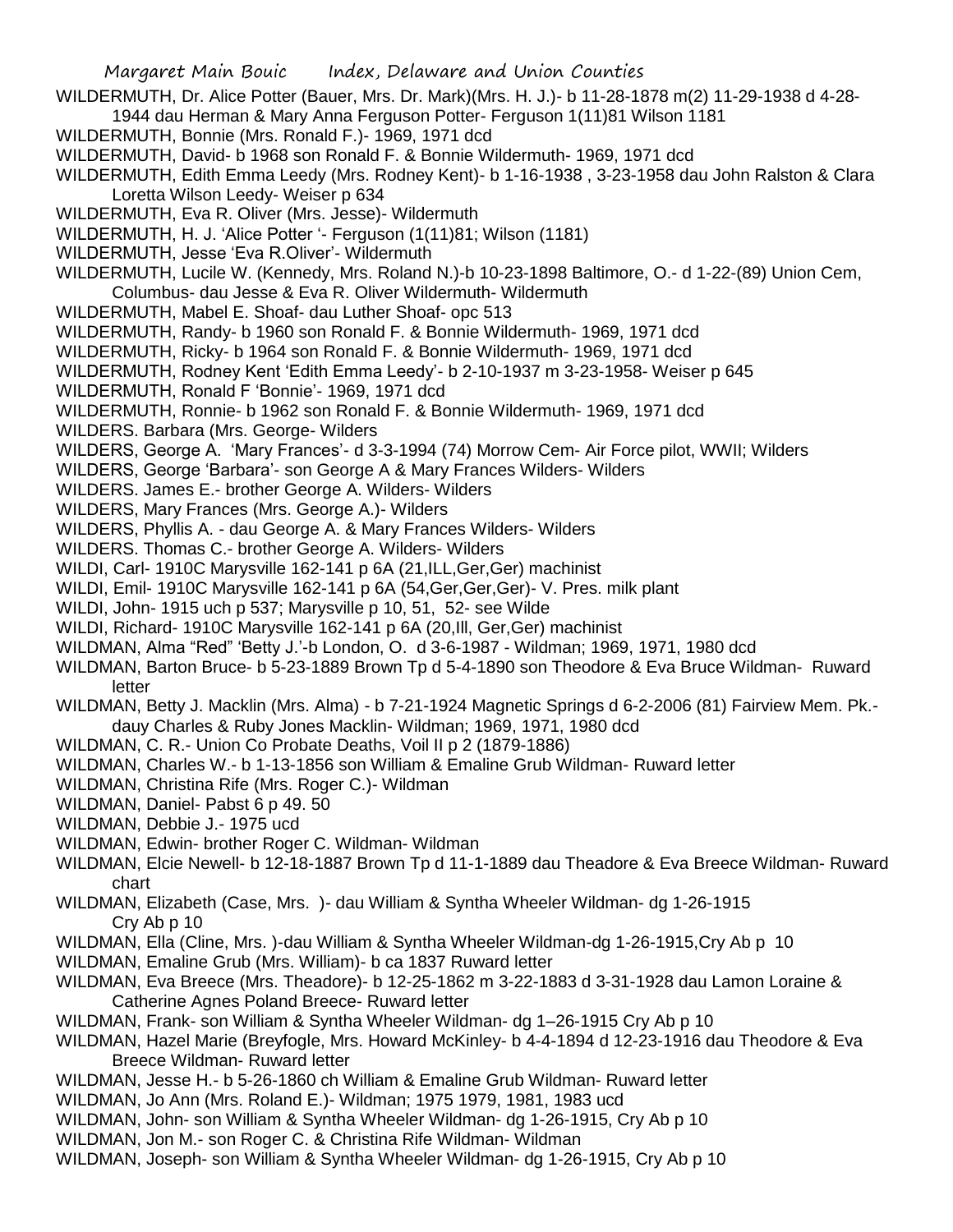- WILDMAN, R., Kent- son Roger C. & Christina Rife Wildman- Wildman
- WILDMAN, Lily B. (Rhoases, Mrs. Harry)- g 2-29-1876 m 12-6-1894 d 1-25-1915 (38-11-2) typhoid fever-
- Oakdale Cem dau William & Syntha Wheeler Wildman- dg 1-26-1915
- WILDMAN, Maria C. (Daniels, Mrs. John c.)- m 11-22-1879 ucm 6529 repeated ucm 6599
- WILDMAN, Mary Jane Brown (Mrs. Warren William) Ruward chart
- WILDMAN, Mary (Rogers, Mrs. George)- m 2-24-1888 dg 12-6-1910 Cry Ab p 175
- WILDMAN, ----(Mrs. )- mother of Mrs. George Neer- dg 10-19-1909 Cry Ab p 66
- WILDMAN, Patty (Pratt. Mrs. )(Allen, Mrs. Mike)- dau Alma & Betty J. Macklin Wildmsn- Wildman
- WILDMAN, Richard 'Connie'- b 1952 son Alma & Betty J. Macklin Wildman- Wildman; 1969 dcd
- WILDMAN, Roger C. 'Christina Rife'- d 9-7-1990 (79) Rose Hill Mem. Pk.. Springfield- brother Edwin Wildman-Wildman
- WILDMAN, Roland E. 'Jo Ann- Wildman; 1975, 1979, 1981, 1983 ucd
- WILDMAN, Sarah (Peet, Mrs. Samuel)- 1908 dch p 731
- WILDMAN, Syntha (Mrs. William) dg 1-26-1915 Cry Ab p 10
- WILDMAN, Theodore 'Eva Breece'- b 5-27-1857 m 3-22-1883 d 2-27-1932 bur Green Mound Cem- son William & Emaline Grub Wildman- dg 6-13-1890 Cry Ab p 20 l Ruward letter
- WILDMAN, Theodore- son William & Syntha Wheeler Wildman- dg 1-26-1915 Cry Ab p 10
- WILDMAN, -- female- b 5-24-1896 Delaware Tp dau Theadore & Eva Breece Wildman- Ruward chart
- WILDMAN, Thomas- d 4-4-1886 dg 4-15-1886, Cry Ab p 128
- WILDMAN, Victoria Bevis (Mrs. Ward)- m 1990 dau Fay D. & Audrey E. Bevis- Wildman
- WILDMAN, Viola (Johnson, Mrs. )- dau William & Syntha Wheeler Wildman- dg 1-26-1915,
	- Cry Ab p 10
- WILDMAN, Ward 'Victoria Bevis'- b 1961 m 1990 son Roland E. & Jo Ann Wildman- Wildman; 1975, 1979, 1981, 1983 ucd
- WILDMAN, Warren William 'Mary Jane Brown'- b 3-27-1884 Brown Tp son Theadore & Eva Breece Wildman-Ruward chart
- WILDMAN, Wile- Abraham- 1835 men p 25 # 249 p 42 Delaware Tp
- WILDMAN, William 'Emaline Grub'- b ca 1833 Ruward letter
- WILDMAN, William L.- son Roger C. & Christina Rife Wildman- Wildman
- WILDS, J. Carlton 'Marion Enid Lowe'- m 3-20-1958- Weiser p 266
- WILDS, Deborah Lynn Hart (Mrs. William) b 12-6-1961 Columbus d 4-9-2002 Oakdale Cem Record, O86 SE 1/4 (owner Joyce Erwin)-dau William R. & Joyce Hart- Wilds
- WILDS, Dena Lynn- b 7-4-1983 dau William & Irwin Wilds- Wilds
- WILDS, Dena (Klosterman, Mrs. Aaron)- dau William & Deborah Lynn Hart Wilds- Wilds
- WILDS, Edra- b 1955 ch Edward W. & Glenna Wilds- 1967, 1971, 1973 ucd
- WILDS, Edward W. 'Glenna'- son Joseph E. Wilds, Jr.)- 1967, 1971, 1973, 1975 ucd
- WILDS, Glenna (Mrs. Edward W.)- 1967, 1971, 1973, 1975 ucd
- WILDS, Jacob- 1883 uch V p 587
- WILDS, John Mac Ferrin-b 12-25-1958 son J. Carlton & Marion Enid Lowe Wilds-Weiser p 266
- WILDS, Joseph E.-d 10-25-1975 (67) Coalgrove Cem- father of Ronald, Karen Heminger Wilds- Wilds
- WILDS, Karen (Heminger, Mrs. )- dau Joseph E. Wilds, Jr.- Wilds
- WILDS, Marion Enid Lowe (Mrs. J. Carlton)- b 9-26-1920 m 3-20-1958 dau Glenn Ovil & Ruth Bertha Weiser Lowe- Weiser p 266
- WILDS, Mark- b 1959 son Ronald J. & Sue Wilds- 1967, 1971, 1973, 1975 ucd
- WILDS, Michael- b 1965 son Ronald J. & Sue Wilds- 1967, 1971, 1973, 1975, 1979, 1983 ucd
- WILDS, Ronald J. 'Sue'- son of Joseph E. Wilds, Jr.- Wilds; 1967, 1971, 1973, 1975, 1979, 1981, 1983 ucd
- WILDS, Ronda (Conrad, Mrs. Carl)- b 1961 m 10-4-1986 -dau Ronald J. & Sue Wilds- Wilds; 1967, 1971, 1973, 1975, 1979, 1981, 1983 ucd
- WILDS, Sue (Mrs. Ronald J.)- 1967, 1971, 1973, 1975, 1979, 1981, 1983 ucd
- WILDS, William ' Erwin'- b 1957 son Edward W. & Glenna Wilds- Wilds; 1967,1971, 1973, 1975 ucd
- WILDY, Elizabeth (Rosevelt, Mrs. Solomon)- dumch p 326
- WILE, Christian 'Elizabeth Garn'- son John & Mary Wile- 1915 uch p 895
- WILE, Elizabeth Garn (Mrs. Christian)- 1915 uch p 895
- WILE, Elizabeth (Nave, Mrs. )- dau John & Mary Wile- 1915 uch p 895
- WILE, Elza- son Christian & Elizabeth Garn Wile- 1915 uch p 895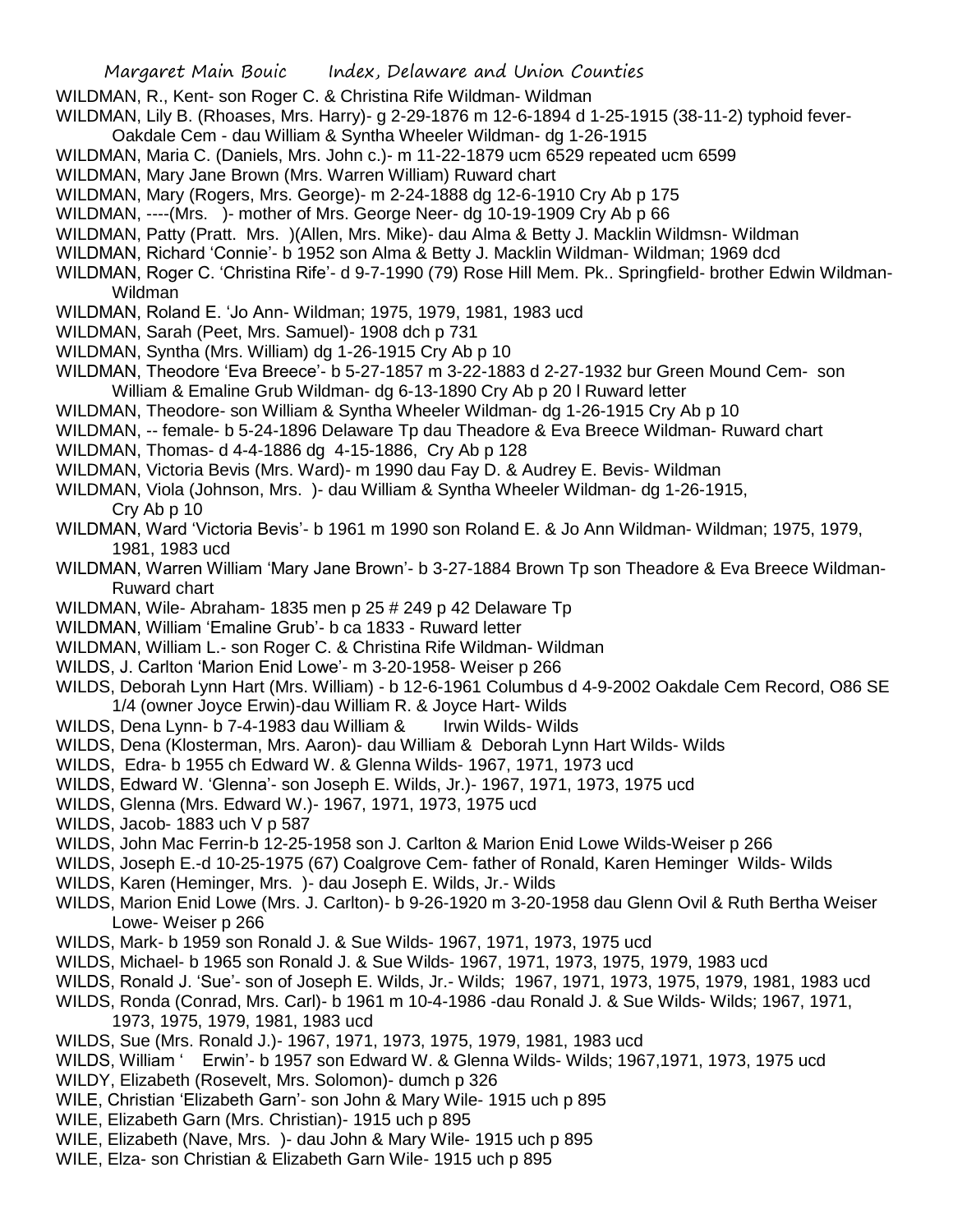- WILE, Ethel (Von Wagner, Mrs. Freeman)- dau John R. & Lottie Peters Wile- 1915 uch p 896
- WILE, Frederick William- Pabst 4 [ 31
- WILE, Harvey- son Christian & Elizabeth Garn Wile- 1915 uch p 895
- WILE, Howard- son Christian & Elizabeth Garn Wile- 1915 uch p 895
- WILE, Jacob- son John & Mary Wile- 1915 uch p 895
- WILE, Jennie (Hawk, Mrs. )- dau Christian & Elizabeth Garn Wile- 1915 uch p 895
- WILE, Jennie Scott (Mrs. John R.)- dau Absalom & Eleanor Jiams Scott- 1915 uch p 895; 1910C Paris Tp 42- 404 p 6A (44,O,WVa,O0 m 17y, 3 ch, 2 living
- WILE, John- son John & Mary Wile- 1915 uch p 895
- WILE, John 'Mary'- 1915 uch p 895
- WILE, John R. 'Lottie Peters''Jennie Scott'- b 2-7-1859 d 4-15-1932 (73y)Oakdale Cem 4430 (G152)-son Christian & Elizabeth Garn Wile- MR-DAR p 10; 1915 uch p 895; 1910C Paris Tp 92-94 p 6A (51,O,Va,O) m 17y
- WILE, Lottie Peters (Mrs. John R.)- 1915 uch p 895
- WILE, Mary (Mrs. John)- 1915 uch p 895
- WILE, Mildred-dau John R. & Jennie Scott Wile- 1915 uch p 896; 1910C Paris Tp 92-94 p 6A (9,O,O,O)
- WILE, Morgan- son Christian & Elizabeth Garn Wile- 1915 uch p 895
- WILE, Myron- son Christian & Elizabeth Garn Wile- 1915 uch p 895
- WILE, Nellie Moore (Mrs. Walter)- 1915 uch p 896
- WILE, Phillip- son John & Mary Wile- 1915 uch p 895
- WILE, Samuel- son John & Mary Wile- 1915 uch p 895
- WILE, Susan (Dentler, Mrs. )- dau John & Mary Wile- 1915 uch p 895
- WILE, Walter S. 'Nellie Moore'- son John R. & Jennie Scott Wile- 1915 uch p 896; 1910C Paris Tp 92-94 p 6A (16,O,O,O)
- WILENETH,Elizabeth(Badley, Mrs. Edward M.) m 1-6-1830 ucm 220 see Wilmoth; unec II p 27
- WILES, Anna Bates (Mrs. Capt. Clifton W.)- m 2-17-1869 d 10-1921 (70)-dau Joseph Bates- dumch p 288; Wiles; 1908 dch p 164, 178, 623
- WILES, Arthur- son Clifton W. & Anna Bates Wiles- dumch p 288; 1908 dch p 623
- WILES, Capt. C.- pallbearer for Rev. A. C. Crist- dg 7-25-1911, Cry Ab p 84, for William E. Mooredg 12-10-1912 Cry Ab p 175
- WILES, Capt. Clifton W. 'Anna Bates' m 2-17-1869 son Peter & Nancy Hall Wiles-1908 dch p 118, 215, 408, 423, 619, 620, 623; dumch p 287; 1976 dch p 134; pallbearer for W. C. VanSant dg 10-1901, Cry Ab p 85
- WILES, C. W.-pallbearer for George Clark- dg 12-29-1903 Cry Ab p 213; for Perry Wintermute dg 2-2-1908. Cry Ab p 105; for T. C. Breece- dg 11-21-1913, Cry Ab p 71
- WILES, Cynthia (Mrs. Dan)- Wiles
- WILES, Dan 'Cynthia'- parents of Terri Wiles- Wiles
- WILES, Dwight- 1983 ucd
- WILES, Elizabeth Dilsaver (Mrs. Jacob)-m 7-20-1853 dcm
- WILES, Ella (Tuttle, Mrs. William P.) dau Peter & Nancy Hall Wiles- 1908 dch p 619
- WILES, Emma (Lennon, Mrs. John)- dau Peter & Nancy Hall Wiles- 1908 dch p 619
- WILES. George 'Myrtle Seamon'- parents of Elma Opal Peterman- Wiles
- WILES, Ida Frances- d 10-19-1931 (53y) Oakdale Cem 4373 (E2461)
- WILES, Jack- nephew Nelle L. Wiles- Wiles
- WILES, Jacob 'Mary A.'- 1850C Claibourne Tp 220 p 34 (34,Penn)
- WILES, John 'Levona Dilsaver'- m 2-22-1855 dcm; 1908 dch p 818
- WILES, Joseph- 1870C Marysville Paris Tp 131-131 p 15 (24,O); works in woolen factory
- WILES, Juliet Hathaway (Mrs. Newton P.)- lic 10-4-1854 ucm 2179
- WILES, Lavina Dilsaver (Mrs. William)- m 2-22-1855 dcm dau William H. & Sarah Dilsaver-1908 dch p 576
- WILES, Levona Dilsaver (Mrs. John)- m 2-22-1855 dcm
- WILES, Mary A. (Mrs. Jacob)- 1850C Claibourne Tp 220 p 34 (30,O)
- WILES, Myrtle Seamon (Mrs. George)- parents of Elma Opal Peterman- Peterman
- WILES, Nelle L.- b 9-13-1876 d 2-28-1963 (86) Oak Grove Cem dau Clifton W. & Anna Bates Wiles- 1908 dch p 623; dpc p 84; dumch p 288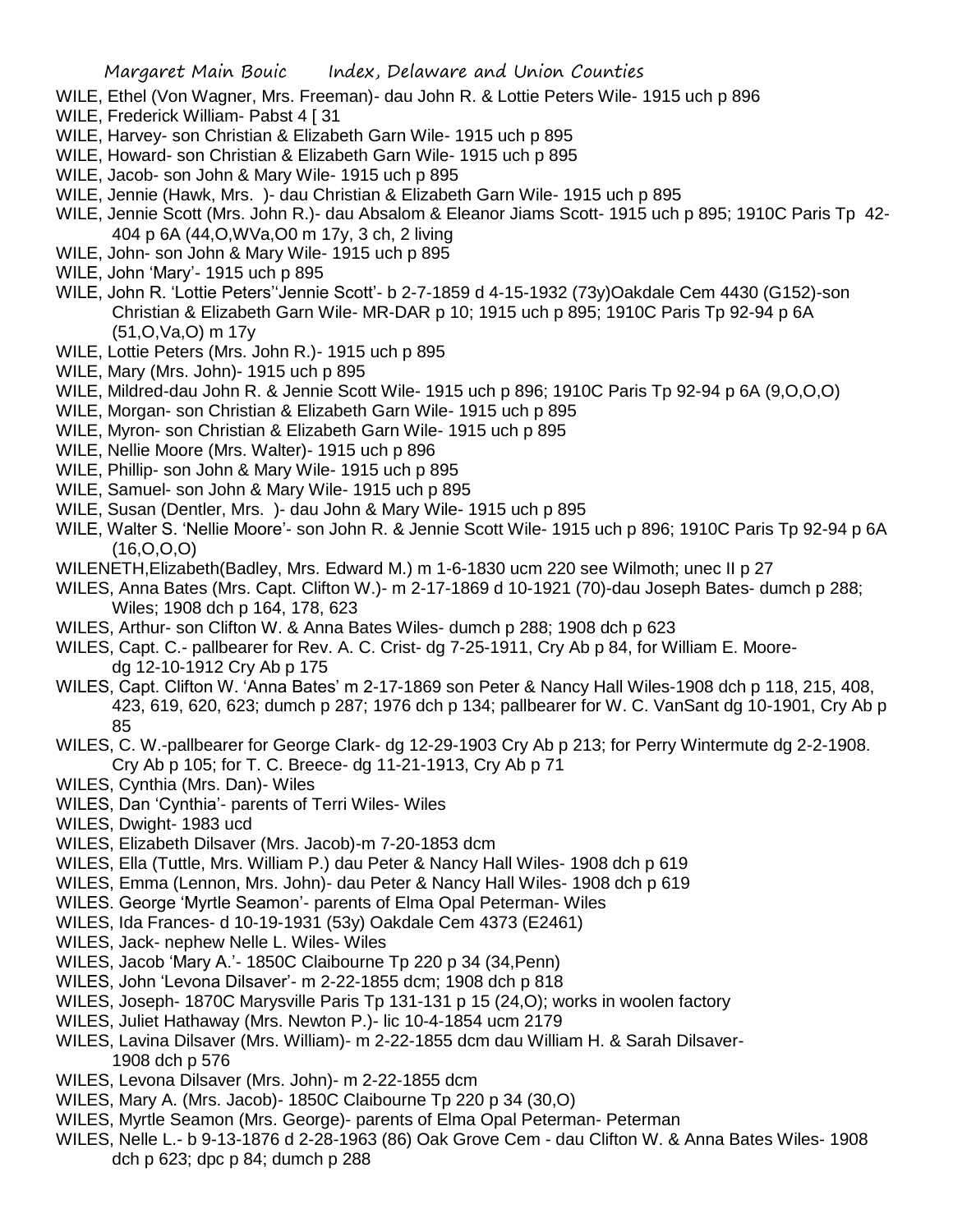WILES, Newton P. 'Juliet Hathaway'- lic 10-4-1854 ucm 2179

- WILES, Elma Opal (Peterman, Mrs. Jake)- b 10-18-1905 m 7-6-1927 d 12-21-1933 (88) bur
	- W. Jefferson- dau George & Myrtle Seamon Wiles- Wiles
- WILES, Peter 'Nancy Hall'- 1908 dch p 619
- WILES, Rachel Jane(Watson, Mrs. John)-d 9-22-1831 (32-8-14) Oller Cem p 14-1880 dch p 651
- WILES, Terri, dau Dan & Cynthia Wiles- engaged to Ted Gossard- Wiles
- WILES, William- son Jacob & Mary A. Wiles- 1850C Claibourne Tp 220 p 34 (12,O)
- WILEY & PUTNAM- hadc p 40 (1849 Orange Tp)
- WILEY, Rev., conducted funeral of Mrs. John McNamara- dg 11-20-1906, Cry Ab p 133
- WILEY, Bishop- father of William Wiley- dg 9-21-1882 Cry Ab p 71
- WILEY, A.- 1883 uch IV p 437
- WILEY, Gen. A.- 1883 uch V p 77; mt 8-14-1850
- WILEY, Abraham- d 10-29-1890 Union Co Probate Deaths, Vol 3
- WILEY, Abraham 'Mary Springer'- m 2-4-1863 ucm 3401; 1870C Claibourne Tp 8 (62,Pa)
- WILEY, Abraham (or Absalom)'Elizabeth Springer'- b 8-15-1808 son Solomon & Maria Messler Wiley- 1915 uch p 135, 787; mt 8-14-1850; 1850C Claibourne Tp 135 p 22 (40,Pa)
- WILEY, Dr. Andrew- dumch p 145 see Wylei
- WILEY, Anna- d 4-20-1931 (90y) Oakdale Cem 4333 (C-61) 1910C Marysville 20-18 p 1B (68); 2 ch, sister-inlaw of Maria
- WILEY, Annabell (Smith, Mrs. Delbert)- du Leroy Ahrent & Norma Reece Wiley- Wiley
- WILEY, Annie C. Bryant (Mrs. John)- m 4-13-1864; 1880C Paris Tp 135-139 p 14 (39,O,Irel,Va)
- WILEY, Annie B. (Mrs. John)- 1870C Marysville 13-13 p 2 (29,O)
- WILEY, Arnold LeRoy. 'Dorothy Applegate'- b 5-27-1911 m 9-6-1936 d 12-8-1992 (81) York Cem p 87- son LeRoy Ahrent/Alvin & Norma Reese Wiley- 1915 uch p 788; Wiley; 1985 uch p 78; 1949, 1959, 1967, 1971, 1973, 1975, 1979, 1981, 1983 ucd
- WILEY, Arther- son Penrose & Joanna Fish Wiley- 1880C Claibourne Tp 97-103 p 9 (5,O,O,O)
- WILEY, Barbara J. (Tallman, Mrs. Charles Varon)- m 1-23-1970- Wiley
- WILEY, Barbara Lake (Mrs. John J.)- m 2-1951 dau Lewis Joseph & Floss Watts Lake- 1985 uch p 47, 87. 147; 1959, 1967, 1971, 1973, 1975, 1979, 1981, 1983 ucd
- WILEY, Barbara (Williams, Mrs. )(Tallman, Mrs. Veron)- m(2) 1-23-1970 York dau Charles C. & Emma Dell Clapsaddle Wiley- Wiley; 1949, 1967 ucd
- WILEY, Bert/Wilbert'Fronia Treese'- b Oct 1873 son Penrose & Joanna Fish Wiley- 1915 uch p 788; 1883 uch V p 655; 1900C Claibourne Tp 170-184 p 8A (26,O,O,O) m 4y
- WILEY, Betty A.(Shipley, Mrs. James)- dau Arnold LeRoy. & Dorothy J. Applegate Wiley-1949, 1959 (15) ucd
- WILEY, Bina Joan (Wells, Mrs. Calvin)- dau John Joseph & Fern Madaline Chapman Wiley-1985 uch p 148
- WILEY, Canady- b 1980 ch Christopher L. & Jennifer M. Wiley- 1983 ucd
- WILEY, Carl- son Samuel J & Olive Cross Wiley- Wiley
- WILEY, Carol Leslie (Goddard, Mrs. Rodney Lowell)- b 11-18-1961 m 12-10-1983 dau John J. & Barbara A. Lake Wiley- 1985 uch p 87; Wiley; 1975, 1979 ucd
- WILEY, Cathy- b 1974 dau Don E. & Joanne Wiley- 1975, 1979, 1981, 1983 ucd
- WILEY, Cathy (Pratt, Mrs. )- b 1955 dau Robert Eugene & Peg Boyd Wiley- Wiley; 1959, 1967, 1971, 1973, 1975 ucd
- WILEY, Chad- b 1972 son David L. & Nancy L. Wiley- 1981, 1983 ucd
- WILEY, Chad- b 1980 son James C. & Nancy L. Wiley- 1983 ucd
- WILEY, Charles C. 'Emmadell Clapsaddle '- b 3-13-1913 d 11-30-1967 (54) Byhalia Cem- son Charles & Florence Cole Wiley- Wiley; 1949, 1959 ucd
- WILEY, child of Charles Wiley- d 11-7-1910 sexton record York Cem p 52
- WILEY, Charles 'Jessie Atkins'- parents of Earl W. Wiley- Wiley
- WILEY, Charles O 'Florence Coe'- 1985 uch p 62
- WILEY, Charlotte Bretz (Mrs.Earl Bernard)- b 10-6-1911 Fla. m 6-28-1942 d 9-11-1999 (87) Oakdale Cem Record B 53- dau Rev. Joseph A. & Mary P. Smith Bretz- Bretz; Wiley
- WILEY, Christa- b 1977 dau Christopher L. & Jennifer M. Wiley- 1983 ucd
- WILEY, Christopher L. 'Jennifer M.'- 1980 dcd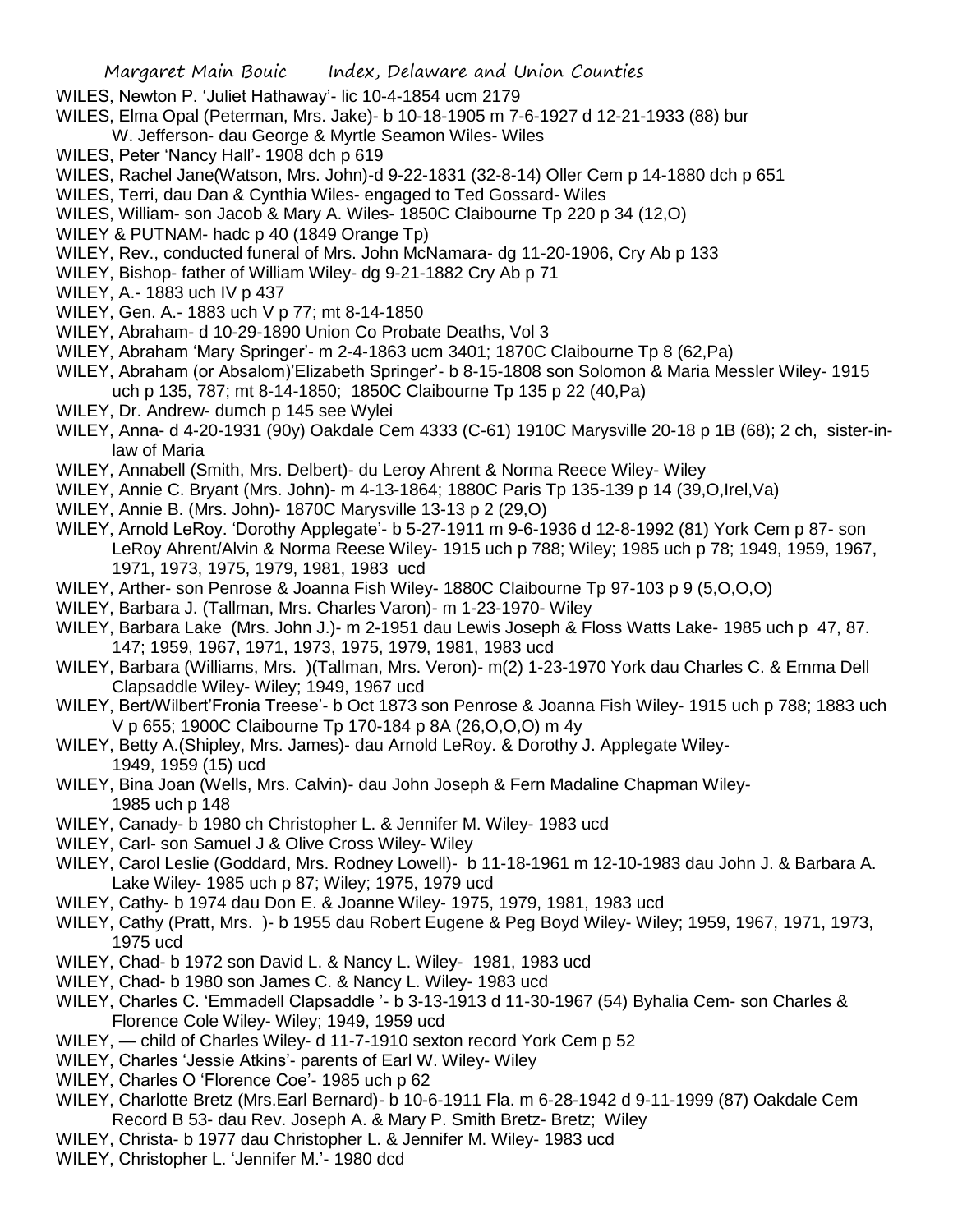- WILEY, Christy- ch Robert Eugene & Peg Boyd Wiley-Wiley;1967, 1971, 1973, 1975, 1979 ucd
- WILEY, Cindy- b 1957 dau Barbara J. Wiley- 1967 ucd
- WILEY, Cindy- dau Don & Joanne Waters Wiley- Wiley
- WILEY, Clifton 'Gertrude'- b 6-1871 1900C Richwood 382-411 p 16A (28,O,O,O) m 7y
- WILEY, Connie (Carroll, Mrs. Peter) b 1958 ch Robert Eugene & Peg Boyd Wiley- Wiley; 1959, 1967, 1971, 1973, 1979 ucd
- WILEY, Cynthia (Brown, Mrs. Jeff) b 1967 dau David L. & Phyllis E. Wiley- Wiley; 1971, 1973, 1975, 1979, 1981, 1983 ucd
- WILEY, Cynthia- dau David & Elizabeth Stanley Wiley- 1915 uch p 574
- WILEY, Dale Chapman (Mrs. Ross)- b 8-13-1898 d 12-8-1969 Price Cem- dau Charles W. & Lelia Parish Chapman- Chapman
- WILEY, David'Elizabeth Stanley'- 1915 uch p 574
- WILEY, David L. 'Nancy L.'- Wiley; mt 3-16-1996; 1981, 1983 ucd
- WILEY, David L. 'Phyllis E.- son Arnold LeRoy. & Dorothy Applegate Wiley- Wiley; 1949, 1959 (17), 1967, 1971, 1973, 1975, 1979 ucd
- WILEY, Debbie (Etherton, Mrs. Jim) b 1966 dau Don E. & Joanne Waters Wiley- Wiley; 1971, 1973, 1975, 1979, 1981, 1983 ucd
- WILEY, Delpha (Pritchard, Mrs. Gomer)- dauy Penrose & Joanna Fish Wiley- 1915 uch p 788; 1883 uch V p 655
- WILEY, Donald E. 'Joanne Waters'- m 12-1-1965 Wiley; 1949, 1959 (13), 1971, 1973 1975, 1979, 1981, 1983 ucd
- WILEY, Don E.- son Arnold LeRoy & Dorothy Applegate Wiley- Wiley
- WILEY, Dorothy J. Applegate (Mrs. Arnold LeRoy.)- b 6-10-1918 m 9-6-1936 d 8-11-1983 York Cem p 87- dau Clark & Ethel Huffman Applegate- Wiley; 1949, 1959, 1967, 1971, 1973, 1975, 1979, 1981, 1983 ucd
- WILEY, Dorothy (Bixler, Mrs. Alfred)- , 6-20-1938 Richwood- dau Ross P. & Reah Dale Chapman Wiley- Wiley; 1985 uch p 147
- WILEY, Dorothy- b 2-7-1907 d 7-12-1908 Sunday (17mo) Cholera infantum dau Walter Wiley- dg 7-14-1908 Cry Ab p , dg 7-21-1908, Cry Ab p 143, 144
- WILEY, Drusilla (Yarrington, Mrs. Ephraim)- m 6-10-1852 ucm 1817 dau David & Elizabeth Stanley Wiley-1915 uch p 574
- WILEY, Earl Bernard 'Charlotte Bretz'- b 12-12-1915 m 6-28-1942 d 6-14-1988 Oakdale Cem son Earl E. & Emma Inskeep Wiley- Wiley; Bretz
- WILEY, Earl E. 'Emma Inskeep'- son Samuel J. & Olive Cross Wiley- Wiley; 1910C Allen Tp 179-181 p 7A (18,WVa,WVa,WVa)
- WILEY, infant son of Earl Wiley- d 11-28-1930 Oakdale Cem 4294 (B53)
- WILEY, Earl William 'Georgia Mae Watkins'- b 4-16-1924 W Va m 5-25-1943 d 1-8-2006 (81) Fairview Mem. Pk.-son Charles & Jessie Atkins Wiley- Wiley
- WILLEY, Coroner- dg 12-4-1906 Cry Ab p 137 investigated death of Mrs. Susan Stallon
- WILEY, Edna B.-b 8-1891; dau Penrose & Joanna Fish Wiley- 1915 uch p 788;
- 1900C Claibourne Tp 170-184 p 8A (8,O,O,O); 1910C Claibourne Tp 101-101 North (19,O,O,O)
- WILEY, Eliza Springer (Mrs. Abraham)- 1915 uch p 787; 1850C Claibourne Tp 135 p 22 (38,O); 186C Claibourne Tp 801 (47,O)
- WILEY, Elizabeth Stanley (Mrs. David)- 1915 uch p 574
- WILEY, Ella M. (Maine, Mrs. Joseph T.)- 7-31-1873- Asp (1428)
- WILEY, Elsie L. (Mrs. Penrose)- 1959 ucd
- WILEY, Rev. E. M.- conducted funeral of Mrs. Dr. W. H. Hague- dg 10-11-1910, Cry Ab p 162
- WILEY, Emily Shaw (Mrs )- dau Harrison & Anna Hutchins Shaw- dumch p 186
- WILEY, Emma Dell Clapsaddle (Mrs Charles)(Lingo, Mrs. Ivan) b 11-26-1915 Un Co d 7-10-1995 (79) dau
	- Harley C. & Gertie Mae Moore Clapsaddle- Wiley; 1949, 1959 ucd
- WILEY, Emma (Inskeep (Mrs. Earl E.)- Wiley
- WILEY, Fern Madeline Chapman (Mrs. John Joseph)- b 11-25-1900 Essex m 6-18-1925 Mich, d 12-5-1998 (98) dau Charles W. & Lelia Parish Chapman-Chapman; 1985 uch p 74, 147; Wiley; 1949, 1959, 1967, 1971, 1973, 1975, 1979, 1981, 1983 ucd
- WILEY, Florence Coe- dau Mattie Coe- 1985 uch p 62; Wiley; 1949, 1959 ucd
- WILEY, Florence Cole (Mrs. Charles O.)- Wiley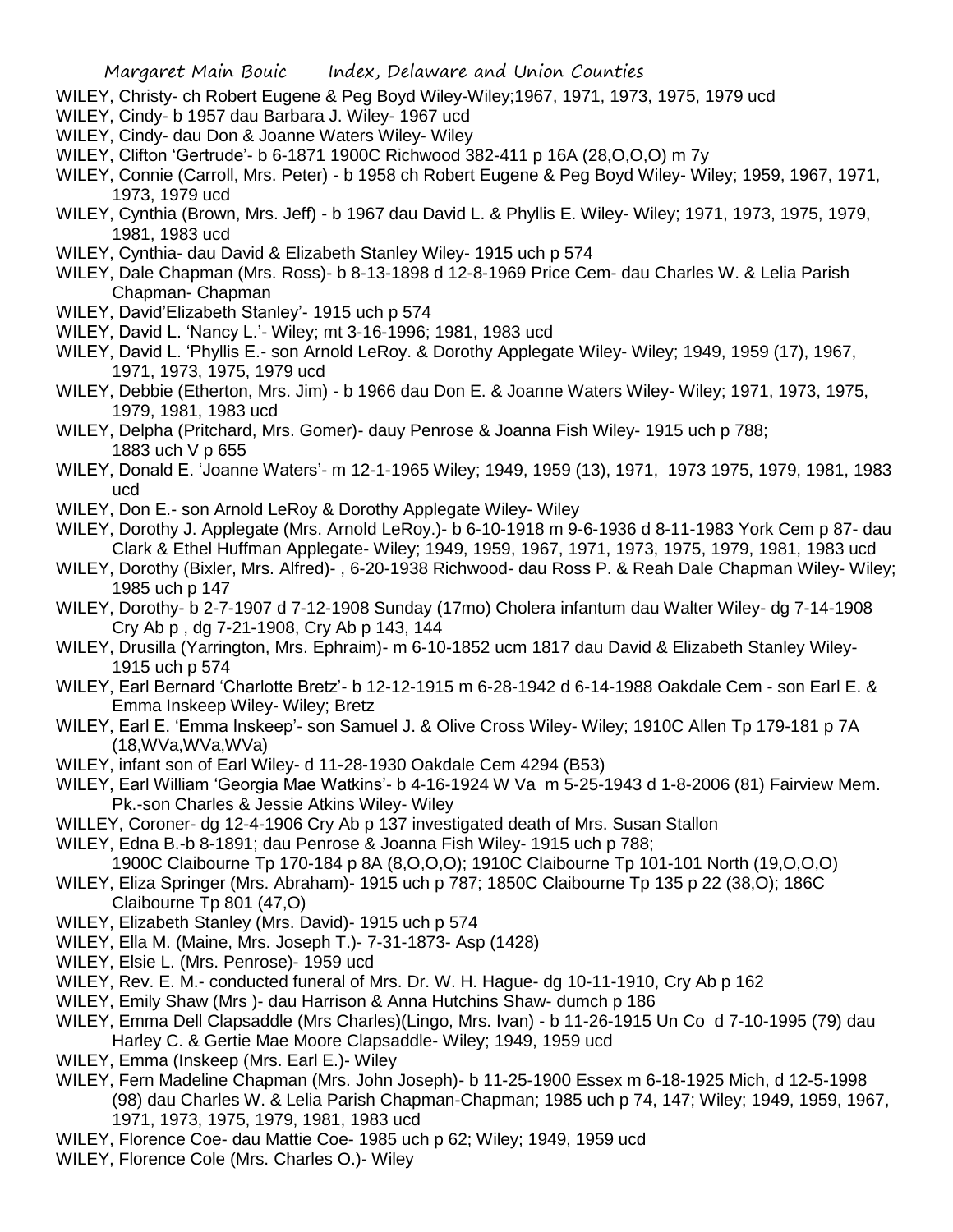- WILEY, Fran (Orum, Mrs. Chuck)- dau Earl William & Georgia Mae Watkins Wiley- Wiley
- WILEY, Francis- son Charles & Florence Cole Wiley- Wiley
- WILEY, Fronia Treese (Mrs. Wilbert)- b June 1879 d 1948 ; Wiley; 1985 uch p 147; 1900C Claibourne Tp 170- 184 p 8A (22,O,O,O); 1910C Claibourne North 99-99 p 4B (32,O,O,O) m 16y, 2 ch
- WILEY, Gene 'Peg Boyd'- Wiley- see Robert Eugene Wiley
- WILEY, Geneva F.- d 2-8-1914 (10m) Oakdale Cem 2624 (E53)
- WILEY, George- hadc p 48
- WILEY, Georgia Mae Watkins (Mrs. Earl William)- b 11-11-1927 d 11-29-2005 (78) Fairview Mem Pk- dau Andrew & Leota Mae Robinette Watkins- Wiley
- WILEY, Gerald- son Samuel J. & Olive Cross Wiley- Wiley
- WILEY, Gertrude(Mrs. Clifton)-b 6-1873 1900C Richwood 382-411 p16a (26,Iowa,O NY) m 7y no ch
- WILEY, Gregory A.-b 2-20- 1965 d 1-4-1993 (27) Byhalia Cem- son David L. & Phyllis E. Wiley- Wiley; 1967, 1971, 1973, 1975, 1979, 1981, 1983 ucd
- WILEY, Hannah (Weed, Mrs. Christopher)- 1880 dch p 657; dcq Harold Cellars 15; Henry Allen Colflesh 11; dcc Lawrence Colflesh 19
- WILEY, Harry Nelson- 1908 dch p 234
- WILEY, Idola M. (Robinson, Mrs. Donald B.)- b 5-23-1906 Delta m 11-17-1927 Toledo d 9-30-1995 (89)- Oakdale Cem - Wiley
- WILEY, Ira C.- son Samuel J. & Sarah O. Wiley- 1910C Allen Tp 179-181 p 7A (12,WVa,WVaWVa)
- WILEY, Isaac- bur Marlborough Cem Thursday- dg 12-15-1905 Cry Ab p 68
- WILEY, Bishop Isaac W.- 1908 dch p 225
- WILEY, James Chadwick- b 1-26-1980 son James Clifford & Nancy Lee Shields Wiley- Wiley; 1985 uch p 88
- WILEY, James- son Charles C. & Emma Dell Clapsaddle Wiley- Wiley; 1949 ucd
- WILEY, James Clifford 'Nancy Lee Glass'- b 1957 m 8-27-1976 son James & Janet Wiley- Wiley; 1985 uch p 38; 1959, 1967, 1971, 1973 1975, 1983 ucd
- WILEY, James 'Janet'- Wiley; 1985 uch p 38; 1959, 1967, 1971, 1973, 1975 ucd
- WILEY, James Scott- b 7-2-1966 son Michael & Janet Wolff Wiley- Wiley; 1985 uch p 147
- WILEY, Jane (Duncan, Mrs. Andrew)- sister Dr. Andrew Wiley- dumch p 145
- WILEY, Janet C. Wolff (Mrs. Michael)- m 4-5-1964; dau LeRoy & Irene Scheiderer Wolff; Wiley; 1985 uch p 147, 148;
- WILEY, Janet (Mrs. James)- Wiley; 1959, 1967, 1971, 1973, 1975, 1979 ucd
- WILEY, Janette- dau Penrose & Elsie L. Wiley- 1959 ucd
- WILEY, Janet Louise Davis (Mrs. James)- b 9-13-1940 dau Lester & Mary Kathryn Mouser Davis-1985 uch p 38
- WILEY, Jason- b 1977 lived with Clayton & Deborah Wiley- 1979, 1981 ucd
- WILEY, Jay Scott son James & Janet Louise Davis Wiley- 1985 uch p 38; Wiley
- WILEY, Jean (Heightland, Mrs. )- dau Earl William & Georgia Mae Watkins Wiley- Wiley
- WILEY, Jennifer M. (Mrs. Christopher L.)- 1983 ucd
- WILEY, Jessie Atkins (Mrs. Charles)- Wiley
- WILEY, J. L.- 1983 ucd
- WILEY, Joanna Fish (Mrs. Penrose)- b 5-1852 dau Cornelius & Elizabeth Rench Fish- Fish 114; 1880C Claibourne Tp 97-103 p 9 (28,O,O,O); 1900C Claib. Tp 169-183 p 8A (48,O,Md,O) m 28y 5 ch 4 living; 1910C Claib. Tp North 101-101 p 4B (59,O,O,O) m 37y, 5 ch 4 iving
- WILEY, Joanne Waters (Mrs. Don E)- m 12-1 1965 Wiley; 1971, 1973, 1975, 1981, 1983 ucd WILEY, John- 1883 uch IV p 471, 472
- WILEY, John 'Anna' b Muskingum Co d 2-22-1902 (64y9m)Oakdale Cem 1518 (61C) son Abraham & Elizabeth Springer Wiley- 1883 uch III p 371, IV 536, 555, V p 656; 1915 uch p 132, 328; 1850C Claibourne Tp 135 p 22 (13,O); 1860 Claib Tp 801 (22); 1870C Marysville 13-13- (33,O), county auditor; 1880C Paris Tp 135-139 p 14 (43,O,Pa,O) banker; Union Co Probate Deaths, Vol 3
- WILEY, John 'Annie G. Bryan' m 4-13-1864 dcm
- WILEY, John- son Penrose & Elsie L. Wiley- 1959 ucd
- WILEY, John Joseph 'Barbara Lake'- b 6-30-1929 m 2-1951- 1985 uch p 87, 101, 147; 1959, 1967, 1971, 1973, 1975, 1979, 1981, 1983 ucd
- WILEY, John Joseph- son John Joseph & Fern Madaline Chapman Wiley- 1985 uch p 74, 147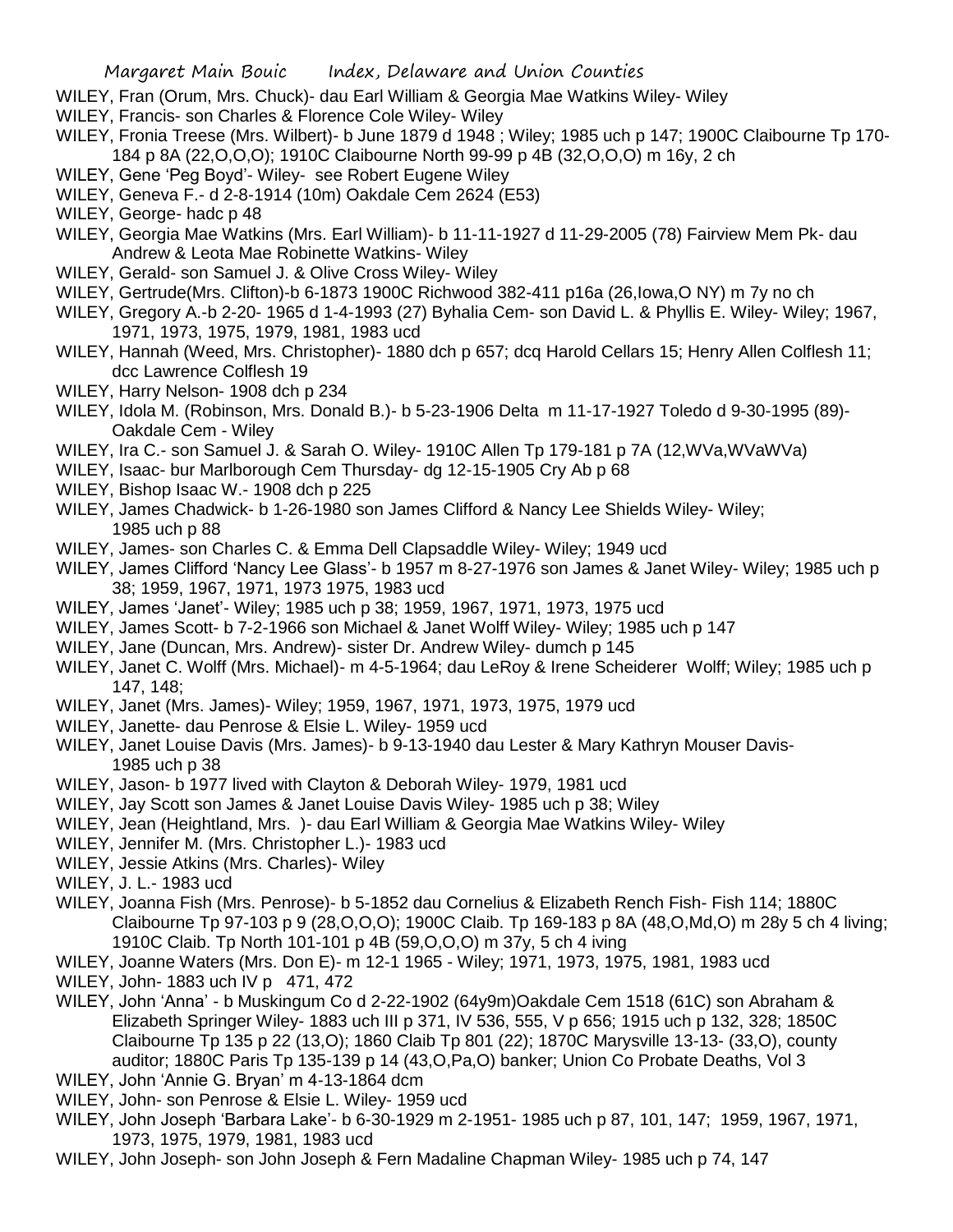- WILEY, John Wendell- b 4-6-1957 son John Joseph & Barbara Lake Wiley- 1985 uch p 147; Wiley
- WILEY, Jonathon- b 1976 ch Christopher L. & Jennifer M. Wiley- 1983 ucd
- WILEY, Joseph- son David & Elizabeth Stanley Wiley- 1915 uch p 574
- WILEY, Joseph Henry 'Fern Madaline Chapman'- d 1945 son Wilbert W. & Phronia Treese Wiley- 1985 uch p 47; 1900C Claib. Tp 170-184 p 8A (1,O,O,O); 1910C Claib. Tp North 99-99 p 4B (11,O,O,O)
- WILEY, Joseph Wesley 'Sally Holcomb'- b 9-6-1952 ,m 2-12-1980 son John Joseph & Barbara Wiley- Wiley; 1985 uch p 73, 87; 1959, 1967, 1971, 1983 ucd
- WILEY, Judi (Peck, Mrs. Lou)- dau Earl William & George Mae Watkins Wiley- Wiley
- WILEY, Kevin- b 1969 son David L. & Nancy L. Wiley- 1981, 1083 ucd
- WILEY, L. A.- 1959 ucd
- WILEY, Laurie Kay (Ross, Mrs. Curtis) b 3-14-1959 m March 1990- son John Joseph & Barbara Lake Wiley-1985 uch p 87; 1967, 1971, 1973, 1975, 1979 ucd
- WILEY, Lavern Grant (Mrs. Tearl D.)- Wiley
- WILEY, Rev. Leland- son Charles & Florence Cole Wiley- Wiley
- WILEY, Lelia Luanne- b 4-3-1955 dau John Joseph & Barbara Lake Wiley- 1985 uch p 147
- WILEY, Lena Marie Bishop (Mrs. Earl)- b 7-16-1892 d 8-24-1970 Maple Grove Cem- Wiley
- WILEY, Leroy 'Norma Reece'- b 3-9-1887 m 8-29-1909 d 7-15-1966 son Penrose & Joanna Fish Wiley- 1915 uch p 788; 1985 uch p 90; Wiley; 1900C Claibourne Tp 169-183 p 8A (13,O,O,O); 1910C Claib Tp North 101-101 p 4B (22,O,O,O) farmer, home farm
- WILEY, Linda (Hullenkremer, Mrs. William E.)- div dau Earl Bernaard & Charlotte Bretz Wiley- Wiley
- WILEY, Lindsey Brianne- b 1982 ch James C. & Nancy Ledley Wiley- 1985 uch p 88; 1983 ucd
- WILEY, Lisa Tallman (Mrs. Scott)- m 12-28-1992 dau Ruth Talman- Wiley
- WILEY, Luanne L.- b 1955 dau John & Barbara Lake Wiley- 1985 uch p 87; 1959, 1967, 1971, 1973, 1979 ucd
- WILEY, Luella dau Penrose & Joanna Fish Wiley- 1880C Claibourne Tp 97-103 p 9 (5,O,O,O)
- WILEY, Lydia- d 4-1876 dau Abraham & Elizabeth Springer Wiley- mt 4-19-1876 mt 3 p 24; 1850C Claibourne Tp 135 p 22 (10,O); 1860C Claib. Tp 801 (20,O); 1870C Claib. Tp 8 (31,O); Union Co Probate Deaths Vol I p 68 (1867-1878)
- WILEY, Lyrel? D- son Samuel J. & Sarah O. Wiley- 1910C Allen Tp 179-181 p 7A(15, Kan, WVaWVa)
- WILEY, Mable M.- dau Samuel J. & Sarah O. Wiley- 1910C Allen Tp 179-181 p 7A (15/12,O,WVa,WVa)
- WILEY, Madeline (Dorsey, Mrs. Richard)- dau Tearl D. & Laverne Grant Wiley- Wiley
- WILEY, Manah- aunt of Penrose & Joanna Fish Wiley- 1880C Claibourne Tp 97-103 p 9 (35,O,O,O)
- WILEY, Marcella (Lockwood, Mrs. Edgerton Ladru)- n 2-25-1945 d 6-2-1983 Middleburg Cem- dau Earl & Lena Marie Bishop Wiley- Wiley
- WILEY, Maria- dau Abraham & Elizabeth Springer Wiley- 1850C Claibourne Tp 135 p 22 (7,O);
- 1870C Claib. Tp 8 (25,O); 1910C Marysville 20-18 p 1B (60,O,Pa,O)
- WILEY, Maria Messler (Mrs. Solomon)- 1883 uch V p 655
- WILEY, Marion- dau Abram & Mary A. Springer Wiley- 1870C Claibourne Tp 8 (7,O)
- WILEY, Marjorie (McAllister, Mrs. Charles E.)- b 5-11-1911 Un Co m 7-21-1933 d 5-19-1987 (75) Byhalia Cemdau Charles O. & Florence E. Coe Wiley- Wiley
- WILEY, Marjorie (Perkins, Mrs. George W.)- dau David & Elizabeth Stanley Wiley-1915 uch p 573, 574
- WILEY, Mark Joseph- son Joseph & Sally Holcomb Wiley- 1985 uch p 73
- WILEY, Martha R.- b Dec 1887 granddau James & Susan Fish 1900C Claib. Tp 166-180 p 7B (12,O,O,O)
- WILEY, Mary Ann (McCead, Mrs. Josephus)- m 1856; Powell p 367
- WILEY, Mary Elizabeth- dau David & Elizabeth Stanley Wiley- 1915 uch p 574
- WILEY, Mary Springer (Mrs. Abraham)- m –4-1863 ucm 3401; 1870C Claibourne. Tp 8 (45,O)
- WILEY, Maxine Roberta (Gray Mrs. Jay Berlin)"Barney"- b 1-12-1915 m 2-7-1934 Ky dau Charles O. & Florence Coe Wiley- 1985 uch p 61, 62
- WILEY, May- dau Roy A. & Norma Reese Wiley- 1915 uch p 788
- WILEY, Michael 'Janet C. Wolff'- m 4-5-1964 son Earl Bernard & Charlotte Bretz Wiley- Wiley; 1985 uch p 148
- WILEY, Mildred (Lawson, Mrs. Richard)- dau Ross P. & Reah Dale Chapman Wiley- Wiley; 1985 uch p 147
- WILEY, Minerva- d 8-2-1850 (4y15d) dau Gen Abraham & Eliza Springer Wiley- mt 8-14-1850; 1883 uch III p 372; 1850C Claibourne Tp 135 p 22 (4,O)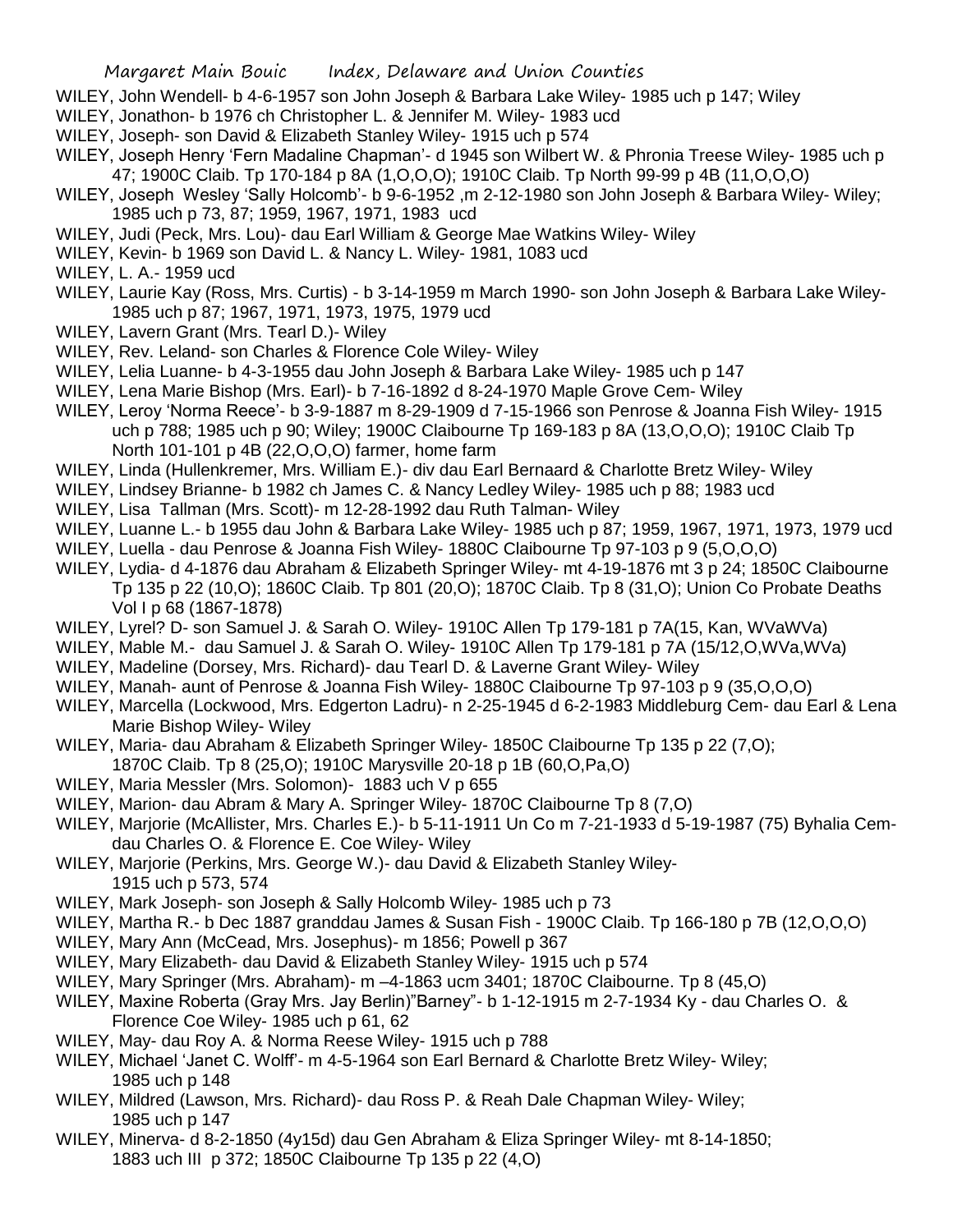WILEY, Nancy L. (Mrs. David L.)- 1981, 1983 ucd

- WILEY, Nancy Lee Glass (Mrs. James Clifford)- m 8-27-1876 dau Lindsey W Glass- 1985 uch p 88; Wiley; 1979, 1981 ucd
- WILEY, Norma Reece (Mrs. Leroy)- b 6-14-1890 m 8-29-1909 d 10-1953 Claibourne Cem- 1915 uch p 788; Wiley; 1949 ucd; 1910C Claib. Tp North 101-101 p 4B (19,O,O,O) no ch
- WILEY, Sarah Olive Cross (Mrs. Samuel J.)- Wiley; 1910C Allen Tp 179-181 p 7A (39,WVa.WVa,WVa) m 19y, 4 ch
- WILEY, Pam- b 1961 dau Barbara J. Wiley- 1967 ucd
- WILEY, Peggy Boyd (Mrs. Robert Eugene)- m 2-1955; Wiley; 1959, 1967, 1971, 1973, 1975, 1979, 1983 ucd
- WILEY, Penrose 'Elsie L.'- 1959 ucd
- WILEY, Penrose 'Joanna Fish'- b 2-7-1841 m 12-31-1872 ucm 5201 mt 3 p 24; son Abraham & Elizabeth Springer Wiley- 1915 uch p 787, 788 1883 uch IV p 471, V p 617; 1985 uch p 54. 78; 1850C Claibourne Tp 135 p 22 (8,O); 1870C Claib. Tp 8 (27,O); 1880C Claib. 97-103 p 9 (39,O,Pa,NJ); 1900C Claib. Tp 169-183 p 8A (59,O,Pa,O) m 28y; 1910C Claib. North 101-101 p 4B (64,O,O,O) m 37y
- WILEY, Penrose R.- son LeRoy Aluent/Alvin & Norma Reece Wiley- Wiley
- WILEY, Phyllis E. McIntosch (Mrs. David L.) (Van Fossen, Mrs. Harold)- dau Philip & Ruth McIntosch- Wiley; 1967, 1971. 1973. 1975. 1979, 1981, 1983 ucd
- WILEY, Randall- b 1971 son David L. & Phyllis E. Wiley- Wiley; 1973, 1975, 1979, 1981, 1983 ucd
- WILEY, Reah Dale Chapman (Mrs. Ross P.)- d 12-8-1969 Price Cem- dau Charles & Lelia Rausch Chapman-Wiley; 1985 uch p 147
- WILEY, Richard- son David & Elizabeth Stanley Wiley- 1915 uch p 574
- WILEY, Robert Eugene 'Peg Boyd'- b 7-21-1934 m 2-20-son Charles C. & Emma Dell Clapsaddle Wiley-Wiley; 1949, 1959, 1967, 1971, 1973, 1975 1979, 1981, 1983 ucd
- WILEY, Robert- son Tearl D. & La Verne Grant Wiley- Wiley
- WILEY, Robert William- son Earl William & Georgia Mae Watkins Wiley- Wiley
- WILEY, Rosa P.- 1910C Claibourne North 99-99 p 4B (14,O,O,O)
- WILEY, Ross P. 'Reah Dale Chapman'- b 11-11-1896 d 4-3-1976 Price Cem- son Wilbert & Fronia Treese Wiley- Wiley; 1985 uch p 147; 1971, 1975 ucd; 1900C Claib. Tp 170-184 p 8A (4,O,O,O)
- WILEY, Roxanne (Friermood, Mrs. Dwight) b 1963 dau David L. & Phyllis E. Wiley- Wiley; 1967, 1971, 1973, 1975, 1979, 1981, 1983 ucd
- WILEY, Roy A.- see LeRoy
- WILEY, Roxy M. Beathard (Mrs. Sanford)- m 11-13-1876 ucm 5972 d 12-30-1887 Union Co Probate Deaths, Vol 3- dau William & Dorotha Wasson Beathard- 1883 uch V p 608; 1880C Jackson Tp 7-7 p 225A (32,O,O,O)
- WILEY, Sally Holcomb (Mrs. Joseph Wesley)- m 2-12-1980; Wiley; 1985 uch p 73; 1983 ucd
- WILEY, Samuel- b W. Va. d 3-30-1929 (61y) Oakdale Cem 4124
- WILEY, Samuel J. 'Olive Cross'- Wiley
- WILEY, Samuel J. 'Sarah O.'- 1910C Allen tp 179-181 p 7A (41,WVa,WVa,WVa) m 19y, farm
- WILEY, Sanford 'Roxy Beathard'- 11-13-1876 ucm 5972 son Abraham & Eliza Springer Wiley- 1883 uch V p 608; 1870C Claibourne Tp 8 p 7 (19.O); 1880C Jackson Tp 7-7 p 225A (29,O,Pa,O); 1910C Jackson Tp 210-221 p 9A (59,O,O,O) wid
- WILEY, Sarah Lake- dau Joseph & Sally Holcomb Wiley- 1985 uch p 73
- WILEY, Scott 'Lisa Tallman'- b 1965 m 12-28-1992 son James. L. & Janet Wiley- Wiley; 1983 ucd
- WILEY, Solomon 'Maria Messler' 1883 uch V p 655
- WILEY, Tammy Luanne (Fout, Mrs. Russell) b 1960 dau David L. & Phyllis E. Wiley- Wiley; 1967, 1971, 1973, 1975, 1979 ucd
- WILEY, Tearl D. 'Laverne Grant'- b 2-13-1893 d 2-11-1968 Maple Grove Cem- son Samuel J. & Olive Cross Wiley- Wiley
- WILEY, Thomas- son Abraham & Eliza Springer Wiley- 1915 uch p 787
- WILEY, Thomas 'Mary E. Smith'- m 9-23-1880 ucm 6796;1880C Union Tp 61 p 10 (26,O,O,O)
- WILEY, Todd- son Michael & Janet Wolff Wiley- 1985 uch p 148
- WILEY, Tomas- b 1967 son Barbara J. Wiley- 1967 ucd
- WILEY, Tony- b 1955 son Barbara J. Wiley- 1967 ucd
- WILEY, Valerie- b 1960 dau James & Janet Wiley- 1985 uch p 38; 1967, 1971, 1973, 1975 ucd
- WILEY, Verna?- dau Sanford & Roxey M. Beathard Wiley- 1880C Jackson Tp 7-7 p 225A (1,O,O,O)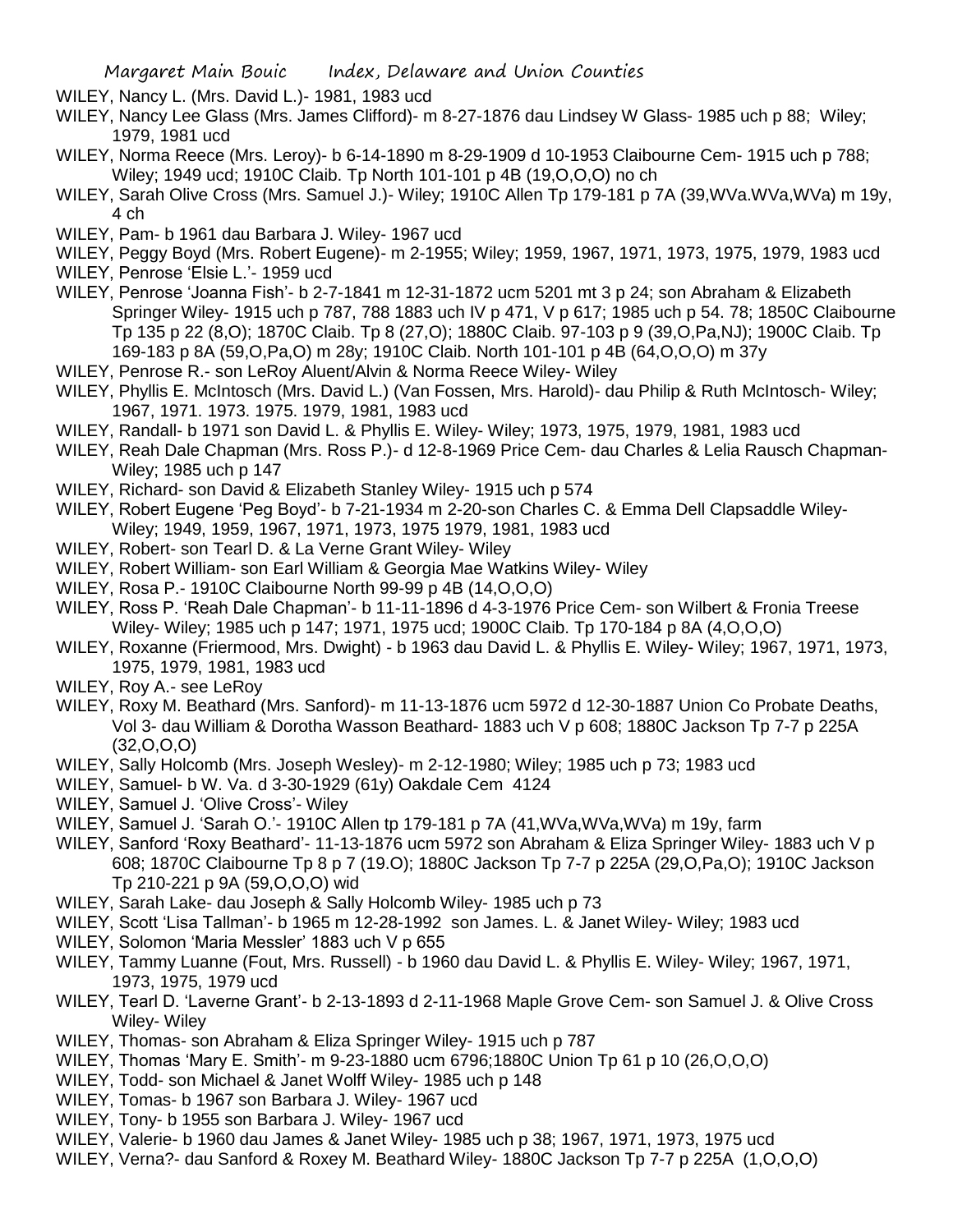- WILEY, Virginia (Hiney, Mrs. James)- dau Tearl D. & Laverne Grant Wiley- Wiley
- WILEY, Walter- parents of Dorothy Wiley- dg 7-14-1908 Cry Ab p 143
- WILEY, J. Wendell- b 1957 son John J. & Barbara Lake Wiley- Wiley; 1985 uch p 87; 1959, 1967, 1971, 1973, 1975 ucd
- WILEY, Wilbert W. 'Fronia Treese'- d 1941; 1985 uch p 147; 1910C Claibourne North 99-99 p 4A (36,O,O,O) m 16y farmer
- WILEY, William- uccp p 26 JB 3 p 104
- WILEY, William-son Bishop Wiley burned to death, Cincinnati explosion,dg 9-21-1882 Cry Ab p 71
- WILEY, Winifred- dau Sanford Wiley- 1910C Jackson Tp 210-221 p 9B (21,O,O,O)
- WILFONG, Betti- Wilfong
- WILFONG, Pennie E. (Kurth, Mrs. William L.)- m 10-23-1976 dau Bettie Wilfong- Wilfong
- WILFORD, Andrea Yogoda (Mrs. Berry)- 1980 dcd
- WILFORD, Berry 'Andrea Yogoda' 1980 dcd
- WILFORD, Dana (Brenner, Mrs. )- sister Frederick A. Wilford- Wilford
- WILFORD, Frances (Bowman, Mrs. )- sister Frederick A. Wilford- Wilford
- WILFORD, Frederic A.- b 10-10-1941 Mansfield d June 1989 (47) Pavonia Cem- Wilford
- WILFORD, Lillian 'Nan" Griffon (Mrs. )- b 5-24-1915 d 3-8-1989- Wilford
- WILFORD, Paul- brother Frederick A. Wilford- Wilford
- WILGUS, Alice (Mrs. Charles M.)- 1910C York Tp 145-145 p 6B (56,O,O,O) m 24y, 4 ch
- WILGUS, Beatrice I. Mussard (Mrs. Francis L, Sr.)- d 12-24-1971 Fairview Mem Pk- Wilgus
- WILGUS, Bernard Cook' Nonabelle "Nonie" Kavanagh'- b 4-12-1927 W. Mansfield m 4-12-1949 d 11-7-1999 (72) son of Hugh O. & Mina Cook Wilgus- father of Cheryl Kay Wilgus- Wilgus; WWII. 349th Inf. ;
- WILGUS, Bernice- 1910C Taylor Tp 77-80 p 3B (6,O,O,O)
- WILGUS, Bert 'Marie'- son John E. & Effie Wilgus- 1900C Washington Tp 75-75 p 4A (16.O,O,O) ;1910C Washington Tp 142-144 p 6B (26,O,O,O) m 4y
- WILGUS,Blanche- b 6-1892 dau John E. & Effie Wilgus-1900C Washington Tp 75-75 p 4A (7,O,O,O)
- WILGUS, Carl- son W. R. & Orpha E. Rogers Wilgus- Wilgus
- WILGUS, Carol Ann (Harshberger Mrs. )- dau Victor & Juanita I. Andrews Wilgus- Wilgus
- WILGUS, Charles M. 'Alice'- 1910C York Tp 145-145 p 6B (51,O,O,O) m 24y
- WILGUS, Cheryl Elaine Webster (Mrs. Dale M.)- m 1963 dau Elwin Webster- Wilgus
- WILGUS, Cheryl Kay (Russell, Mrs. William J. )-- dau Bernard Cook & Nonabelle Kavanagh Wilgus- Wilgus
- WILGUS, Clifton- brother Hugh Wilgus- Wilgus
- WILGUS, Dale M. 'Cheryl Elaine Webster''Teresa Perfect' m (1) 1963 son Francis L. & Beatrice Mussard Wilgus- Wilgus
- WILGUS, David- 1910C York Tp 147-147 (49,O,O,O) farm laborer
- WILGUS, Debbie Ann (Webb, Mrs. H. Dean)- m 11–27-1982 dau Francis Leroy Jr "Bud? & Mary Lou Wilgus-Wilgus
- WILGUS, Doris (Dawson, Mrs. Joe)- dau W. R. & Orpha E. Rogers Wilgus- Wilgus
- WILGUS, Effie (Mrs. John E.)- b 2-1860- 1900C Washington Tp 75-75 p 4A (40.O,O,O) m 23y 3 ch; Effied 6-3-1900 Union Co Probate Deaths, Vol 3
- WILGUS, Elvie John- son Charles & Florence Plank Wilgus- Wilgus
- WILGUS, Eleanor Swysgood (Mrs. Joseph Richard)- m 4-18-1944 d 11-19-1995- Wilgus
- WILGUS, Elizabeth Hornbeck (Mrs. Laurel)- b 12-30-1915 York m 6-7-1934 Ky d 1-21-1993 (77) Greenlawn Cem- dau Harry & Elsie Sherman Hornbeck- Wilgus
- WILGUS, Elizabeth Jacob (Phillips, Mrs. )- dau Charles & Florence Plank Wilgus- Wilgus
- WILGUS, Emaly M. (Mrs. Lorenzo D.)- 1880C York Tp 307 p 30 (29,O,O,O)
- WILGUS, Eric- b 1967 son Dale M. & Cheryl E. Webster Wilgus- Wilgus; 1969, 1971, 1980 dcd
- WILGUS, Etta Mae Van Gundy (Mrs. Francis Leroy, Jr.)(Crook, Mrs. Delbert)(Frederick, Mrs. Harlan J.) m (1)
- 11-2-1955 div 7-20-1961 dau Thurman Eugene & Nelva Donabel Wilson Van Gundy- Van Gundy 1552
- WILGUS, Eva Patience (LeVan, Mrs. )- du Charles & Florence Plank Wilgus- Wilgus
- WILGUS, Flossie E. (Cox, Mrs. )- dau Charles & Florence Plank Wilgus- Wilgus
- WILGUS, Francis Leroy, Sr. 'Beatrice I. Mussard ' d 9-5-1980- Fairview Mem Pk- Wilgus
- WILGUS, Francis Leroy, Jr. 'Mary Lou'- son Francis Leroy,Sr. & Beatrice I. Mussard Wilgus- Wilgus; 1961, 1969, 1971, 1980 dcd
- WILGUS, Gary- b 1968 son Francis Leroy,Jr. & Mary L. Wilgus- Wilgus;1971, 1980 dcd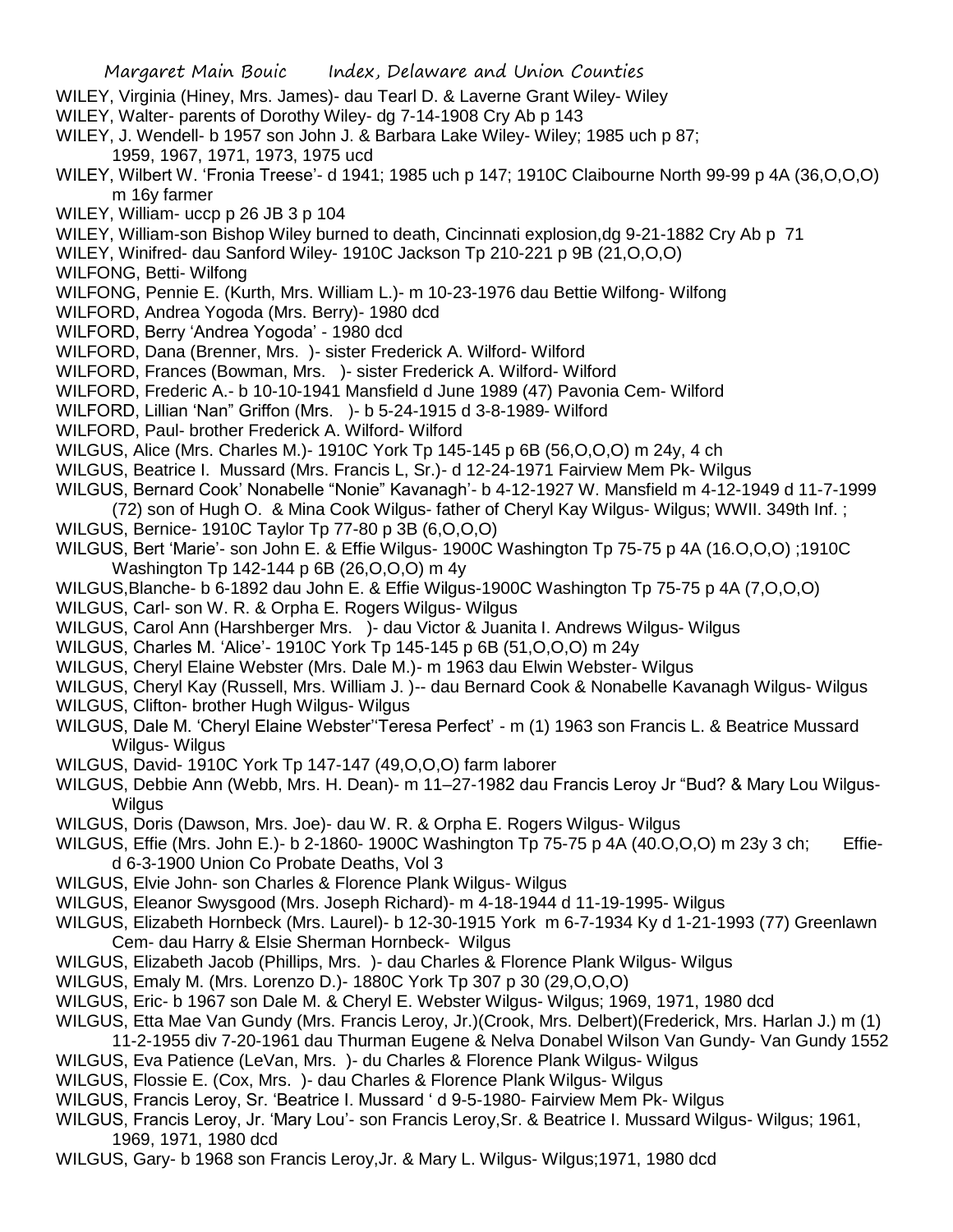- WILGUS, Grace E. McMahan- b 1921 d 1980 York Cem 044 p 99
- WILGUS, Grace (Lytle, Mrs. Don)- dau Laurel & Elizabeth Hornbeck Wilgus- Wilgus
- WILGUS, Guy E. 'Dolly J. Smith'- son Francis Leroy,Sr. & Beatrice I. Mussard Wilgus- Wilgus; 1961, 1969, 1971 dcd
- WILGUS, Harold V.- son Bert & Marie Wilgus- 1910C Washington Tp 142-144 p 6B (2,Ind,O,Ind)
- WILGUS, Harry G.- b 1881 d 2-21-1977 York Cem L76 p 41
- WILGUS, Henry A.'Lovina'- b 12-1845 d 12-4-1918 York Cem B56 p 67; 1880C York Tp 186 p 18
- (44,O,Del,O);1900C York Tp 269-269 12A (54,O,Del,O);1910C York Tp 166-166 p 7A (64,O,O,O)
- WILGUS, Hester Jane (Farrington, Mrs. John Lewis)- parents of Lawrnce Farrington 1985 uch p 47
- WILGUS, Howard- m 3-23-1910 parents of Francis Wilgus- Wilgus
- WILGUS, Hubert K.- b 1908 d 5-26-1941 York Cem O44 p 99
- WILGUS, Hugh 'Mina Cook'- b 6–18-1901 m 1922 d 2-25-1982 York Cem E43 ½ p 93- son Charles & Ida Osbun Wilgus- Wilgus
- WILGUS, Ida M.- dau Lorenzo D. & Orinda J. Atha Wilgus- 1883 uch V p 535; 1880C York Tp 307 p 30 (6,O,O,O)
- WILGUS, Imo B.- dau Charles M. & Alice Wilgus- 1910C York tp 145-145 p 6B (18,O,O,O)
- WILGUS, James F. 'Lucia J. Crumpacker'- m 9-16-1875 ucm 5737; mt 3 p 16
- WILGUS, Jeff 'Mary'- 1910C Washington To 95-96 p 4B (28,O,O,O) m 9y
- WILGUS, J. N.- 1915 uch p 1066
- WILGUS, John E.'Effie'- b 2-1885;1900C Washington Tp 75-75 p 4A (45,O,O,O) m 23y,farmer
- WILGUS, Joseph Richard 'Eleanor Swysgood'- b 3-10-1912 E. Liberty d 7-23-2005 North Greenfield Cem- son Charles & Florence Plank Wilgus- Wilgus
- WILGUS, Juanita J. Andrews (Mrs. Victor) b 4-23-1908 m 7-31-1927 d 3-5-1964 York Cem C66 p 83- dau Oscar & Ora Spangler Andrews- Wilgus
- WILGUS, Julie- b 1966 dau Dale M. & Cheryl Webster Wilgus- 1969, 1971 ucd
- WILGUS, June L.- d 3-10-1974 (68) Oakdale Cem dau Otis A. & Elizabeth Vanderau Wilgus- Wilgus; 1910C Taylor Tp 77-80 p 3B (4,O,O,O)
- WILGUS, Karen (Pavlovicz, Mrs. Phil)- dau Bernard Cook & Nonabelle Kavanagh Wilgus- Wilgus
- WILGUS, Kathy- dau Bernard Cook & Nonabelle Kavanagh Wilgus- Wilgus
- WILGUS, Lafe 'Lena Linsly'- d 1958- Wilgus
- WILGUS. Laurel R. "Skeeter" 'Elizabeth Hornbeck'- b 6-19-1914 m 6-7-1934 d 9-27-1997 (83) Greenlawn Cem- son Lafayette & Ethel Leora Arbegast Wilgus- Wilgus
- WILGUS, Lela B.- b 1890 York Cem L76 p 411
- WILGUS, Lena Linsly (Rea, Mrs. Luther)(Mrs. Lafe)- b 8-19-1886 d 4-7-1974 York Cem- dau Hallet B. & Sara Jane Hedges Kinsly- Wilgus
- WILGUS, Lilley D.- dau Henry & Lovina Wilgus- 1880C York Tp 186 p 18 (5,O,O,O)
- WILGUS, Lorenzo D. 'Emaly M.'- 1880C York 3-7 p 30 (27,O)
- WILGUS, Lorenzo D. 'Orinda J. Atha'- 7-12-1873 ucm 5298; 1883 uch V p 535
- WILGUS, Lovina (Mrs. Henry) b 8-1847 d 1-15-1913 York Cem B56 p 67; 1880C York Tp 186 p 18
	- (29,O,O,O); 1900C York Tp 269-269 p 12A (52,O,OO); 1910C York Tp 166-166 p 7A (61,O,Pa,O) 36y 4 ch, 3 living
- WILGUS, L.—r 'Orpha'- 1910C York Tp 161-161 p 7A (24,O,O O) m 9/24) farmer
- WILGUS, Lydia J. Crumpacker (Mrs. James F.)- m 9-16-1875 ucm 5737; mt 3 p 16
- WILGUS, Mabel E. (Garman, Mrs. )- dau Charles & Florence Plank Wilgus- Wilgus
- WILGUS, Marie (Mrs Bert)- 1910C Washington Tp 142-144 p 6B (20, Ind, Ind, Ind) m 4y 1 ch
- WILGUS, dau Jeff & Mary Wilgus- 1910C Washington Tp 95-96 p 4B (3,O,O,O)
- WILGUS, Marilyn (Mrs. Robert)- parents of Randy Wilgus- Wilgus
- WILGUS, Marilyn M. Brotherton (Tracy, Mrs. )(Mrs.Wilson L.)- b 2-7-1933 ILL m 12-31- 1966 Bellefontaine d 2-20-2005 (72) dau George & Bertha Nickell Brotherton- Wilgus
- WILGUS, Mary E- dau Henry & Lovina Wilgus- 1880C York Tp 186 p 18 (3,O,O,O)
- WILGUS, Mary Lou (Mrs. Francis L. Jr.)- Wilgus; dg 4-23-1986; 1969, 1971, 1980 dcd
- WILGUS, Mary V.- b 1909 York Cem O44 p 99
- WILGUS, Maxine (Mrs. Dr. William E.)- Wilgus
- WILGUS, Mina Cook (Mrs. Hugh)- b 11-5-1898 un Co d 6-14-1988 (89) York Cem- dau Ottie & Inez Huffman Cook- Wilgus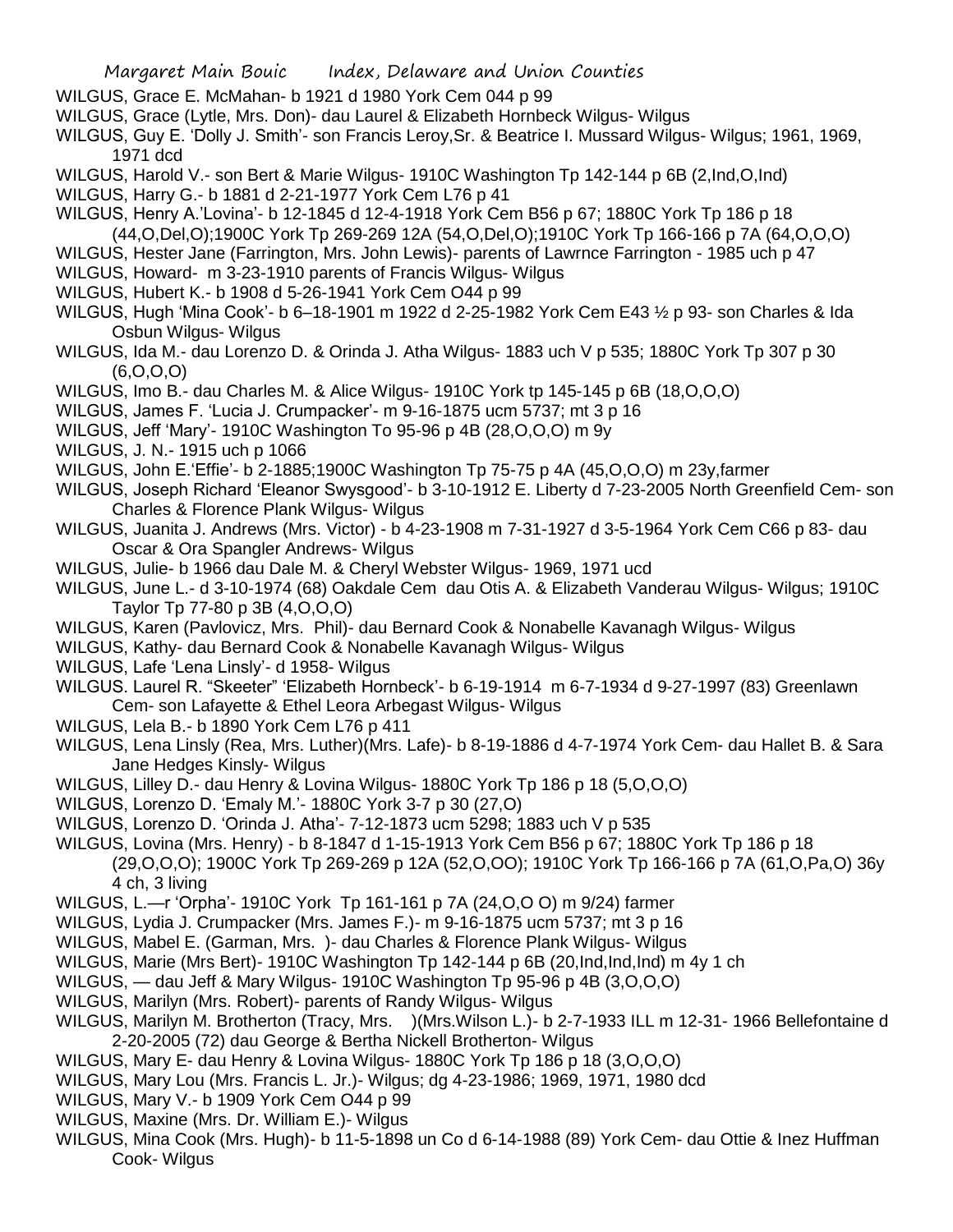- WILGUS, Minnie-b 9-1889- 1900C Washington Tp 75-75 p 4A (10,O,O,O)
- WILGUS, Miriam (Guy, Mrs. Fay F.) -b 10-12-1902 m 1-12-1925 d 11-8-1978 (76) Price Cem- dau Ulysses S. & Linnie VanSkiver Wilgus- Wilgus
- WILGUS, Neva- dau Jeff & Mary Wilgus- 1910C Washington Tp 95-96 p 4B (8, O,O,O)
- WILGUS, Orien D.- son Ulysses S. & Linnie Van Skiver Wilgus- Wilgus
- WILGUS, Orinda J. Atha (Mrs. Lorenzo D.)- m 7-12-1873 ucm 5298 d 6-7-1874 (21-1-22) Southardtown
- Cem,York Cem p 14 dau Joseph T. & Nancy Atha Skidmore Atha-1883 uch V p 535
- WILGUS, Orpha E. Rogers (Mrs. W. R.)- d 5-23-1960 (71) Green Lawn Cem, W. Mansfiel- dau John & Dora Murdock Rogers- 1910C York Tp 161-161 p 7A (24,O,O,O) m 9 7/12,yr)
- WILGUS, Otis A. 'Elizabeth Vanderau'- 1915 uch p 513; 1910C Taylor Tp 77-80 p 3B (34,O,O,O) m 8y, no ch; Broadway Department Store, mt 2-10-1982
- WILGUS, Otis E.- 1915 uch p 512
- WILGUS, Pamela (Tallman, Mrs. Robert)- dau Joseph Richard & Eleanor Swysgood Wilgus- Wilgus
- WILGUS, Patricia (Peters, Mrs. )- dau Joseph Richard & Eleanor Swysgood Wilgus- Wilgus
- WILGUS, Randy son Robert & Marilyn Wilgus- Wilgus- engaged to Kelly Barker
- WILGUS, Randy 'Teresa'- b 1967 son Francis L, Jr. & Mary Lou Wilgus- Wilgus; 1971, 1980 dcd; Feed store
- WILGUS, Ranson B.- b 9-1882 son Henry & Lovina Wilgus- 1900C York Tp 269-269 p 12A(17,O,O,O)
- WILGUS, Ray R.- son Charles M. & Alice Wilgus- 1910C York Tp 145-145 p 6B (14,O,O,O)
- WILGUS, Rhoda Jane Howard (Mrs. William Howard)- b 9-28-1890 m 3-23-1910 d 8-21-1967 York Cem C12 1/2S dau Thomas D. & Jane Howard; 1910C York Tp 167-167 p 7B (19,O,O,O) m 1/12
- WILGUS, Robert 'Marilyn '- parents of Randy Wilgus-Wilgus
- WILGUS, Robert W.- son Charles & Florence Plank Wilgus- Wilgus
- WILGUS, Sallie- d 2-20-1872 (8m) Southardtown Cem, York Cem p 13 dau W. C. & G. R.
- WILGUS, Teresa (Mrs. Dale M.)- 1980 dcd
- WILGUS, Teresa (Mrs. Randy)- feed store- Wilgus
- WILGUS, Teri- b 1960 ch Guy E. & Dolly J. Wilgus- 1961, 1969, 1980 dcd
- WILGUS, Thomas B.- d 3-28-18224 d 1-21-1909 Southardtown Cem, York Cem p 13
- WILGUS, Tracey- b 1962 ch Guy E. & Dolly J. Wilgus- 1969, 1971 dcd
- WILGUS, Uly C.- dau Lorenzo . & Emaly M. Wilgus- 1880C York Tp 307 p 39 (1,O,o,O)
- WILGUS, Victor W.- b 1908 York Cem C66 p 83
- WILGUS, Walker V.- b 9-5-1892 d 12-15-1898 York Cem p 14 son A. R. & A. I. -Sourthardtown Cem
- WILGUS, William C.- son Joseph Richard & Eleanor Swysgood Wilgus- Wilgus
- WILGUS, Dr. William E.- son Hugh O. & Mina Cook Wilgus- Wilgus
- WILGUS, William- son Dr. William E. Wilgus- Wilgus
- WILGUS, William Howard 'Rhode J'.- b 4-1888 m 3-23-1910 d 12-24-1973 York Cem C12 ½ p 78- son Henry & Lovina Wilgus- 1900C York Tp 269-269 p 12A (12,O,O,O); 1910C York Tp 167-167 p 7A (22,O,O,O); 1969, 1971 dcd
- WILGUS, Wilson 'Marilyn' son Laurel R. & Elizabeth Hornbeck Wilgus- Wilgus
- WILHELM, Amy Lynn Foster (Mrs. Chad Eric)- m 4-26-1992 dau David L. Foster- Wilhelm
- WILHELM, Amy Sue Bonnell (Mrs. Jon Howard)- m 9-8-1990 dau Raymond L. & Julia J. Bonnell- Bonnell
- WILHELM, Betty C. (Mrs. Jerry L,)- 1973, 1975, 1979, 1981 ucd
- WILHELM, Infant of Paul S. & —Berger Wilhelm- Oakdale Cem 2629(F123)
- WILHELM, Betty Jane (Ream, Mrs. Raymond Clare)- b 6-22-1926 m 10-1947 dau Jacob Ohmit & Louella May Shepler Wilhelm- Weiser p 503
- WILHELM, Carol (Mrs. Tom)- parents of William Christopher Wilhelm- Wilhelm
- WILHELM, Carole T. (Mrs. Robert G. Jr,)- 1980 dcd
- WILHELM, Chad Eric 'Amy Lynn Foster'- m 4-26-1992 son Roger & Carla E. Norman Wilhelm- Wilhelm, engaged to Stephanie Shuster
- WILHELM, Cyndee Lee- b 8-24-1958 dau James Bruce & Shirley Lee Wilhelm- Weiser p 503
- WILHELM, Diana (Walsh, Mrs. Mike)- b 1963 dau Jerry L. & Betty C. Hayden Wilhelm- Wilhelm; 1973, 1975, 1979, 1981 ucd
- WILHELM, Doris Jean (Ball, Mrs. Donald)- b 1-15-1930 m 9-1954 dau Jacob Ohmit & Louella May Shepler Wilhelm- Weiser p 503
- WILHELM, Dorothy Mayers (Guthery, Mrs. Thomas Frederick)- m 6-30-1984 Fla- Wilhelm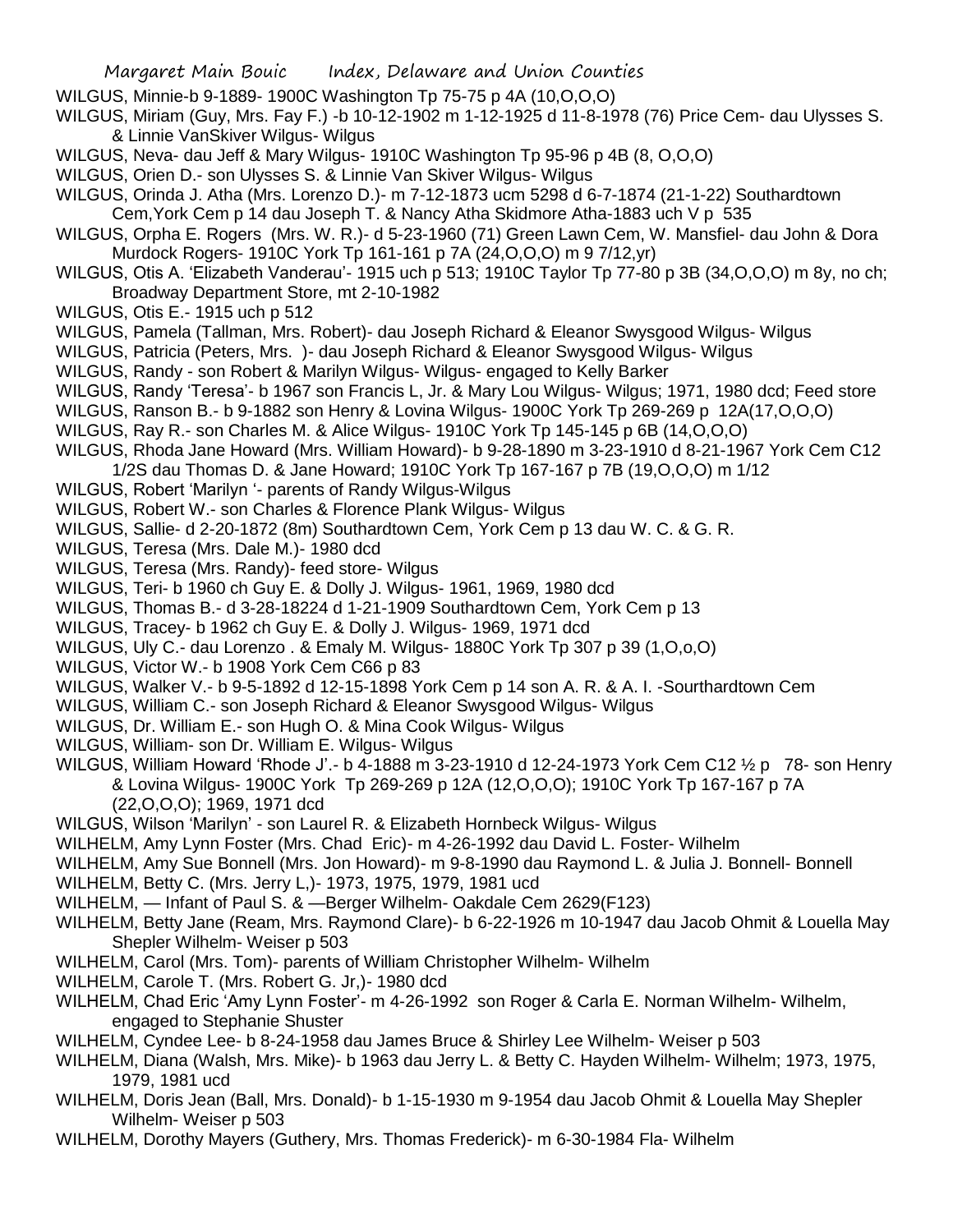Margaret Main Bouic Index, Delaware and Union Counties WILHELM, Dr. Gerri Lynn (Frazier, Mrs. Michael Ray - b 1964 dau Jerry L. & Betty C. Hayden Wilhelm-Wilhelm; 1973, 1975, 1979, 1981 ucd; veterinarian WILHELM, Heather- b 1978 dau Robert A. & Judith A. Wilhelm- Wilhelm; engaged to Stephen King; 1983 ucd WILHELM, Jack- son John Wilhelm- Wilhelm WILHELM, Jacob Ohmit 'Louella May Shepler'- b 5-24-1904 m 6-25-1924 d 1-13-1936- Weiser p 503 WILHELM, James Bruce 'Shirley Lee- b 8-9-1933 m 12-1956 son Jacob Ohmit & Louella May Shepler Wilhelm- Weiser p 503 WILHELM, Jerry- 1980 dcd WILHELM, Jerry L. 'Betty C.Hayden'- b 12-16-1941 m 9-3-1960 d 10-18-2003 Oakdale Cem - son Robert & Mildred Moorman Wilhelm - Wilhelm; ; 1973, 1975, 1979, 1981 ucd WILHELM, John- Wilhelm WILHELM, Jon Howard 'Amy Sue Bonnell'- m 9-8-1990 son Charles & Ellen Wilhelm- Bonnell WILHELM, Judith A. (Mrs. Robert A.)- Wilhelm; 1973, 1975, 1979, 1981, 1983 ucd WILHELM, Kay- d 3-25-1968 dau Jack Wilhelm- Wilhelm WILHELM, Louella May Shepler (Mrs. Jacob Ohmit)- b 12-17-1906 m 6-25-1924 dau Theodore Henry & Violet Delight Lyter Shepler- Weiser p 503 WILHELM, Megan (Conley, Mrs. Brett) - b 1983 ch Robert A. & Judith A. Wilhelm- Wilhelm; 1983 ucd WILHELM, Michelle Lee Amrine (Mrs. William Christopher)- m 5-28-1994 dau Max & Karen Amrine- Wilhelm WILHELM, Pat (Mrs. Roger)- Wilhelm WILHELM, Robert A. 'Judith A.- 1973, 1975, 1979, 1981, 1983 ucd WILHELM, Robert G. J. 'Carole T.'- 1980 dcd WILHELM, Roger 'Pat'- parents of Chad Wilhelm-Wilhelm WILHELM, Sarah Elizabeth (Miller, Mrs. Thomas)- mother of Kathryn E.Miller Reiff-Wilhelm WILHELM, Shirley Lee (Mrs. James Bruce)- m 12-1956- Weiser p 503 WILHELM, Tom 'Carol'- Wilhelm WILHELM, William Christopher 'Michelle Lee Amrine'- m 5-29-1994 son Tom & Carol Wilhelm- Wilhelm WILHIDE, Conrad- Maugans Anc p 77 WILHIDE, Sarah Elizabeth (Leatherman, Mrs. Frederick dau Conrad Wilhide-Maugans Anc p 77 WILHITE, Bobbie (Hardy, Mrs. )- sister Samuel D. Wilhite- Wilhite WILHITE, Clara Ruth Quinn (Mrs. Robert H.)(Ward, Mrs. Delbert)- mother of Samuel D. Wilhite- Wilhite WILHITE. Clayton- son Samuel D. Wilhite- Wilhite WILHITE, Kirk- son Sam D. & Sylvia F. Wilhite- Wilhite; 1961 (4) dcd WILHITE, Laura Sackett (Mrs. )- dau Milton Sackett- dg 7-24-1908 Cry Ab p 146 WILHITE, Leonard- son Samuel D. Wilhite- Wilhite WILHITE, Marie (Meherg. Mrs. )- dau Samuel D. Wilhite- Wilhite WILHITE, Robert H. 'Clara Ruth Quinn Wilhite- Wilhite WILHITE, Samuel D. 'Sylvia F.'- b 12-20-1931 Ky d 7-11-1994 (62) Maple Grove Ce,= son Robert H. & Clara Ruth Quinn Wilhite- Wilhite; 1961 dcd WILHITE, Susie (Popham, Mrs. )- dau Samuel D. Wilhite- Wilhite WILHITE, Sylvia F. (Mrs. Sam D.)- 1961 dcd WILHITE, Tina (Collier, Mrs. )- dau Samuel D. Wilhite- Wilhite WILHOYTE, Irma Larson (Mrs. Rev. William P.)- Wilhoyte- Wilhoyte WILHOYTE, Mary Jean (Meister, Mrs. Raymond)- m 10-21-1961 d 5-5-1991 (53) Forest Grove Cem- dau Rev. William P. & Irma Larson Wilhoyte- Wilhoyte WILHOYTE, Ruth (Angles, Mrs. Ronald)-dau Rev. William P. & Irma Larson Wilhoyte-Wilhoyte WILHOYTE, Rev. William P. 'Irma Larson'- Wilhoyte WILHOYTE, Rev. William- son Rev. William P. & Irma Larson Wilhoyte- Wilhoyte WILIMETH, Mary B. (Loveless, Mrs. George)- Loveless p 4, 7 WILINSKI. David Richard 'Susan Elizabeth Pepple'- m 1991, mt 5-20-1991 son Richard Wilinski- Wilinski WILINSKI, Richard- Wilinski WILINSKI, Susan Elizabeth Peppel (Mrs. David Richard)- mt 5-20-1991 dau Clayton Pepple- Wilinski WILK, Marilyn (Renner, Mrs. Milton)- b 6-14-1932 Rausch (141212) III p 279 WILKE, Fred L. 'Theresia C.'- 1971, 1980 dcd WILKE, Melissa- b 1975 dau Fred L. & Theresia C. Wilke- 1980 dcd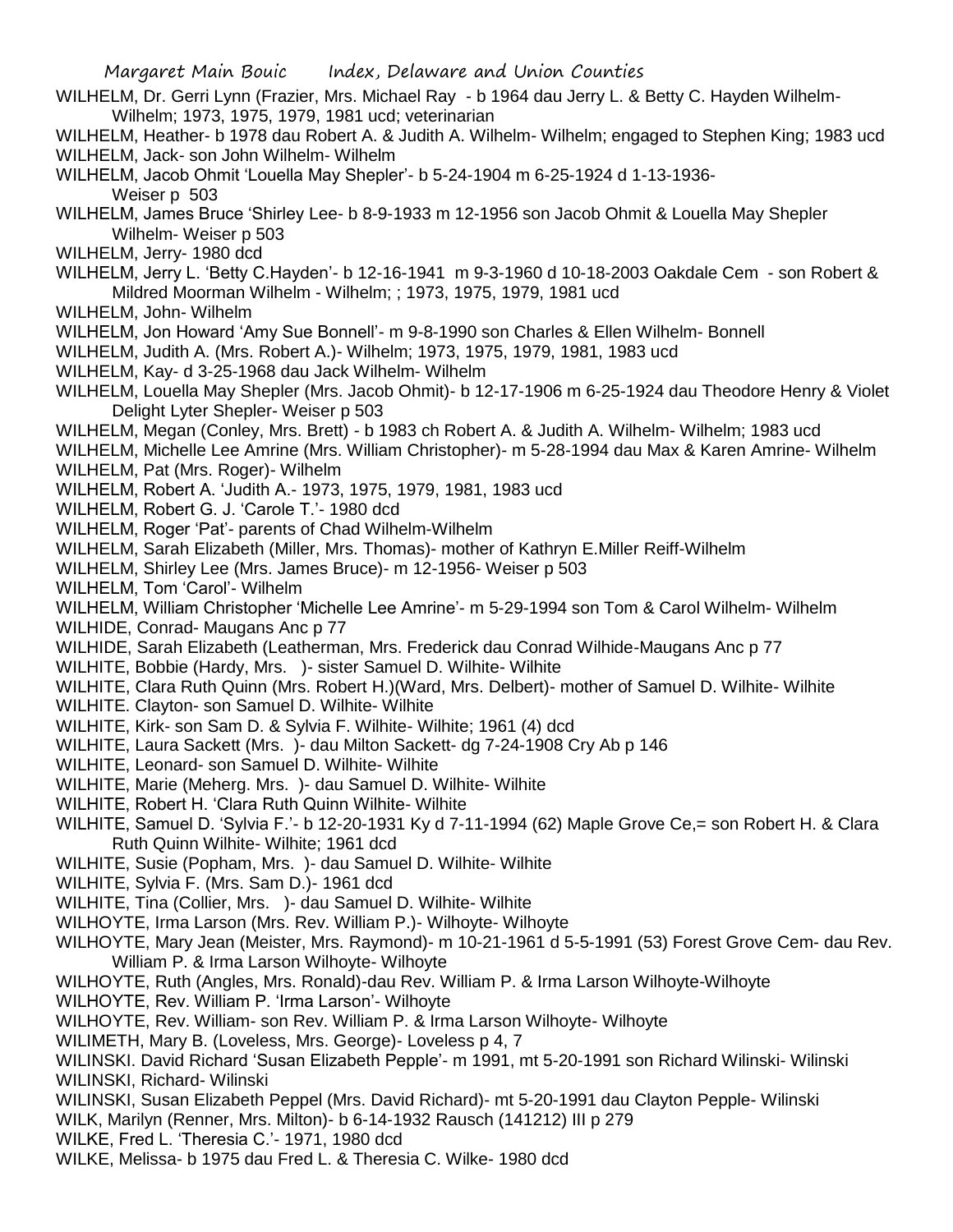- WILKE, Ronald R.- 1980 dcd
- WILKE, Theresia C. (Mrs. Fred L.)- 1971, 1980 dcd
- WILKER, John- 1840C Marlborough Tp p 257 (20-30)
- WILKERSON, Ada- dau Robert & Nancy Wilkerson- 1860C Leesburg Tp 494 (3,O)
- WILKERSON, Angeline (Mrs. Philetus)- Maugans Anc p 14
- WILKERSON, Annie- dau Robert & Nancy Wilkerson- 1860C Leesburg Tp 494 (11,O)
- WILKERSON, Blanche M. Leonard (Mrs Olan O. "Bill")- parents of William L. Wilkerson- Wilkerson
- WILKERSON, Carrie (Mrs. Henry)- b 8-1875 1900C Marysville 1st ward 152-152 p A7 (24,O,Ky,Ky,) m 5y, 2 ch
- WILKERSON, Clarence M. 'Effie May Case'- b 9-6-1882 d 1954 son Philetus & Angeline Wilkerson- Maugans Anc p 4
- WILKERSON, DeAnn Renee Smith (Mrs. Josh Erin)- m 6-30-2001 dau Al & Ann Smith- Wilkerson
- WILKERSON, E. 1908 dch p 477
- WILKERSON, Edgar- b 8-1896 son Henry & Carrie Wilkerson- 1900C Marysville 1st ward 152-152 p A7 (4,O,O,O)
- WILKERSON, Effie May Case (Mrs. Clarence M.)- b 1883 dau George W. & Susan Elizabeth Maugans Case-Maugans Anc p 14
- WILKERSON, Eric Scott- son William L. & Marsha A. Wier Wilkerson- Wilkerson
- WILKERSON, Eugene S.- brother William L "Bill" Wilkerson- Air Force- Wilkerson
- WILKERSON, George- son Robert & Nancy Wilkerson- 1860C Leesburg Tp 494 (9,O)
- WILKERSON, Henry 'Carrie'- b 9-1869 1900C Marysville 152-152 p A7 (30,O,NC,NC) m 5y laborer
- WILKERSON, Jan- b 1971 ch Roy R. & Margaret A. Wilkerson- Wilkerson; engaged to Angel M. Adams- 1973, 1975, 1979 ucd
- WILKERSON, Janet (Siville, Mrs. Durward W.)-dau Clarence M. & Effie May Case Wilkerson- Maugans Anc p 14
- WILKERSON, Jason Aaron- son William L. & Marsha A. Wier Wilkerson- Wilkerson
- WILKERSON, Jill Elane (Martin, Mrs. Jay Michael)- b 1965 m 1-9-1988 dau Roy R. & Margaret A. Wilkerson-Wilkerson; 1971, 1973, 1975, 1979 ucd
- WILKERSON, Joseph Alan ' Kimberly Jo Eastman'- b 1969 m 8-29-1992 son Roy R. & Margaret A; Wilkerson-Wilkerson; 1971, 1973, 1975, 1979 ucd
- WILKERSON, Josh Erin 'DeAnn Renee Smith'- m 6-30-2001 son Roy & Margaret Wilkerson- Wilkerson
- WILKERSON, Kimberly Jo Eastman (Mrs. Joseph Alan)- m 8-29-1992 dau Donald & Barb Eastman- Wilkerson WILKERSON, Margaret A. (Mrs. Roy A.)- Wilkerson; 1967, 1971, 1973, 1975, 1979 ucd
- WILKERSON, Marsha/Martha A.Wier(Mrs. William L.)- parents of Jason & Eric Wilkerson- Wilkerson
- WILKERSON, Nancy (Mrs. Robert)- 1860C Leesburg Tp 494 (38,NY)
- WILKERSON Olan O. "Bill" 'Blanche M. Leonard'' Grace M. Alspaugh'- Wilkerson
- WILKERSON, Philetus 'Angeline'- Maugans Anc p 14
- WILKERSON, Robert 'Nancy'- 1850C Leesburg Tp 494 (40,O)
- WILKERSON, Roy R. 'Margaret A.)- Wilkerson; 1967, 1971, 1973, 1975, 1979 ucd
- WILKERSON, William L.- 1980 dcd
- WILKERSON, Robert- dcc Pamela Wickham Docherty 130
- WILKERSON, Susanne (Wickham, Mrs. Jonathan, Jr- dau Robert Wilkerson- dcc Pamela Wickham Docherty 65
- WILKERSON, William L "Bill"'Martha A. Wier'- b 9-12-1935 Lima d 10-25-1990 (44) bur Lima- son Olan O. "Bill" & Blanche M. Leonard Wilkerson- Wilkerson
- WILKERSON, Young- 1883 uch V p 382
- WILKES, A.. M son Vaughn Wilkes- Wilkes
- WILKES, Anita- dau Robert E. Wilkes- Wilkes
- WILKES, Bess- Wilkes
- WILKES, Bruce- son Doyle B. & Hazel Wilkes- Wilkes
- WILKES, C. E.- 1967 ucd
- WILKES, Claude- son Vaughn Wilkes- Wilkes
- WILKES, Denise- b 1955 dau Paul M. & Shirley Wilkes- 1971 dcd
- WILKES, Dennis- son Doyle B. & Hazel Wilkes- Wilkes
- WILKES, Diana- dau Robert E. Wilkes- Wilkes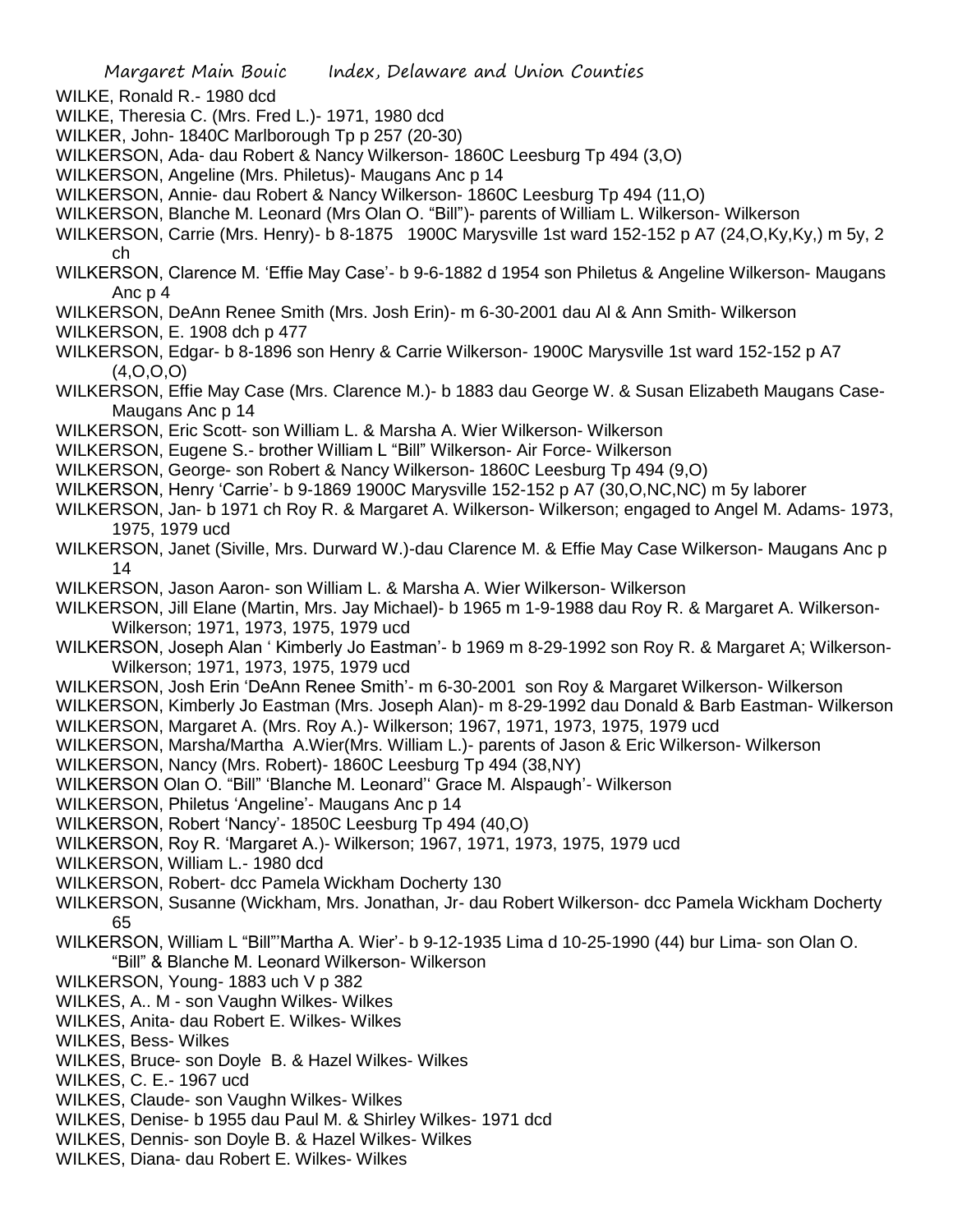- WILKES, Doyle B. 'Hazel'- d 2-25-1966 (61) Oak Grove Cem- son Vaughn Wilkes- Wilkes
- WILKES, Doyle, Jr.- son Doyle B. & Hazel Wilkes- Wilkes
- WILKES, Evan- son Vaughn Wilkes- Wilkes
- WILKES, Fountain- son Vaughn Wilkes- Wilkes
- WILKES, Gail- dau Doyle B. & Hazel Wilkes- Wilkes

WILKES, Grace E. Anderson (Watts, Mrs. Foster H.) (Mrs. William P.)- b 9-16-1903 New Holland d 3-5-1999 (95) York Cem- dau James E. & Fannie Shipley Anderson- Wilkes; 1973, 1975, 1979, 1981, 1983 ucd

- WILKES, Hazel (Mrs. Doyle B.)- Wilkes
- WILKES, Rev. Joseph- 1883 uch V p 396
- WILKES, Melissa- b 1967 dau Paul M. & Shirley Wilkes- 1971 dcd
- WILKES, Michael- b 1961 son Paul M. & Shirley Wilkes- 1971 dcd
- WILKES, Paul M. 'Shirley A.'- 1971, 1980 dcd
- WILKES, Paul M. Jr.- 1980 dcd
- WILKES, Pauline (Milton, Mrs. )- dau Doyle B. & Hazel Wilkes- Wilkes
- WILKES, Robert E. Jr.- son Robert E. Wilkes- Wilkes
- WILKES, Robert E. Sr 'Sandra'- d 12-12-1979 (49) Forest Grove Cem-son Bess Wilkes- Wilkes
- WILKES, Sandra (Mrs. Robert E.)- Wilkes
- WILKES, Shirley A. (Mrs. Paul M.)- 1971, 1980 dcd
- WILKES, Vaughn- Wilkes
- WILKIE, Kathryn Fredericka (Weiser, Mrs. Paul William)- b 3-16-1885 m 3-16-1910 d 11-10-1950- Weiser p 265
- WILKIE, Susie (Duffle, Mrs. Chrles Edward)- Weiser p 431
- WILKIN, Agatha Todd (Ms. Paul A.)- dau Charlie & Clara Moran Toee- Maugans Anc p 207
- WILKIN Alexander- son William & Jane McKitrick Wilkin- McKitrick p 66
- WILKIN, Amanda (Fisher, Mrs. )- dau Jacob & Mary Catherine Fravel Wilkin- Shipps p 10
- WILKIN, Amelia S. (Moore, Mrs. Samuel C)- 1–26-1875 d 9-17-1876 du Reuben F. & Sarah M. Sidle Wilkin-Shipps p 12
- WILKIN, Bertha (Young, Mrs. Charles M.)- b 1874 dau Rev. Ralph E. & Nettie H. Norton Wilcin- McKitrick p 66
- WILKIN, Catharine (Dildine, Mrs. )- dau Jacob & Mary Catherine Fravel Wilkins- Shipps p 10
- WILKIN, Catherine- dau William & Jane McKitrick Wilkin- McKitrick p 66
- WILKIN, Charles- son Paul A. & Agatha Todd Wilkin- Maugans Anc p 207
- WILKIN, Charlie V. 'Lillie F. Welsh'- b 8-27-1870 m 6-2-1897 son Reuben F. & Sarah M. Sidle Wilkin- Shipps p 12
- WILKIN, Cornelius Fravel 'Beulan M. Fisher'- b 12-19-1856 son Reuben Fravel & Sarah M. Sidle Wilkin-Shipps p 12
- WILKIN, Ebenezer E.- son William & Jane McKitrick Wilkin- McKitrick p 66
- WILKIN, Elizabeth (Chambers, Mrs. A.)- b 1855 dau M. J. & Martha J. McKitrick Wilkin-McKitrick p 74
- WILKIN, Elizabeth (Francis, Mrs. )- dau Jacob & Mary Catherine Fravel Wilkin- Shipps p 10
- WILKIN, Ella (Miller, Mrs. )- dau M. J. & Martha J. McKitrick Wilkin- McKitrick p 74
- WILKIN,Geraldine Marie (McKitrick, Mrs. Austin Smith II)m 5-1940 div 1952-McKitrick p 283
- WILKIN, Harold- son Paul A. & Agatha Todd Wilkin- Maugans Anc p 204
- WILKIN, Harry C.- b 6-15-1898 grandson Reuben F. & Sarah M. Sidle Wilkin- Shipps p 3
- WILKIN, Ida Mary (Adams, Mrs. Y. B/) b 6-11-1852 m 8-1-1883 dau Reuben Fravel & Sarah M. Sidle Wilkin-Shipps p 12
- WILKIN, Jacob M. 'Laura A.'- 1910C Jerome Tp 317-323 p 14A (53,O,Va,Va) m 33y, farmer
- WILKIN, Jacob 'Mary Catherine Fravel'- m 1790 d 1865 bur Franklin Co- Shipps p 9, 10, 14
- WILKIN, James E.- Wilkin
- WILKIN, Jane McKitrick (Mrs. William)- b 1811 m 1834 d 1898 dau Alexander & Martha Blakeney McKitrick-McKitrick p 66
- WILKIN, Jerry R.- d 5-24-1970 (16) drowned, Woodstock Cem- son James E. Wilkin- Wilkin
- WILKIN, Julia (Shuler, Mrs. )- dau Jacob & Mary Catherine Fravel Wilkin- Shipps p 10
- WILKIN, Laura A.(Mrs. Jacob M.)- 1910C Jerome Tp 317-323 p 14A (50,O,Md,NJ) m 33y 2 ch
- WILKIN, Lillie F. Welch (Mrs. Charlie V.)- m 6-2-1897- Shipps p 12
- WILKIN, Lucy (Davidson, Mrs. )- dau Jacob & Mary Catherine Fravel Wilkin- Shipps p 10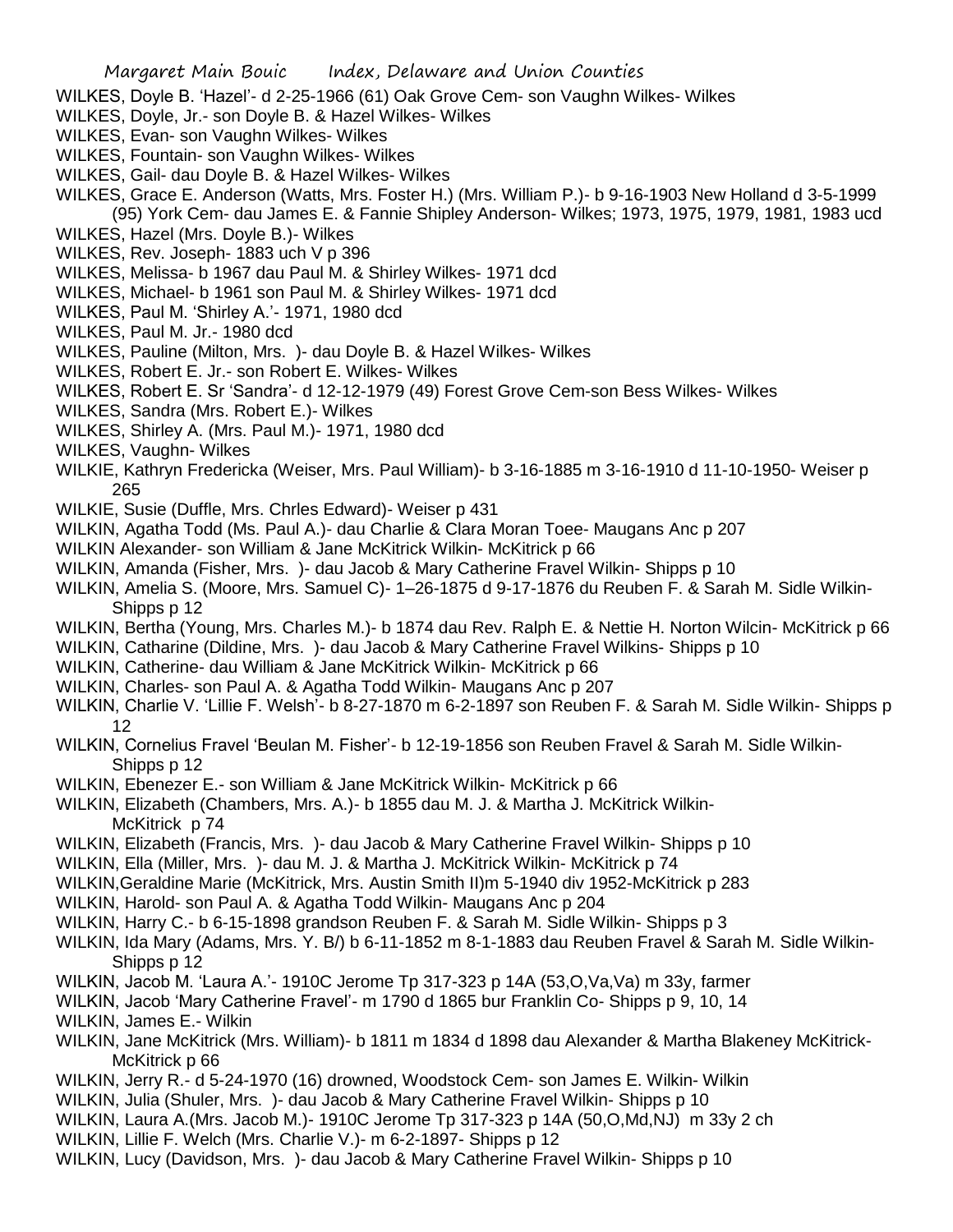- WILKIN, Martha Jane McKitrick (Mrs. A. J.)- b 1832 d 1904 dau Ebenezer & Mary Ferguson McKitrick-McKitrick p 62, 74
- WILKIN, Martha- dau William & Jane McKitrick Wilkin- McKitrick p 66
- WILKIN, Mary Catherine Fravel (Mrs. Jacob)- b 1788 d 9- 16-1853- Shipps p 10
- WILKIN, Mary M.- d 5-30-1967 (92) bur Ft. Wayne- Wilkin; Pabst 7 p 22
- WILKIN, Mary- dau William & Jane McKitrick Wilkin- McKitrick p 66
- WILKIN, M. J. 'Martha J. McKitrick McKitrick p 74
- WILKIN, Nellie (Cooke, Mrs. )- dau M. J. & Martha J. McKitrick Wilkin- McKitrick p 74
- WILKIN, Nettie H. Norton (Mrs. Rev. Ralph E.)- b 1847- McKitrick p 66
- WILKIN, Orissa (Buchanan, Mrs. )- dau M. H. & Martha J. McKitrick Wilkin- McKitrick p 74
- WILKIN, Ottille- ch Jacob & Mary Catherine Fravel Wilkin- Shipps p 10
- WILKIN, Paul A. 'Agatha Todd'- Maugans Anc p 207
- WILKIN, Paul,Jr.- son Paul A. & Agatha Todd Wilkin- Maugans Anc p 207
- WILKIN, Phyllis- dau Paul A. & Agatha Todd Wilkin- Maugans Anc p 207
- WILKIN, Rev. Ralph E. 'Nettie H. Norton'- b 1841 d 1917 son William & Jane McKitrick Wilkin- McKitrick 64
- WILKIN, Rebeeca C. (Montgomery, Mrs. Henry E) b 6-30-1859 m 10-5-1880 dau Reuben Fravel & Sarah M. Sidle Wilkin- Shipps p 12
- WILKIN, Rebecca (Johnson, Mrs. Samuel B.)- d 8-3-1854- 1883 uch V p 477
- WILKIN, Robert- son M. J. & Martha j. McKitrick Wilkin- McKitrick p 74
- WILKIN, Rebecca- dau William & Jane McKitrick Wilkin- McKitrick p 66
- WILKIN, Robert- son William & Jane McKitrick Wilkin- McKitrick p 66
- WILKIN, Rose (Frazier, Mrs. Brice)- b 1839 m 10-22-1868 dau Reuben & Sarah M. Sidle Wilkin- Shipps p 3, 9, 14, 15, 16
- WILKIN, Sarah M. Sidle (Mrs. Reuben Fravel)- b 5-16-1829 d 1-28-1905- Shipps p 12, 13
- WILKIN, William 'Jane McKitrick '- b 1808 m 1834 d 1871, McKitrick p 66
- WILKING, Anna Reiman (Mrs. George H.)- Wilking
- WILKING, Beth B. -b 1977 dau Glenn F. & Marilyn C. Wilking- Wilking; 1983 ucd
- WILKING, Dorothy W. (Van Voorhis, Mrs. Daniel , III)- dau George H. & Anna Reiman Wilking- Wilking, twin of Frances
- WILKING, Elizabeth Constance Jordan (Mrs. Jon Edward)- m 6-20-1992 dau John & Linda Jordan- Wilking
- WILKING, Frances (Norris, Mrs. M. DeWitt)- d 1988- twin dau George H. & Anna Reiman Wilking-Wilking
- WILKING, George H. 'Anna Reiman'- Wilking
- WILKING. Glen F. 'Marilyn C.'-parents of Jon Edward Wilking- Wilking; 1979, 1981. 1983 ucd
- WILKING, John- b 1973 son Glenn F & Marilyn C. Wilkins- 1983 ucd
- WILKING, Jon Edward 'Elizabeth Constance Jordan'- m 6-20-1992 son Glenn & Marilyn Wilking- Wilking
- WILKING, Marilyn C. (Mrs. Glen F.)- 1979, 1981, 1983 ucd
- WILKINS, ------1915 uch p 509; York Presbyterian , Ch p 6, 7; unec 1982 p 16
- WILKINS, Agnes (Cary, Mrs. Kenneth)- dau Jacob & Lyda Wilkins- Wilkins
- WILKINS, Agnes A. Stahl (Mrs. Charles E.)- b 3-13-1901 m 9-28-1922 d 10-8-1978 Hale Cem- dau William F. & Lena Lusch Stahl- Wilkins
- WILKINS, Alred- d 12-16-1928 (40) Oakdale Cem 4088 (G62)
- WILKINS, Alfred F. 'Harriet Jane Stewart'- m 1844 d 2-2-1876 (58) Oakdale Cem son Beriah & Amanda Rhodes Wilkins- 1915 uch p 134, 137, 144, 263, 622; dumch p 100; mt 3 p 13, 21, 22, 24, 29; 1915 uch p 1014, 1025; 1883 uch III p 329, 372, 373, IV p 446, V p 28, 52, 58, 61, 74, 134, 152, 401, 556; 1860C Marysville 1515-1507 p 199 (43NY) mt 2-9-1876; Union Co Probate Deaths, Vol I p 60 (1867- 1878)
- WILKINS, Alfred- b 7-1888 son John M. & Ella Lee Wilkins- 1900C Richwood 363-389 p 14B (11,O,O,O); 1910C Claibourne North 244-251 p 9A (21,O,O,O)
- WILKINS, Alfred T.- 1870C Marysville Paris Tp 131-131 p 15 (52,NY) owns American House
- WILKINS, Alice Jeanette Mills (Mrs. John) b 5-1860 d 11-20-1946 York Cem B151 p 75; 1900C York Tp 35-
- 35 p 2A (40,O,NY,NY) m 19y, 4 ch; 1910C York Tp 2246-246 p 10B (50,O,O,O) m 30y, 5 ch, 4 living WILKINS, Alice (Mrs. Jehu)- 1860C York Tp 1298-1306 p 175 (50)
- WILKINS, Alice K.- dau Charles E. & Martha M. Raymond Wilkins- 1883 uch V p 557; 1870C York Tp 233-227 p 30 (2,O); 1880C York Tp; 73 p 8 (12,O,NY,NY)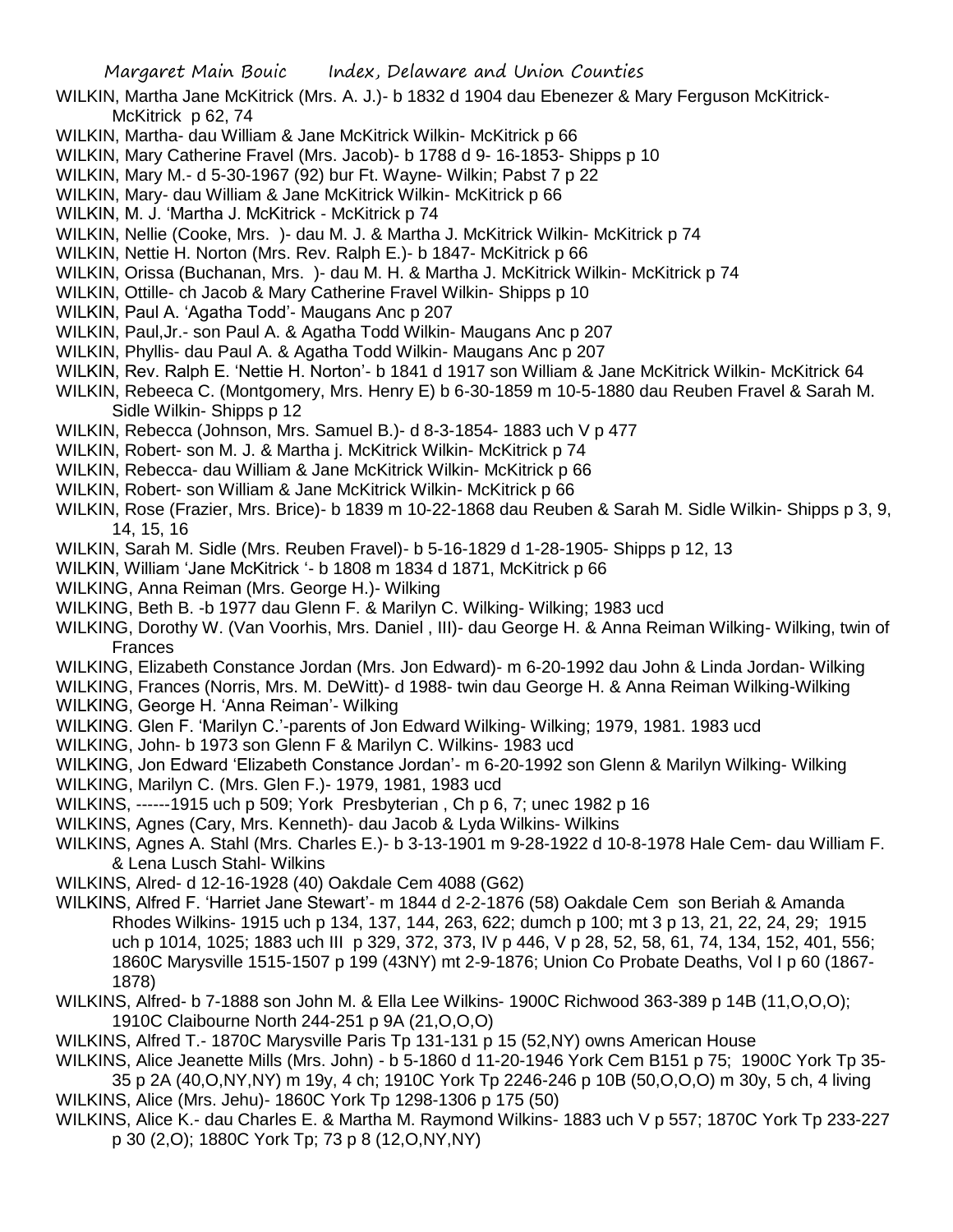- WILKINS, Alice R.- granddau Seymour & Priscilla Wilkins- 1870C Millcreek Tp 131-131 p 16 (5,O); 1880C Mil Tp 100-104 (15,O,O,O)
- WILKINS, Allie K.- dau Charles E. & Martha M. Raymond Wilkins- 1883 uch V p 5557; 1880C York Tp 73 p 8 (12,O,NY,NY)

WILKINS, Ally- York Pres. Ch- unec 1981, I p 16

WILKINS, Amanda- York Pres Ch p 2. 3, 9, 10, 13, unec 1981 - I p 16

WILKINS, Amanda C. (Cusic, Mrs. William H. )- dau Charles E. & Martha M. Raymond Wilkins- 1883 uch V p 528, 556; 1915 uch p 1026; 1860C York Tp 1303-1311 p 176 (7,O); 1870C York Tp 233-227 p 30 (16,O); 1880C York Tp 73 p 8 (32,O,NY,NY)

WILKINS, Amanda R. Rhodes (Mrs. Beriah P.)- b 10-19-1797 m 12-24-1815 or 5-18-1847 d 8-8-1877 (79-9- 19) E. York Cem K18 p 6- dcc Kenneth Lee Davis 21; 1850C York Tp 445-453 p 69 (53,RI); 1860C

York Tp 1312-1221 p 177 (62,RI); 1870C York Tp 233-227 p 30 (72,Ireland)

- WILKINS, Amelia Shepherd (Mrs. William F )- 1915 uch p 75
- WILKINS, Angelina (Mrs. Ezra)- 1880C Washington Tp 54-56 p 6 (45,O,O,Pa)
- WILKINS, Ann (Mrs. Tony)- Wilkins
- WILKINS, B.- 1883 uch IV p 513
- WILKINS, Barbara (Ziegler, Mrs. Ronald)- dau Berman Powell & Martha Jane McCullough Wilkins- Wilkins
- WILKINS, Becky (Mrs. Phil)- Wilkins
- WILKINS, Beriah 'Emma J. Robinson'-b 1846 m 10-18-1870 ucm 4800 d 1904 (58)- son Alfred F. & Harriet Jane Stewart Wilkins- Wilkins; 1883 uch V p 153, 228; dumch p 87. 97; hmp p 128; 1915 uch p 479, 1015; 1860C Marysville 1515-1507 p 199 (14,O)
- WILKINS, Beriah P. 'Amanda Rhodes'- b 5-26-1792 m 12-24-1815 d 10-29/27-1858 (66) E. York Cem K18 p 6 son James & Elsie Wilkins- dcc Kenneth Lee Davis 20; 1915 uch p 1014, 1025; 1883 uch V p 525-528, 533, 534; mt 11-3-1959; York Pres. Ch p 1 unec 1981, I p 16; 1840C York Tp 284 (40-50); 1850C York Tp 445-453 p 68 (53,NY)
- WILKINS, Berman Frank 'Gladys Powell'- Wilkins
- WILKINS, Berman Max- son Berman Powell & Martha Jane McCullough Wilkins- Wilkins
- WILKINS, Berman Powell 'Martha Jane McCullough'- b 1-29-1919 Champaign Co d 9-9-1996 (77) Mt. Carmel Church Cem- son Berman Frank & Gladys Powell Wilkins- Wilkins
- WILKINS, Bess- b 9-1882 dau Joseph S. & Minnie Court Wilkins- 1915 uch p 611; 1900C Marysville 3rd ward 41-44 p A2 (17,O,O,O)
- WILKINS, Beth (Hall, Mrs. )- dau Clyde Nelson, Jr. & Martha Wilkins- Wilkins
- WILKINS, Bobby Dale- infant son of Clyde Nelson Jr & Martha Wilkins- Wilkins
- WILKINS, Burleigh- son Berman Frank & Gladys Powell Wilkins- Wilkins
- WILKINS, Carew- son Jane Stewart Wilkins- 1915 uch p 611
- WILKINS, Charles- York Pres. Ch p 3, 5, 9, 10, 11; unec 1981, I p 16
- WILKINS, Charles- son Clyde Nelson, Jr. & Martha Wilkins- Wilkins
- WILKINS, Charles E. 'Agnes A. Stahl'- m 9-28-1922 d 12-3-1973 Hale Cem- son John & Alice Mills Wilkins-Wilkins; 1915 uch p 1026
- WILKINS, Charles Edgar 'Mary McWilliams'- b 5-2-1920 Mechanicsburg m 5-14-1939 d 3-27-2006 (85) Woodstock Cem- son Frank & Mae Ferryman Wilkins- Wilkins
- WILKINS, Charles Edward 'Martha Raymond'- b 3-6-1822 m 5-18-1847 ucm 1215 d 6-24-1894 E. York Cem 16 p 6; son Beriah P. & Amanda Rhoads Wilkins- dcc Kenneth Lee Davis 10; 1883 uch IV p 513, V p 534, 556; hmp p 39, 130; 1915 uch p 1014; 1850C York Tp 447-455 p 68 (28,NY); 1860C York Tp 1303-1311 p 176 (39,NY); 1870C York Tp 233-227 p 3 (44,NY)
- WILKINS, Charles 'Elizabeth McKim'- 4-4-1858 ucm 2714; 1870C Washington Tp 1474-1484 p 200 (34,O)
- WILKINS, Charles F. 'Josie M. Buxton'- b 10-7-1852 m 8-16/17- 1876 ucm 5912; son Alfred F. & Harriet Jane Stewart Wilkins- mt 3 p 24; 1883 uch IV p 61, 557, V p 182; 1915 uch p 265, 317, 1015; 1870C Paris
	- Tp 131-131 p 15 (18) clerk; 1880C Marysville 495-542 p 39 (28,O,NY,NY)
- WILKINS, Charles M.- b 1870 d 1-11-1944 York Cem B 116 ½ N p 72
- WILKINS, Charles M.- 1908 dch p 431
- WILKINS, Charles- b 8-3-1824 son Seymour Augustus,Sr. & Priscilla Farnum Wilkins- Hutchisson p 39; 1850C Millcreek Tp 2054-2075 p 298 (24,O)
- WILKINS, Charles E.'Agnes Stahl'- b 4-1888 d 12-3-1973 (85) Hale Cem- son John & Alice J. Mills Wilkins-1900C York Tp 35-35 p 2A (12,O,O,O); 1910C York Tp 2246-246 p 10B (22,O,O,O)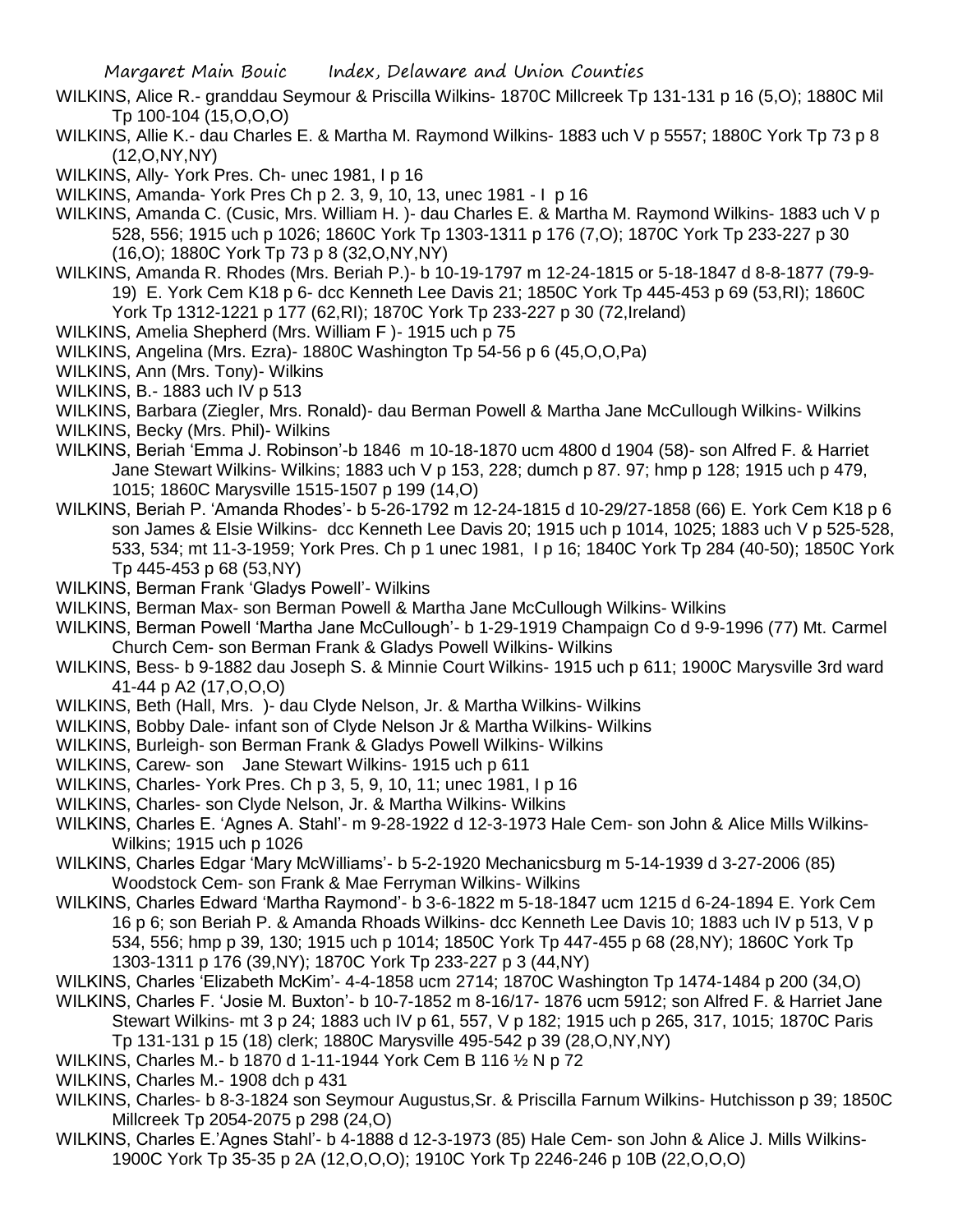- WILKINS, Clara (Irwin, Mrs. Raymond)- m 1927; 1985 uch p 80
- WILKINS, Clarence E. 'Frona'- d 8-15-1978 (82) Sunset Cem., Columbus, Wilkins
- WILKINS, Claudette (Mrs. Ernest)- Wilkins
- WILKINS, Cloe (Henders, Mrs. Noel T.)- m 4-12-1900- 1915 uch p 785
- WILKINS, Clyde Nelson Sr. 'Florence Mabel Conrad'- Wilkins
- WILKINS, Clyde L. 'Osie Phelps'- b 1-1885 son John F. & Alice J. Mills Wilkins- 1915 uch p 1026; 1900C York Tp 35-35 p 2A (15,O,O,O); 1910C Claibourne North 102-102 p 4B (25,O,O,O) m 4y
- WILKINS, Clyde Nelson, Jr. 'Martha'- b 8-11-1941 Columbus d 8-20-1998 (57) bur George- son Clyde & Florence Mabel Conrad, Sr.- Wilkins
- WILKINS, Clyde Nelson III son Clyde Nelson, Jr. & Martha Wilkins- Wilkins
- WILKINS, Connie- dau Burleigh Wilkins- Wilkins engaged to Ralph Robinson
- WILKINS, George Court ' Ruth Parrott' -b 10-1893 m 5-3-1924- d 1940 son Joseph S. & Minnie Court Wilkins- 1915 uch p 611; 1985 uch p 109. buried Honolula; 1985 uch p 80. 109; 1900C Marysville 3rd ward 41-44 p 2A (6,O,O,O); 1910C Marysville 4th ward 71-78 p 3B (20,O,O,O)
- WILKINS, George Court, Jr.- b 3-3-1925 son George Court & Ruth Parrott Wilkins- Wilkins
- WILKINS, Daisy W.- b 2-1882- dau John F. & Alice J. Mills Wilkins- 1915 uch p 1026; 1900C York Tp 335-35 p 2A (18,O,O,O)
- WILKINS, David- 187C Marysville 30-30 p 3 (39,West India) barber, black
- WILKINS, David D.- 1883 uch IV p 513
- WILKINS, David L. 'Mary'- 1850C Liberty Tp Un Co 937-954 p 140 (28,O); mt 12-1-1858
- WILKINS, Dr. Don 'Susan'- 1981, 1983 ucd
- WILKINS, Dona- opc 222
- WILKINS, Donna (Mrs. George)- 1949 ucd
- WILKINS, Donna (Hawke, Mrs. )- dau Clyde Nelson & Martha Wilkins- Wilkins
- WILKINS, Dorothy Ann (Jackson, Mrs. John S.)- 1908 dch p 565
- WILKINS, Dorothy(McIntosh, Mrs. Dallas)-dau Walter L. & Nila Cleora Jones Wilkins- Wilkins
- WILKINS, Edwin- York Pres. Ch p 113, unec 1981, I p 13
- WILKINS, Edwin R.- b 10-4-1848 d 3-10-1899 E. York Cem K15 p 6; son Charles E. & Martha M. Raymond Wilkins- 1883 uch V p 528. 556; 1915 uch p 1026;1850C York Tp 448-455 p 68 ( ); 1860C York Tp 1305-1311 p 176 (11,O); 1880C York Tp 73 p 8 (32,O,Ny,NY)
- WILKINS, Elizabeth McKim (Mrs. Charles)- m 4-4-1858 ucm 2714; 1860C Washington Tp 1474-1484 p 200  $(21.0)$
- WILKINS, Elizabeth- dau William Albert Wilkins- dg 1-28-1910 Cry Ab p 91
- WILKINS, Ella Lee (Mrs. John M.)- Wilkins; 1915 uch p 1015
- WILKINS, Elmus- 1908 dch p 408
- WILKINS, Elsie/Elsey (Mrs. James )- d 8-26-1839 (87-6-5) E York Cem K19 p 6; 1883 uch V p 556
- WILKINS, Elymas F. 'Harriet Shoemaker'- m 12-3-1865 dcm
- WILKINS, Emily J. Robinson (Mrs. Beriah)- m 10-18-1870 ucm 4800 dau John W. & Elizabeth Mitchell Robinson- dumch p 97, 98; 1883 uch V p 228
- WILKINS, Emma J. Robinson (Mrs. Beriah)- 1883 uch V p 153
- WILKINS, Eri M.- son Ezra & Angelina Wilkins- 1880C Washington Tp 54-56 p 6 (18,O,O,O)
- WILKINS, Erma E. Rausch (Mrs. Leland Eugene)- b 9-12-1930 m 9-3-1950 d 7-23-2002 (71) dau George L. & Matilda Starr Rausch- Rausch 11535; III p 263; Wilkins
- WILKINS, Ernest 'Claudette'- son Walter L. & Nila Cleora Jones Wilkins- Wilkins
- WILKINS, Leland Eugene 'Erma E, Rausch'- b 7-11-1926 m 9-3-1950- Rausch (11535) III p 263; son Clarence E. & Frona Wilkins- Wilkins
- WILKINS, Evaline (Warren, Mrs. Joshua C.)- m 4-8-1869 ucm 4532 dau Seymour A. & Priscilla Farnum Wilkins- Hutchisson p 39; 1850C Millcreek Tp 2054-2075 p 295 (5,O); 1860C Mil Tp 2 (15,O)
- WILKINS, Ezra 'Angelina- 1880C Washington Tp 54-56 p 6 (48, O, Va, Va)
- WILKINS,F. A.-dau Charles & Elizabeth McKim Wilkins-1860C Washington Tp 1474-1484 p 200 (1,O)
- WILKINS, Florence (Lentz, Mrs. John Merritt) b 6-1885 dau Joseph S. & Minnie Court Wilkins- 1915 uch p 611; 1900C Marysville 3rd ward A2 (14,O,O,O)
- WILKINS, Florence Mabel Conrad (Mrs. Clyde Nelson)- Wilkins
- WILKINS, F. M.- 1980 dcd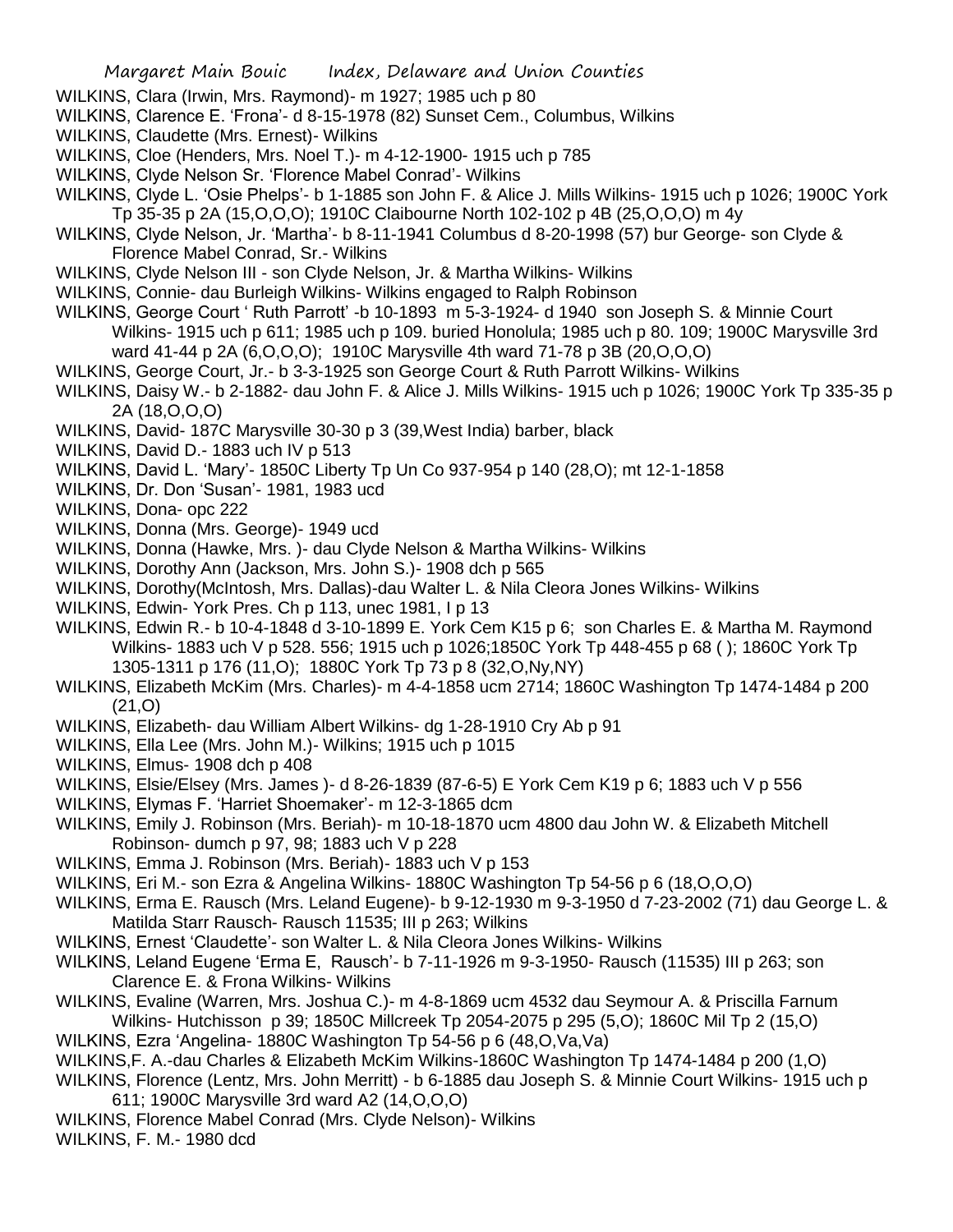- WILKINS, Frank- son Alfred F & Harriet Jane Stewart Wilkins- 1915 uch p 611; 1860C Marysville 1515-1507 p 199 (8,O)
- WILKINS, Frank 'Mae Ferryman'- parents of Charles Edgar Wilkins- Wilkins
- WILKINS, Frank- son Seymour Augustus & Jane E. Wilkins- 1880C Millcreek Tp 101-105 (5,O,O,Mass)
- WILKINS, Frank- son William F. & Amelia Shepherd Wilkins- Wilkins
- WILKINS, Fredonia- niece of William & Hester Wilkins Hutchisson -1880C Scioto Tp 303 (-,O)
- WILKINS, Frona (Mrs. Clarence E.)- d 1968- Wilkins,
- WILKINS, George 'Donna'- 1949 ucd
- WILKINS, George-son George Court & Helen Ruth Parrott Wilkins-Parrott 161331; 1985 uch p 80, 109
- WILKINS, George Michael- son Clyde Nelson & Florence Mabel Conrad Wilkins- Wilkins
- WILKINS, Gerald- son Carence E. & Frona Wilkins- Wilkins
- WILKINS, Gertrude (Roush, Mrs. Daniel)- dau Walter L. & Nila Cleora Jones Wilkins- Wilkins
- WILKINS, Gladys Powell (Mrs. Berman Frank)- Wilkins
- WILKINS, Goldie (Bahan, Mrs. James M. Sr.)- m 1916 d 1976- Wilkins
- WILKINS, Goldie Mae Young (Mrs. James A.)- parents of Sara Louise Gray- Wilkins
- WILKINS, Grace E.-dau Seymour Augustus & Jane E. Wilkins-1880C Millcreek Tp 101 (8,O,O,Mass)
- WILKINS, Grace (LeRoy, Mrs. Charles)- dau Walter L. & Nila Wilkins- Wilkins
- WILKINS, Harold F.- son Clyde L. & Osie Phelps Wilkins- 1915 uch p 1026; 1910C Claibourne North 102-102 p 4B (2,O,O,O)
- WILKINS, Harriet E.- 187C Richwood 43-43 p 4 (20,Ind)
- WILKINS, Harriet Jane Stewart (Mrs. Alfred F.)- b 6-1824 m 1844 dumch p 100; 1915 uch p 611, 1014; 1883 uch V p 134, 228; 1850C York Tp 446-454 p 68 (26,NY); 1870C Marysville Paris Tp 131-131 p 15 (46,NY); 1880C Marysville 505-552 p 40 (55,NY,NY,NY); 1900C Marysville 3rd ward 63-66 p A3 (75,NY,NY,NY) wid, 6 ch
- WILKINS, Harriet Shoemaker (Mrs. Elymas F.)- m 121-3-1865 dcm
- WILKINS, Harriet- dau William Albert Wilkins- dg 1-28-1910, Cry Ab p 91
- WILKINS, Hattie (McCoy, Mrs. Clinton)- parents of Jacob McCoy- Wilkins
- WILKINS, Hattie M. (Davis, Mrs. John W.)- b 8-12-1865 m 4-2-1896 d 4-5-1947 dau Charles Edward & Martha M. Raymond Wilkins- 1883 uch V p 557; 1915 uch p 1026; dcc Kenneth Lee Davis 5; 1870C York Tp 233-227 p 30 (4,O); 1880C York Tp 73 p 8 (15,O,NY,NY)
- WILKINS, Hattie (Mrs. Nathan)- b 5-1868; 1900C Liberty Tp Un Co 317-325 p 14A (32,O,O,O)
- WILKINS, Hazel M b 11-1892 dau John F. & Alice J. Mills Wilkins- 1915 uch p 1026; 1949 ucd; 1900C York Tp 35-35 p 24 (7,Ind,O,O); 1910C York Tp 246-246 p 10B (17,O,O,O)
- WILKINS, Hester (Hutchisson , Mrs. William)- b 6-14-1835 m 3-15-1858 ucm 2703 d 5-17-1884- dau Seymour Augustus & Priscilla Farnum Wilkins- Farnum 6, 7; 1840C Millcreek Tp 1277 (10-15); 1850C Millcreek Tp 2054-2075 p 298 (15,O)
- WILKINS, Rev. Ivan L. d 8-3-1972 (82) Forest Lawn Cem- Presbyterian Minister- Wilkins
- WILKINS, J.- son Alfred F. & Harriet Jane Stewart Wilkins- 1860C Marysville 1515-1507 p 199 (1,O)
- WILKINS, Jacob 'Lyda'- Wilkins
- WILKINS, James- Powers p 225
- WILKINS, James A. 'Goldie Mae Young'- Wilkins
- WILKINS, James C.- 1883 uch IV p 493. V p 61
- WILKINS, James C. 'Linetta Randolph Hegner'- m 6-9-1947- McKitrick p 252
- WILKINS, James C. 'Nannie Bradley'- son Alfred F. & Harriet Jane Stewart Wilkins- 1883 uch V p 153; 1915 uch p 1015; 1850C York Tp 446-454 p 68 (5,O); 1860C Marysville 1515-1507 p 199 (16,O); 1870C Marysville Paris Tp 131-131 p 15 (25) dry goods merchant
- WILKINS, James 'Elsie'- 1883 uch V p 556' 1915 uch p 1025
- WILKINS, James Rhodes- son Beriah & Amanda Rhodes Wilkins- 1915 uch p 1014
- WILKINS, James R"Jim" 'Tamara'- son Eugene & Erma E. Rausch Wilkins- Wilkins
- WILKINS, Jane- b Sarasota Springs NY d 2-27-1909 (84y8m) Oakdale Cem 2168 (16D)
- WILKINS, Jane E. "Jennie" Comstock (Mrs. Seymour A.)- b 7-1836 m 10-20-1870 ucm 4804; 1880C Millcreek
	- Tp 101-105 (44,Mass,Conn,Mass)- 1900C Millcreek Tp 71-72 p 4B (63,Mass,Mass,Ct)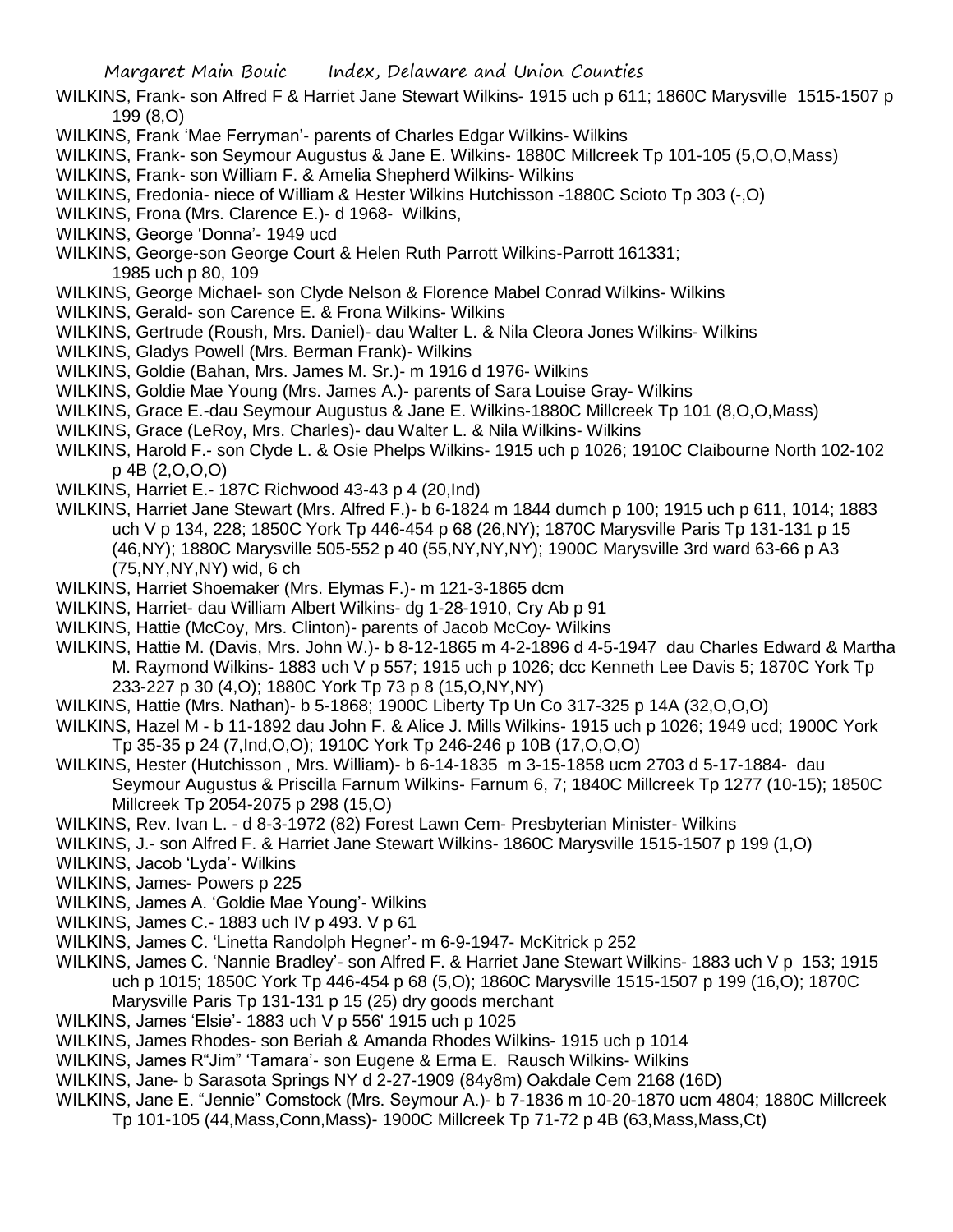- WILKINS, Jane (Hutchisson, Mrs. Jacob) b 1-6-1826 m 10-2-1849 ucm 1457; dau Seymour Augustus & Priscilla Farnum Wilkins- Hutchisson p 34, 39
- WILKINS, Jehu 'Alice'- 1860C York Tp 1298-1306 p 175 (57,Pa) farmer
- WILKINS, Jemima (Miller, Mrs. Joseph)- m 1801; 1883 uch V p 515
- WILKINS, Jerry F.- son Berman Powell & Martha Jane McCullough Wilkins- Wilkins
- WILKINS, Joanne (Gartin, Mrs. )- dau Frank & Mae Ferryman Wilkins- Wilkins
- WILKINS, Joe S.- 1883 uch IV p 557
- WILKINS, John- York Presbyterian. Ch p 13; unec 1981, I p 16
- WILKINS, John Crooks- b 1831 d 8-13-1909 York Cm 116 ½ p 72
- WILKINS, John F.- b 1856 d 3-13-1917 York Cem B151 p 75; 187-C YorkTp 233-227 p 30 (13,O) 1900C York Tp 35-35 p 2A 943,O,Ny,NY); 1910C York Tp 246-246 p10B (54,O,O,O) m 30y
- WILKINS, John F. 'Alice Mills'- b 7-12-1856 m 10-7-1880 son Charles E. & Martha M. Raymond Wilkins- 1883 uch V p 556; 1915 uch p 1025, 1026; 1860C York Tp 1303-1311 p 176 (4,O); 1880C York Tp 73 p 8 (23,O,NY,NY)
- WILKINS, John Lee- son Dr. John Monroe & Ruth Kendall Wilkins- Wilkins
- WILKINS, Dr. John Monroe 'Ruth Kendall'.- son Lee & Mary Van Brunt Wilkins- Wilkins
- WILKINS, John M. 'Ella Lee''Martha'- b 12-29-1857 son Alfred F. & Harriet Jane Stewart Wilkins- Marysville p 39; 1883 uch V p 152, 557; 1915 uch p 498, 1014, 1015, 1016; 1870C Marysville Paris Tp 131-131 p 15 (11,O); 1880C Marysville 505-552 p 40 (21,O,Ny,NY); 1900C Richwood 363-389 p 14B
- (42,O,Ny,nY) m 6y dry goods merchant; 1910C Claibourne North 244-251 p 9A (53,O,NY,NY) m 2, 19y WILKINS, ---- d April 1892 infant of J. M. & Ella Wilkins- Union Co Probate Deaths, Vol 3
- WILKINS, —infant son of John & Alice Wilkins- no dates E. York Cem E14 p 6
- WILKINS, John W.- son Rev. Ivan L. Wilkins- Wilkins
- WILKINS, Joseph 'Julia E. Braun'- m 3-22-1848 ucm 1304
- WILKINS, Joseph R.- son Beriah P. & Amanda Rhodes Wilkins- 1915 uch p 1025; 1883 uch V p 55
- WILKINS, Joseph S. 'Minnie Court'- m 7-30-1881 ucm 6997 d 11-1-1903 (42y,9m) Oakdale Cem 1823 (2B) son Alfred F & Harriet Jane Stewart Wilkins- 1915 uch p 317, 611, 1015; 1870C Marysville Paris Tp
	- 131-131 p 15 (9,O); 1880C Marysville 505-542 p 40 (19,O,NY,NY)); 1900C Marysville 3rd ward 41-44 p A2 (39,O,NY,NY) m 19y; army paymaster; d 10-1-1903, Union Co Probate deaths, Vol 3
- WILKINS, Josephine- b 5-1888 dau Joseph S. & Minnie Court Wilkins- 1915 uch p 611; Marysville p 16; 1900C Marysville 3rd ward 41-44 p A2 (12,O,O,O); 1910C Marysville 4th ward 71-78 (21,O,O,O)
- WILKINS, Josephine (Henderson, Mrs. Frank D.)- 1915 uch p 724
- WILKINS, Josephine (Josie) M. Buxton (Mrs. Charles F.)- m 8-16/17-1876 dau Darius Buxton- 1880C Marysville 495-542 p 39 (25,O,O,O)
- WILKINS, Judith Ann (Wesney, Mrs. Lindsey) b 9-19-1959 dau Leland Eugene & Erma E. Rausch Wilkins-Rausch 115352, III p 263
- WILKINS, Julia E. Braun (Mrs. Joseph)- m 3-22-1848 ucm 1304
- WILKINS, June (Heacock, Mrs. )- dau Clarence E. & Frona Wilkins- Wilkins
- WILKINS, Kathleen (Patrick, Mrs. Carl )- dau Berman Powell & Martha Jane McCullough Wilkins- Wilkins
- WILKINS, Kathleen (Mrs. Steve)- Wilkins
- WILKINS, Kenneth 'Vashti'- son Walter L. & Nila Cleora Jones Wilkins- Wilkins
- WILKINS, Kesiah Ann (Robinson, Mrs. Aaron B.)- m 5-12-1868 ucm 4384 dau Alfred F. & Harriet Jane Stewart Wilkins- 1915 uch p 611, 622, 1015; 1883 uch V p 134, 152; dumch p 100, 400; 1850C York Tp 446- 454 p 68 (2,O); 1860C Marysville 1515-1507 p 199 (12,O)
- WILKINS, Keziah- dau Jehu & Alice Wilkins- 1860C York Tp 1298-1306 p 175 (22)
- WILKINS, Kizzie (Reed, Mrs. J. S.)- dau Charles E. & Martha M. Raymond Wilkins-1915 uch p 1026
- WILKINS, L. A.- 1883 uch IV p 513
- WILKINS, Larry Bradford- son George & Donna Wilkins- 1949 ucd
- WILKINS, Lee 'Mary Ann Van Brunt'- b 11-6-1884 d 3-19-1974 (89) son John M. & Ella Lee Wilkins- Wilkins; 1915 uch p 1015; Marysville p 45, 49, 72; MR-DAR p 7; 1900C Richwood 363-389 p 14B (15,O,O,O); 1910C Claibourne North 244-251 p 9A (25,O,O,O) bookkeeper
- WILKINS, Lemer 'Sarah Jane White'- m 3-22-1860 ucm 3006 see Seymour, Jr.
- WILKINS, Lewellen- b 11-1889 son Nathan & Hattie Wilkins- 1900C Liberty Tp Un Co 317-325 14A (10,O,ILL,O)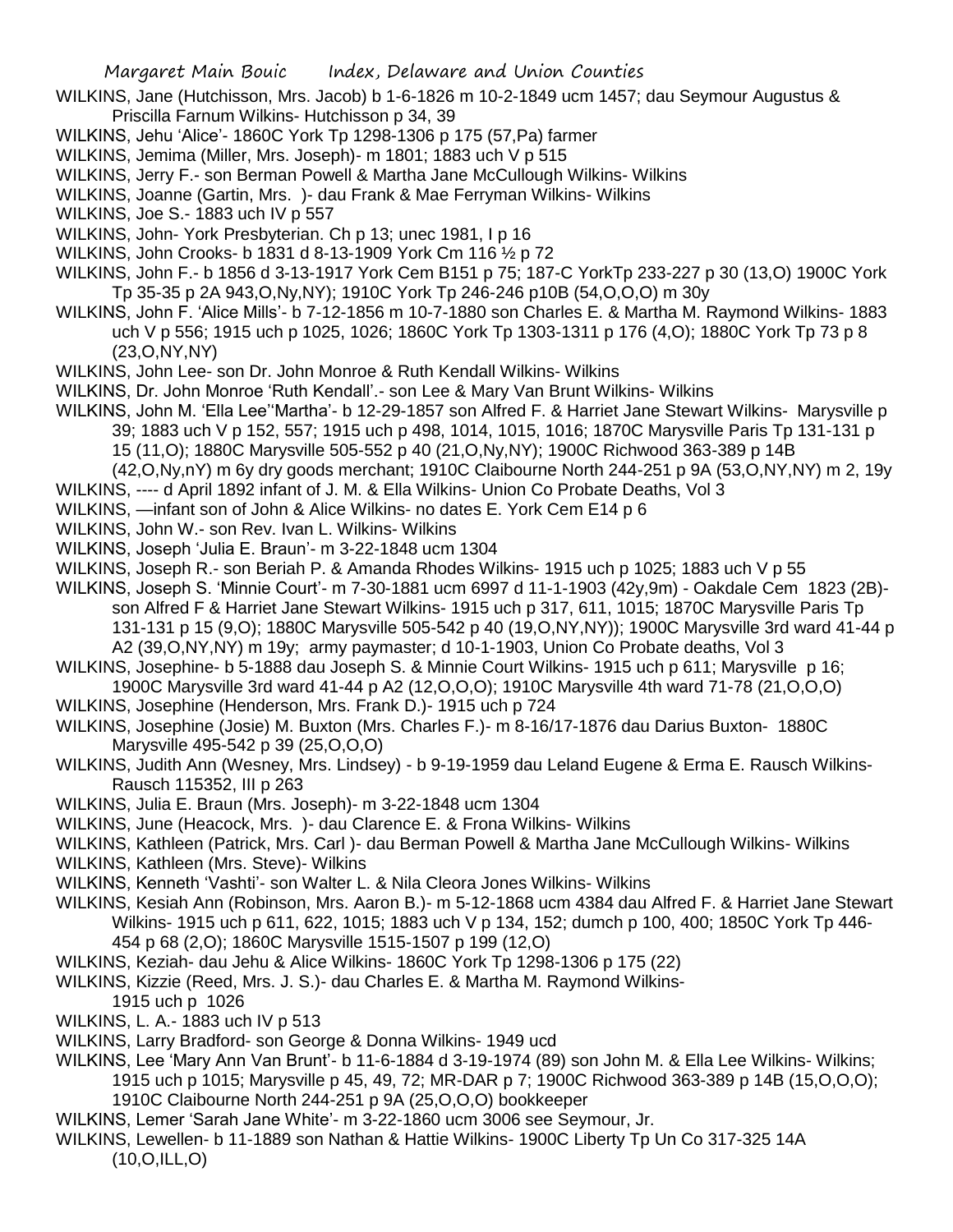- WILKINS, Linda- dau Clyde Nelson, Jr. & Martha Wilkins- Wilkins
- WILKINS, Lineta Randolph Hegner (Mrs. James C.)- b 9-21-1925 m 6-9-1947 dau Fred Milburn & Bess Lloyd Randolph Hegner- McKitrick p 252
- WILKINS, Lorinda (White, Mrs. Charles)- b 9-19-1822 m 3-10-1853 ucm 1923- dau Seymour Augustus & Priscilla Farnum Wilkins- Hutchisson p p 39; 1915 uch p 243; Farnum 6, 7; hjt p 21; mt 3-30-1853;
- 1850C Millcreek Tp 2054-2075 p 298 (26,Ky); 1860C Mil Tp 165-158 (35,NY)
- WILKINS, Lulu M.- dau Seymour Augustus & Wilkins- 1880C Millcreek Tp 101-105 (14,O,O,O)
- WILKINS, Lyda (Mrs. Jacob)- Wilkins
- WILKINS, Mae Ferryman (Mrs. Frank)- parents of Charles Edgar Wilkins- Wilkins
- WILKINS, Marcia (Barbeau, Mrs. Steve)- dau Charles Edgar & Mary McWilliams Wilkins- Wilkins
- WILKINS, Margaret (Miller, Mrs. Reuben)- 1883 uch V p 436
- WILKINS, Maria- dau Alfred F. & Harriet J. Stewart Wilkins- 1850C York Tp 446-454 (4,O)
- WILKINS, Marjorie (Gentner, Mr. Fred)- dau George Court & Hannah Ruth Parrott Wilkins- Parrott 161332; 1985 uch p 109
- WILKINS, Martha Jane McCullough (Mrs. Berman Powell) m 8-19-1939 d April 1990- Wilkins
- WILKINS, Martha M. Raymond (Mrs. Charles Edward)- b 7-26-1826 m 5-18-1847 ucm 1215 d 8-18-1899 E. York Cem K16 p 6- dau Nathan & Martha Chard Raymond- dcc Kenneth Lee Davis 11; 1883 uch V p 556; 1915 uch p 1025; 1850C York Tp 447 p 455 (23,NY); 1860C York Tp 1303-1311 p 176 (34,NY); 1870C York Tp 233-227 p 30 (44,NY). York Pres Ch p 9, unec 1981 p 16; Union Co Probate Deaths, Vol 3
- WILKINS, Martha- dau Seymour A. Jr.Wilkins- 1870C Millcreek Tp 132-137 p 16 (8,O)
- WILKINS, Martha (Stansel, Mrs. )- dau Dr. John M. & Ruth Kendell Wilkins- Wilkins
- WILKINS, Martha T. Godman (Mrs. John M.)- b 6-1867 dau Daniel W. & Susan Thornhill Godman- 1915 uch p 1015; 1900c Richwood 363-389 p 14B (32,O,O,O) m 6y, no ch; 1910C Claibourne North 244-251 (42,O,O,O) m 14y
- WILKINS, Mary- York Pres. Ch p 13, unec 1981, I p 16
- WILKINS, Mary Marysville p 72
- WILKINS, Mary (Mrs. David L.)- 1850C Liberty Tp Un Co 937-954 p 140 (28,O)
- WILKINS, Mary Jane (DeVore, Mrs. Moses)- m 9-27-1855; ucm 2336
- WILKINS, Mary Van Brunt (Mrs. Lee)- 1915 uch p 1015; Wilkins; MR-DAR p 7
- WILKINS, Mary (Jones, Mrs. P. J.)- dau Charles E. & Martha M. Raymond Wilkins- 1915 uch p 1026; 1883 uch V p 556; 1870C York Tp 233-227 p 35 (8,O)
- WILKINS, Mary E. McWilliams (Mrs. Charles Edgar)- b 3-18-1915 m 5-14-1939 d 8-19-1988 (73) Woodstock Cem- dau Clarence W. & Jessie Schrubb McWilliams- Wilkins
- WILKINS, Mary (Morrison, Mrs. John H.)- m 10-2-1879 c, 6551
- WILKINS, Mary (Rice, Mrs. )- dau Berman Frank & Gladys Powell Wilkins- Wilkins
- WILKINS, Mary Ruth (Negro, Mrs. )- dau Dr. John Monroe & Ruth Kendall Wilkins- Wilkins
- WILKINS, Mary- dau William Albert Wilkins- dg 1-28-1910 Cry Ab p 91
- WILKINS, Mathew E.- son Jehu & Alice Wilkins- 1860C York Tp 1298-1306 p 175 (24,O)
- WILKINS, Melodi (Mrs. Rick)- Wilkins
- WILKINS, Mercy (Mrs. )- d Sunday- mother of William Albert Wilkins- dg 2-11-1910. Cry Ab p 97
- WILKINS, Mildred- 1910C Claibourne North 102-102 p 4B (6/12, O,O,O)
- WILKINS, Mildred- dau Clyde L. & Osie Phelps Wilkins- 1915 uch p 1026
- WILKINS, Minerva J.- d 2- 16-1852 E. York Cem J16 p 5; dau Charles E. & Martha M. Raymond Wilkins- 1883 uch V p 557
- WILKINS, Minnie Court (Mrs. Joseph S.)- m 7-30-1881 ucm 6997 da George & Elizabeth Court-1883 uch V p 152; 1915 uch p 611; 1900C Marysville 3rd ward 41-441A2 (39,O,O,O); 1910C Marysville 4th ward 78- 78 p 3B (45,O,O,O) wid, 4 ch
- WILKINS, Nancy- 1870C Richwood 43-42 p 4 (32,Ind)
- WILKINS, Nannie Bradley (Mrs. J. C.)- 1883 uch V p 153
- WILKINS, Nannie M.- dau Seymour Augustus & Jane E. Comstock Wilkins- 1880C Millcreek Tp 101-105 (3,O,O,Mass)
- WILKINS, Nathan 'Hattie'- b 3-1861; 1900C Liberty Tp Un Co 317-325 p 14A (39,ILL,WVA,Pa) m 11y; dry goods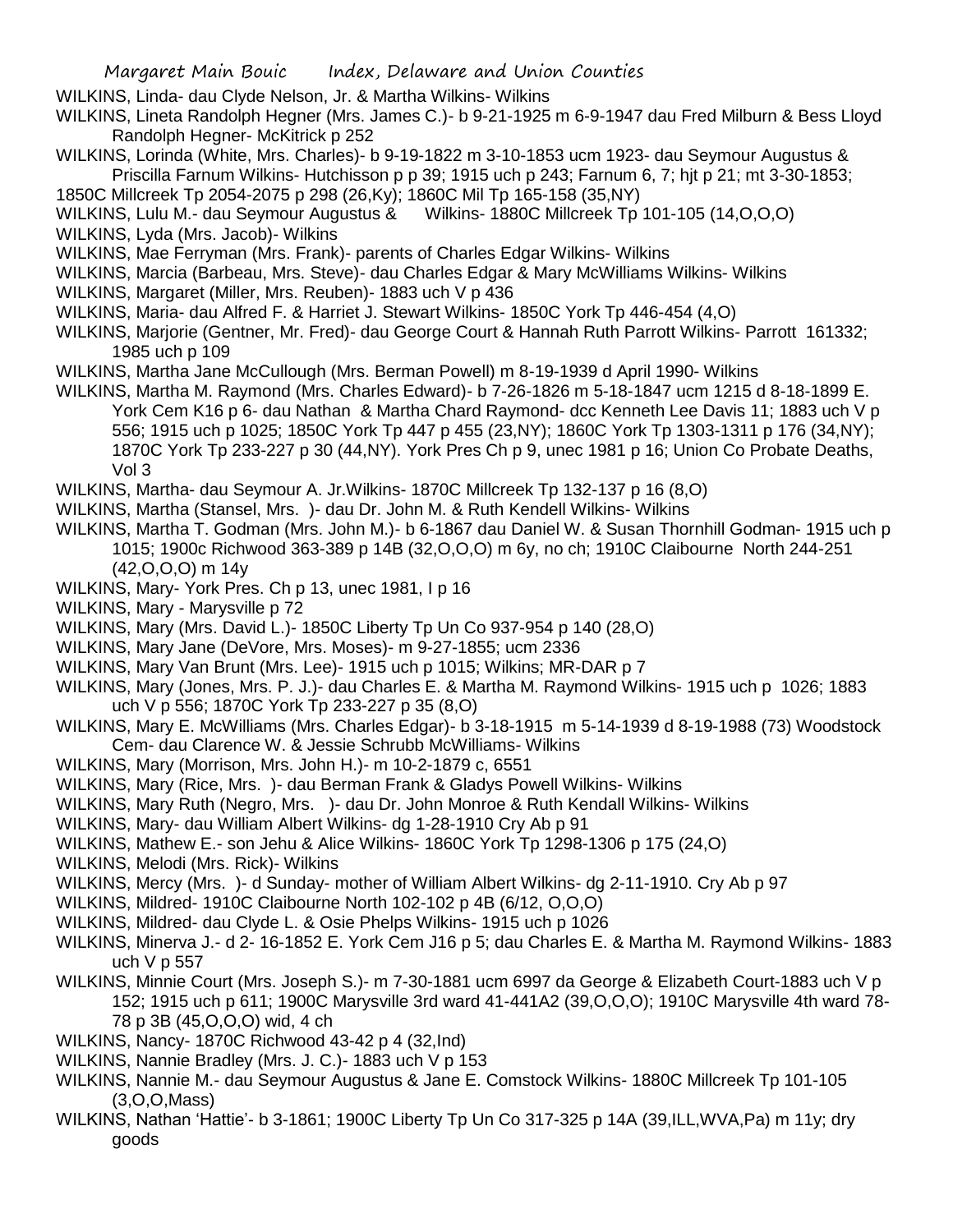- WILKINS, Nila Cleora Jones (Mrs. Walter L.)- b 10-18-1904 Logan Co d 7-22-1999 (94) Mount Carmel Cem. dau Oliver & Lillian Reams Jones- Wilkins
- WILKINS, Osie Phelps (Mrs. Clyde L.)- 1915 uch p 1026; 1910C Claibourne Tp North 102-102 p 4B (22,O,O,O) m 4y 2 ch
- WILKINS, Phillip 'Becky'- son Charles Edgar & Mary McWilliams Wilkins- Wilkins
- WILKINS, Phyllis dau Frank & Mae Ferryman Wilkins- Wilkins
- WILKINS, Priscilla Farnum (Mrs. Seymour Augustus)- b 10-9-1802 d 7-9-1883 Watkins Cem p 6- dau Zebediah & Jane McNinch Farnum- Hutchisson p p 39; 1883 uch V p 334; 1850C Millcreek Tp 2054- 2075 p 298 (40,Ky) 1860C Mil Tp 2 p 1 (57,NY) 1870C Mil Tp 131-131 p 16 (69,NY); 1880C Mil Tp 100-104 (77,NY,NY,NY)
- WILKINS, R.- 1883 uch IV p 535
- WILKINS, Rebecca (Wiant, Mrs. Steve)- dau Berman Powell & Maartha Jane McCullough Wilkins- Wilkins
- WILKINS, Rick 'Melodi'- son Charles Edgar & Mary McWilliams Wilkins- Wilkins
- WILKINS, Rose Alice- b 11-23-1864 d 12-11-1887 (23y 12d) dg 12-16-1887 Cry Ab p 72; Union Co Probate Deaths, Vol 3
- WILKINS, Hannah Ruth Parrott (Mrs. George Court)- m 5-3-1924 dau Charles & Clara Bonnett Parrott- Parrott 16133; 1985 uch p 108
- WILKINS, Samuel- m 8-15-1860 (75) Fairfield Co
- WILKINS, Sandra (Keen, Mrs. Rondal)- dau Clyde Nelson. Sr & Florence Mabel Conrad Wilkins- Wilkins
- WILKINS, Sara Louise (Gray, Mrs.Walter)- b 12-2-1910 Hillsboro d 5-6-1993 (82) Woodstock Cem- dau James A. & Goldie May Young Wilkins- Wilkins
- WILKINS, Sarah (Goodrich, Mrs. )- dau John Monroe & Ruth Kendell Wilkins- Wilkins
- WILKINS, Sarah Jane White (Mrs. Seymour)- m 3-22-1860 ucm 3006; d 5-19-1868 (26-3-8) Watkins Cem p 6
- WILKINS, Sarah- dau Jehu & Alice Wilkins- 1860C York Tp 1298-1306 p 175 (17,O)
- WILKINS, Sarah (Willis Mrs. William Henry,Jr)- b 3-28-1882 m 1897 dau William F. & Amelia Shepperd Wilkins- 1915 uch p 715
- WILKINS, Seymour Augustus 'Priscilla Farnum'- b 2-29-1796 d 1-1-1881 Watkins Cem p 6; 1883 uch V p 334; Hutchisson p p 39' 1840C Millcreek Tp p 56 (40-50); 1850C Mil Tp 2054-2975 p 298 (54,Vt.); 1860C Mil Tp 2 p 1 (65, NY); 1870C Mil Tp 1131-131 p 16 (74,Vt); 1880C Mil Tp 100-104 (84,Vt,Vt,Vt)
- WILKINS, Seymour Augustus, Jr. 'Jane E. Comstock''Sarah Jane White'- b 11-3-1840 m(1) 3-22-1860 ucm 3006 m)(2) 10-20-1870 ucm 4804 - son Seymour & Priscilla Farnum Wilkins- Hutchisson p 39 ; 1850C
- Millcreek Tp 2054-2075 p 298 (9,O); 1860C Mil Tp 2 (19,O); 1870C Mil Tp 131-131 p 16 (30,O); 1880C Mil Tp 101-105 ( O,Vt,NY)); 1900C Mil Tp 71-72 p 4A (59,O,Vt,NY)
- WILKINS, Steve 'Kathleen'- son Charles Edgar & Mary McWilliams Wilkins- Wilkins
- WILKINS, Sue (Mrs. Thomas Eugene )- Wilkins
- WILKINS, Susan- dau Charles Edgar & Mary McWilliams Wilkins- Wilkins
- WILKINS, Susan (Mrs. Dr. Don)- 1981, 1983 ucd
- WILKINS, Syrus- son Jehu & Alice wilkins- 1860C York Tp 1298-1306 p 175 (17,O)
- WILKINS, Tami (Mrs. James "Jim") Wilkins
- WILKINS, Thomas Eugene 'Sue'- b 10-25-1953 son Leland Eugene & Erma E. Rausch Wilkins- Rausch 115351, III p 263
- WILKINS, Tony 'Ann'- son Charles Edgar & Mary McWilliams Wilkins- Wilkins
- WILKINS, Vashti (Mrs. Kenneth)- Wilkins
- WILKINS, Vera Alice- b 1875 d 3-27-1922 York Cem B116 ½ p 72
- WILKINS, Walter L. 'Nila'- b 3-29-1893 d 7-31-1975 bur Mt. Carmel- son Jacob & Lydia Wilkins- Wilkins
- WILKINS, Wilbur H.- b 2-19-1838 d 10-30-1861 Watkins Cem p 6- son Seymour Augustus & Priscilla Farnum Wilkins- Farnum 6; 1840C Millcreek Tp 1277 (-5); 1850C Mil Tp 2054-2075 p 298 (12,O); 1860C Mil Tp 2 (21,O)
- WILKINS, William Albert- d Thursday (61) son Mercy Wilkins- dg 1-28-1910, dg 2-11-1910, Cry Ab p 91. 97 WILKINS, William F. 'Amelia Shepherd'- 1915 uch p 715, 785
- WILKINS, William H.- son Berman Powell & Martha Jane McCullough Wilkins- Wilkins
- WILKINSON, Mrs.- d 1-1876 mt 2-2-1876, colored
- WILKINSON, Abby (Spenney of Shanny, Mrs. Cyrus)- m 3-5-1854 ucm 2089 mt 3-8-1854; dau James W. & Laura R. Kinney Wilkinson- 1850c Paris Tp 468-471 p 72 (16,NY)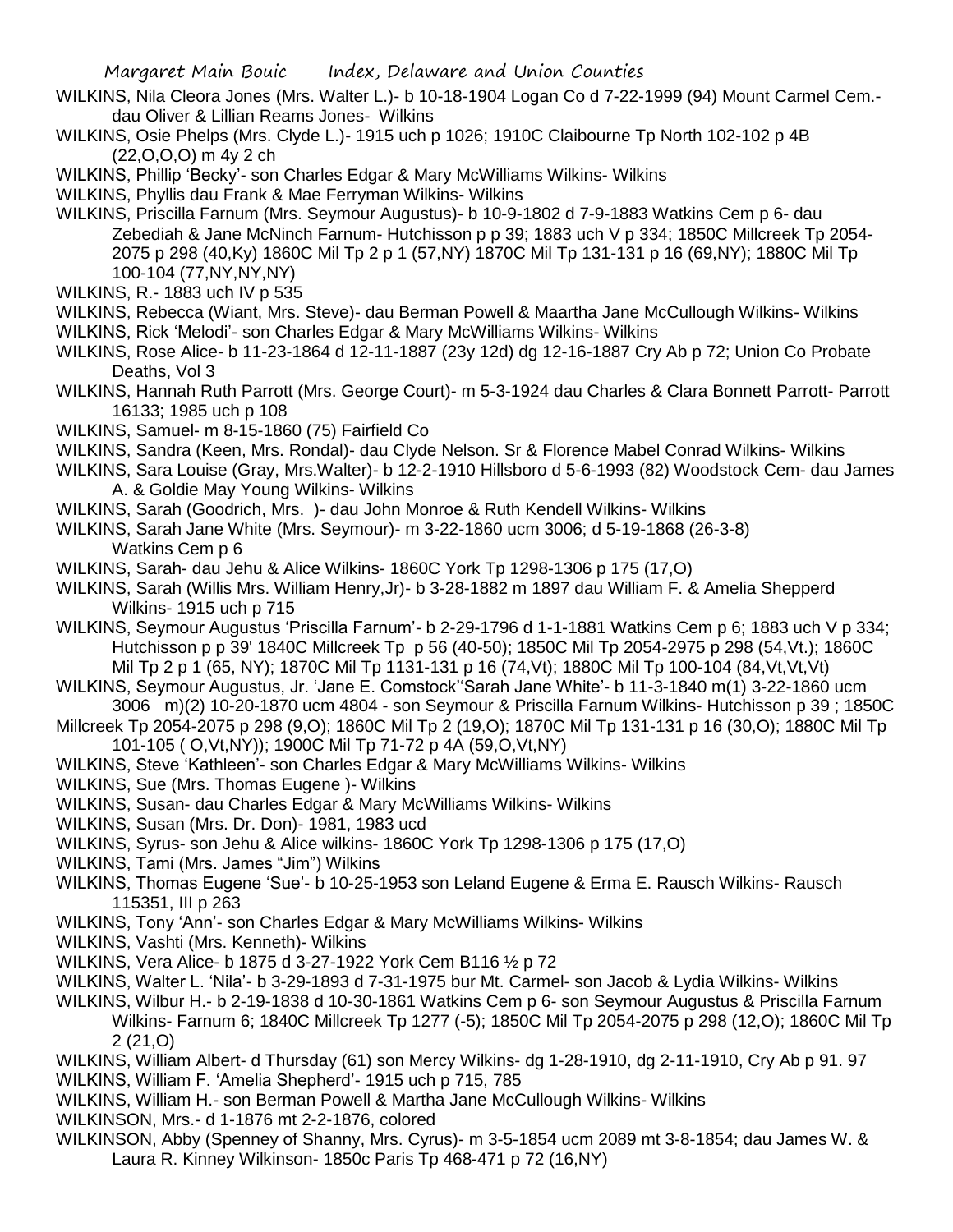- Margaret Main Bouic Index, Delaware and Union Counties WILKINSON, Albert 'Aletha- d 9-1865 (78) bur Sandyville- Wilkinson WILKINSON, Aletha (Mrs. Albert)- d 10-22-1973 (85) bur W. Va- Wilkinson WILKINSON, Alminah J.- dau Robert & NancyWilkinson- 1850C Genoa Tp 443 p 44 (8/12,O) WILKINSON, Alvera Sylvia (Binkley, Mrs. Rick) - dau Arthur L. & Ruby H. Pursley Wilkinson- Wilkinson; engaged to Alfred K. Myers WILKINSON, Amy- b 1969 dau Bernard J. & Kathleen J. Wilkinson- 1971, 1980 dcd; engaged to J. Eric Hyre WILKINSON, Angelique sister Kandice Nicole Wilkinson-Daniel- dau Lynn Wilkinson- Wilkinson WILKINSON, Anna (Mac Blane, Mrs. ) dau Oscar & Lepainy Wilkinson- Wilkinson WILKINSON, Anna Mae (Bacher, Mrs. )- dau George & Mary Chambers Wilkinson- Wilkinson WILKINSON, Anne (Mrs ) - Wilkinson WILKINSON, Arthur L. 'Ruby'-d 12-15-1976 (69) Oakdale Cem -son Albert & Aletha Wilkinson- Wilkinson WILKINSON, August dau Lawrence Paul & Rhonda Wilkinson- Wilkinson WILKINSON, Augusta- dau James W. & Louisa R. Kinney Wilkinson- 1915 uch p 585 WILKINSON, Bernard J. 'Kathleen Joan Rogers'- m 10-3-1965 son Arthur L. & Ruby Wilkinson- Wilkinson; 1969, 1971, 1980 dcd WILKINSON, Bessie (Layman, Mrs. Charles)- dau George & Mary Chambers Wilkinson- Wilkinson WILKINSON, Bessie (Miller, Mrs. Robert Lee)- m 8-5-1966 Huntsville- Wilkinson WILKINSON, Bessie (Wedner, Mrs. Richard)- dau Oscar & Lepainy Wilkinson- Wilkinson WILKINSON, Cecil J. 'Nell Herbert'- m 1917 d 5-20-1961 (66) Oak Grove Cem- son Anne Wilkinson- Wilkinson WILKINSON, Charles- son George & Mary Chambers Wilkinson- Wilkinson WILKINSON, Charles- son Richard Wilkinson- black- 1870C Paris Tp 141-142 p 20 (10,O) WILKINSON, Clarence 'Effie Case'- Maugans Anc p 5 WILKINSON, Delilah Brown (Mrs. )- dau James & Mary Burnside Brown- 1915 uch p 705 WILKINSON, Diane Marie (Welker, Mrs. Rex E.) - b 1953 dau Paul L. & Joanne M. Wilkinson- Wilkinson; 1971 ucd WILKINSON, Don P. ' ''Doris Doyle Price'- m 6y- Wilkinson WILKINSON, Doris Doyle (Price, Mrs. William M.)m 36y, (Mrs. Don P.)m 6y- b 9-24-1924 Neb d 6-1-1994 (69) Radnor Cem- dau Bruce & Estellyne Doyle - Wilkinson WILKINSON, Doris (Murray, Mrs. Nevin)- b 3-23-1932 dau Frank & Faye Della Hilborn Wilkinson- Wilkinson; Weiser p 540 WILKINSON, Dorothy (Fulmer, Mrs. )- dau George & Mary Chambers Wilkinson- Wilkinson WILKINSON, Edgar ' Collins'- d 1946- son Harvy & Harriet Wilkinson- 1910C Marysville 55-58 p 3A (14,O,O,O) newsboy; Wilkinson WILKINSON, ----- Collins (Mrs. Edgar)- b -5-10-1906 d 6-27-1959 Oakdale Cem - dau Hampton & Bessie Jones Collins- Wilkinson WILKINSON, Edward - brother of Mary B. Wilkinson McPeek- Wilkinson WILKINSON, Effie Case (Mrs. Clarence)- dau George & Susan Elizabeth Maugans Case-Maugans Anc p 5 WILKINSON, Eleanor (Potter, Mrs. John)- Potter p 3 (2) WILKINSON, Eleatha (Mrs. Francis)- Weiser p 510 WILKINSON, Elvira (Ellwanger, Mrs. Richard)- dau Oscar & Lepainy Wilkinson- Wilkinson WILKINSON, Emily- dau James W. & Louisa R. Kinney Wilkinson- 1915 uch p 585; 1850C Paris Tp 468-476 p 72 (9,O) WILKINSON, Emma R.(Mrs. Richard) - d 11-14-1860 (40y) Oakdale Cem 1765 (29-1R); 1860C Paris Tp 1363- 1354 p 18 (40,Va) black WILKINSON, ---- (Kinney, Mrs. Frank)- dau James W. & Louisa R. Kinney Wilkinson- 1915 uch p 585
- WILKINSON, Faye Della Hilborn (Mrs. Frank)- b 6-11-1894 dau Wesley & Martha Smyser Wilkinson- Weiser p 540
- WILKINSON, Foster- brother Arthur L. Wilkinson- Wilkinson
- WILKINSON, Francis 'Eleatha'- b 10-28-1823 son Frank & Faye Della Hilborn Wilkinson-Weiser p 510
- WILKINSON, Frank 'Faye Della Hilborn'- d 1-19-1934- Weiser p 510
- WILKINSON, Franklin son George & Mary Chambers Wilkinson- Wilkinson

WILKINSON, Fred- 1880C Paris Tp 446-59 p 44 (23,O,NC,Georgia) black- 1900C Paris Tp 73-76 p A5 (43,O)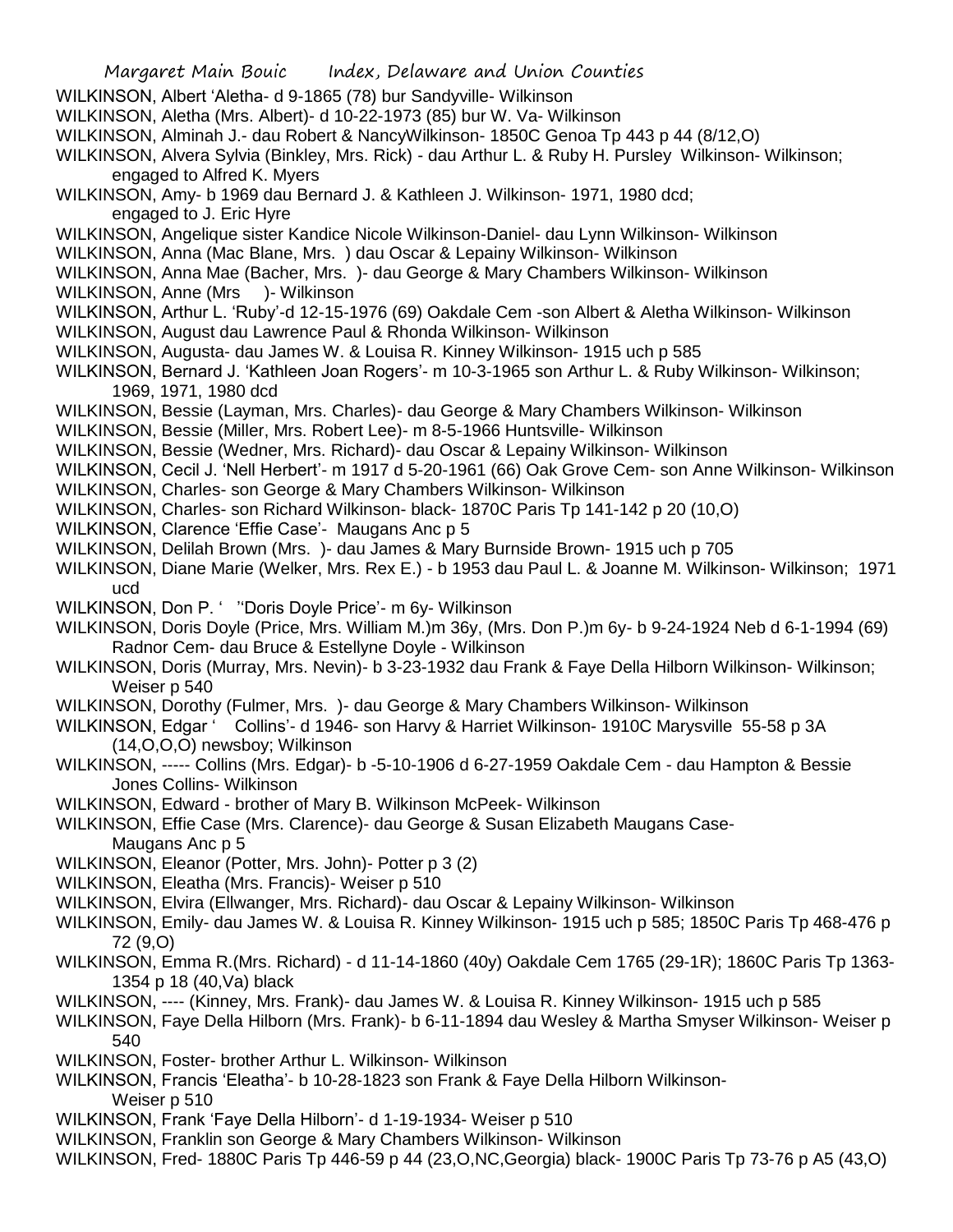- WILKINSON, Frederick- son Richard & Emma Wilkinson- 1860C Paris Tp 1363-1354 p 181 (4,O); 1870C Paris Tp 141-142 p 20 (14,O) black, idiotic
- WILKINSON, Gary- son Cecil J. & Nelle Herbert Wilkinson- Wilkinson
- WILKINSON, George 'Mary Chambers'- Wilkinson
- WILKINSON, Gladys- d 1955 dau Francis & Eleatha Wilkinson- Weiser p 510
- WILKINSON, Grace (Pursley, Mrs. )- sister Arthur L. Wilkinson- Wilkinson
- WILKINSON, Hannah- 1850C Brown Tp 2869 p 157 (70,Conn)
- WILKINSON, Harrison- son Richard & Wilkinson- 1870C Paris Tp 141-142 p 20 (10) black
- WILKINSON, Harry- adopted son of Daniel & Mary Davis– 1880C Paris Tp 152-156 p 16 (11,O,Va,Va,) black
- WILKINSON, Harry 'Harriet'- 1910C Marysville 55-58 p 3A (40,O,NC,O) m 15y, barber
- WILKINSON, Harriet (Mrs. Harry)-1910C Marysville 55-58 p 3A 35,O,Ky,Ky) m 15y 3 ch 1 liv
- WILKINSON, Jacquelin Sue- b 5-8-1955 dau Roy & Leona Kraft Wilkinson- Weiser p 510
- WILKINSON, Rev. James- 1883 uch V p 465 WILKINSON, Gen James- Pabst 1 p 8
- WILKINSON, James- son James W. & Louisa R. Kinney Wilkinson- 1915 uch p 585
- WILKINSON, James M.- 1883 uch V p 74; uccp p 29, jailor JB 3 p 219
- WILKINSON, James W. 'Laura R. Kinney'- b 6-21-1807 d 3-28-1882 1915 uch p 263, 584, 585; 1883 uch III p 318, V p 21, 22, 32, 58, 347; dumch p 103; uccp p 20 appr JB 2 p 212; 1850C Paris Tp 468-476 p 72 (42,Pa)
- WILKINSON, Janice- b 7-22-1942 dau francis & Eleatha Wilkinson– Weiser p 510
- WILKINSON, Joanne M. (Mrs. Paul L.)- m 11-8-1962 S. Berlin Pres. Ch- Wilkinson; 1969, 1971 dcd
- WILKINSON, John- son James W. & Louisa R. Wilkinson- 1915 uch p 585
- WILKINSON, John, Jr.- Pabst 1 p 8
- WILKINSON, Joseph 'Julia A. Bowen'- m 2-4-1875 ucm 5634; mt 3 p 7, 9
- WILKINSON, Julia A. (Bowen, Mrs. )(Mrs. Joseph)- m 2-4-1875 ucm 5634; mt 3 p 7, 9
- WILKINSON, Kathleen Joann Rogers (Mrs. Bernard J.- m 10-3-1965 dau Mr. and Mrs. Clois Smith- Wilkinson; 1969, 1971, 1980 dcd
- WILKINSON, Larry- b 1960 son Paul L. & Joanne M. Wilkinson- 1971 dcd
- WILKINSON, Laura R. Kinney (Mrs. James W.) d 3-7-1875; 1915 uch p 584; 1883 uch V p 22, 347; 1850C Paris Tp 468-476 p 72 (37,NY)
- WILKINSON, Lawrence Paul "Larry" 'Rhonda'- b 5-29-1960 Delaware d 10-14-2005 (45) motorcycle accidentson Paul & Joanne Wilkinson- Wilkinson
- WILKINSON, Leona (Kraft, Mrs. Roy)- Weiser p 540
- WILKINSON, Lepainey (Mrs. Oscar)- d 10-6-1980 (94) Union Cem, Columbus; 1961, 1969, 1971 dcd
- WILKINSON, Letha (Mrs. Albert)- d 10-22-1975, parents of Arthur Wilkinson- Wilkinson
- WILKINSON, Loreen- dau Arthur & Ruby H. Pursley Wilkinson- Wilkinson
- WILKINSON, Lucinda (Coleman, Mrs. John)- dau Edgar & Collins Wilkinson- Wilkinson
- WILKINSON, Luella (Thompson, Mrs. Bernard E.)- Giffen (163181)
- WILKINSON, Lulu- 1870C Jerome Tp 249-239 p 32 (3,O) lived with Jacob & Jane Hutchisson
- WILKINSON, Luther 'Mary Ellen'- son Arthur L. & Ruby H. Pursley Wilkinson- Wilkinson
- WILKINSON, Madonna(White, Mrs. )- dau Arthur L. & Ruby H. Pursley Wilkinson- Wilkinson
- WILKINSON, Maria- 1860C Millcreek Tp 112 (13,Ind)
- WILKINSON, Maria S. (Liggett, Mrs. Luther)- lic 4-23-1857 ucm 2553 d 12-17-1836 dau James W. & Laura R. Kinney Wilkinson- dumch p 103; 1915 uch p 584, 585; mt 4-29-1857; 1883 uch V p 347; Liggett (141); 1850C Paris Tp 468-476 p 72 (14,O); 1860C Millcreek Tp 71 (22); 1880C Mil Tp 8
- WILKINSON, Mary (Alexander, Mrs )- dau Oscar & LePainey Wilkinson- Wilkinson
- WILKINSON, Mary B. (McPeek, Mrs. Calvin)- d 2-11-1982 (76) Union Cem, Columbus, sisster Edward Wilkinson- Wilkinson
- WILKINSON, Mary Catharine Morrison (Mrs. John)- b 1851 m 1869 dau John & Pamela Bogan Morrison-Watson
- WILKINSON, Mary Chambers (Mrs. George)- parents of Mary Myrtle Harris- Wilkinson
- WILKINSON, Mary Ellen (Mrs. Luther)- Wilkinson
- WILKINSON, Mary Jane-b 8-16-1926 dau Frank & Faye Della Hilborn Wilkinson- Weiser p 540
- WILKINSON, Mary Jane- b 10-21-1956 dau Roy & Leona Kraft Wilkinson- Weiser p 510
- WILKINSON, Mary Myrtle (Harris, Mrs. Raymond L.)- m 3-1-1939 d 12-29-1999 (82) Oakdale Cem- dau George & Mary Chambers Wilkinson- Wilkinson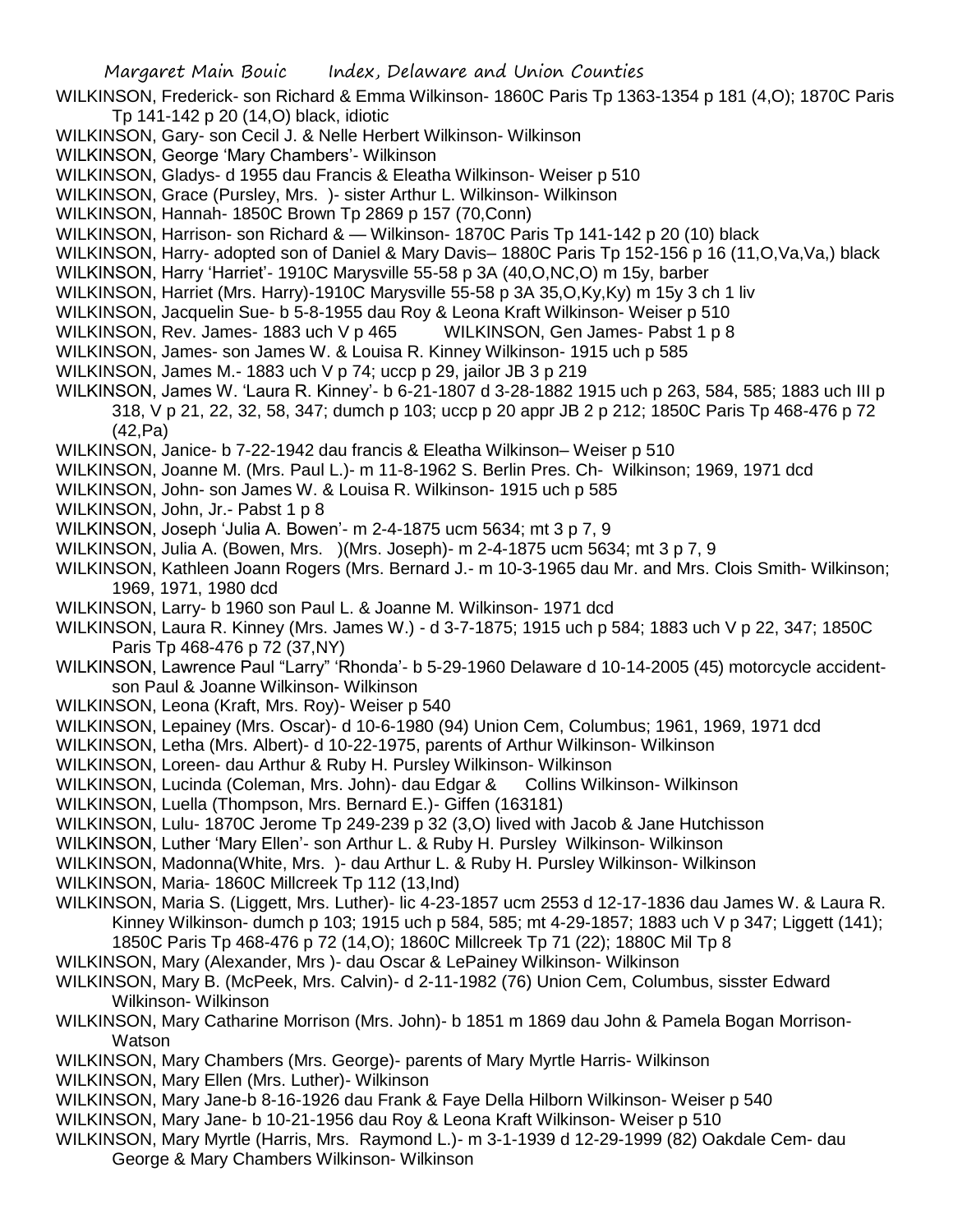WILKINSON, Maude (Popp, Mrs. Bernard)- Wilkinson

- WILKINSON, Melvin E. 'Minerva Evans'- 1908 dch p 660
- WILKINSON, Minerva Evans (Mrs. Melvin E.)- dau Thomas & Isabella Johnson Evans- 1908 dch p 660
- WILKINSON, Nancy J Lee (Mrs. Robert P.)- m 5-10-1847 dcm
- WILKINSON, Nathaniel- York Pres. Ch p 3, 4, 11; unec 1981, I p 16
- WILKINSON, Nell Herbert (Mrs. Cecil J.)- m 1917 d 12-31-1968 (73) Oak Grove Cem -
- dau Dr. Grove Herbert- Wilkinson
- WILKINSON, Oscar 'Lepainy'- d 1947 Wilkinson
- WILKINSON, Patricia "Tricia" Sue (Shaw, Mrs. James Steven)- b 1957 m 6-27-1981- dau Paul L. & Joanne M. Wilkinson- Wilkinson; Graham (1816451), (1453451); Bouic (126451); Hamilton (153451); 1985 uch p 124; 1971, 1980 dcd
- WILKINSON, Paul L. 'Joanne M.'-m 11-8-1952 son Arthur L. & Ruby H. Pursley Wilkinson- Wilkinson; 1969, 1971, 1980 dcd
- WILKINSON, Rachel- hmp p 145
- WILKINSON, Rebecca Lynn- b 9-1958 dau Roy & Leona Kraft Wilkinson- Weiser p 510
- WILKINSON, Rhonda (Mrs. Lawrence Paul)- Wilkinson
- WILKINSON, Richard 'Emma'- 1860C Paris Tp 1363-1354 p 181 (55,Va) black; 1870C Paris Tp 141-142 p 20 (64,Va,) black
- WILKINSON, Richard- son Richard Wilkinson- nephw Jordon Harison- 1870C Paris Tp 141-142 p 20 (8,O); 1880C Claibourne Tp 122-129 p D196 (19,O,Va,Va)
- WILKINSON, Robert- 1908 dch p 650
- WILKINSON, Robert 'Nancy J. Lee'- m 5-19-1847 dcm; 1850C Genoa Tp 443 p 44 (50,O)
- WILKINSON, Roy 'Leona Kraft'- b 7-22-1930 son Frank & F aye Della Hilborn Wilkinson-
	- Weiser p 510
- WILKINSON, Ruby H,. Pursley (Mrs. Arthur )- b 9-28-1909 W Va d 2-9-1999 (89) Oak Grove Cem- dau Ovey & Margaret Davis Pursley- Wilkinson; 1980 dcd
- WILKINSON, Ruth (Kettle, Mrs. )- sister Arthur L. Wilkinson- Wilkinson
- WILKINSON, Ruth (Lambright, Mrs. Garth)- b 4-26-1929 dau Frank & Faye Della Hilborn Wilkinson- Weiser p 510
- WILKINSON, Ruth (Olinger, Mrs. )- dau George & Mary Chambers Wilkinson- Wilkinson
- WILKINSON, Sarah J.- 1850C Genoa Tp 443 (16,O)
- WILKINSON, Sarah (Hammond, Mrs. )- sister Arthur L. Wilkinson- Wilkinson
- WILKINSON, Solomon- 1820C Big Rock Tp
- WILKINSON, Sterling- d 12-16-1860 (4m) Oakdale Cem 1764 son R. & E. Wilkinson
- WILKINSON, Susan- Un Co Probate Vol I p 74 (1867-1878)
- WILKINSON, Susan- dau or wife of Richard Wilkinson- 1870C Paris Tp 141-142 p 20 (32,Va)
- WILKINSON, Susan (Wickham, Mrs. Jonathan)- dau Robert Wilkinson- 1908 dch p 650
- WILKINSON, Thomas- brother Arthur L. Wilkinson- Wilkinson
- WILKINSON, Tricie (Shaw, Mrs. Steve)- dau Paul & Joanne Wilkinson- Wilkinson
- WILKINSON, Verda Harrison (Mrs. Randall Ford)- b 3-4-1951 m 6-1-1971 dau Heber Kenneth & Vera Rogers Harrison- McKitrick p 145
- WILKINSON, Wayne Wesley- b 6-1-1976 son Bernard J. & Kathleen J. Wilkinson- Wilkinson;
- 1980 dcd
- WILKINSON, William- hmp p 145 WILKINSON, William- d 4-22-1886 (21y) Oakdale Cem 257
- WILKINSON, William H.- son Richard Wilkinson- 1870C Paris Tp 141-142 p 20 (6,O) black; 1880C Claibourne Tp 122-129 p D169 (16,O,Va,Va); nephew of Jordon Harison
- WILKINSON, William- son James W. & Louisa R. Kinney Wilkinson- 1915 uch p 505; 1850C Paris Tp 468-476 p 72 (6,O)
- WILKINSON, William O,.- son Geoerge & Mary Chambers Wilkinson- Wilkinson
- WILKISON, Bertha Thompson (Mrs. Moses S.)- m 5-21-1820 dau William Thompson; Frank Chronicle; dcga p 11
- WILKISON, Elmer- 1870C Claibourne Tp 203-201 p 26 (9,O)
- WILKISON, Jane (Perry, Mrs. John)- m 3-10-1853 ucm 1920
- WILKISON, Moses S. 'Bethena Thompson'- m 5-21-1820 Frank. Chronicle; dcga p 11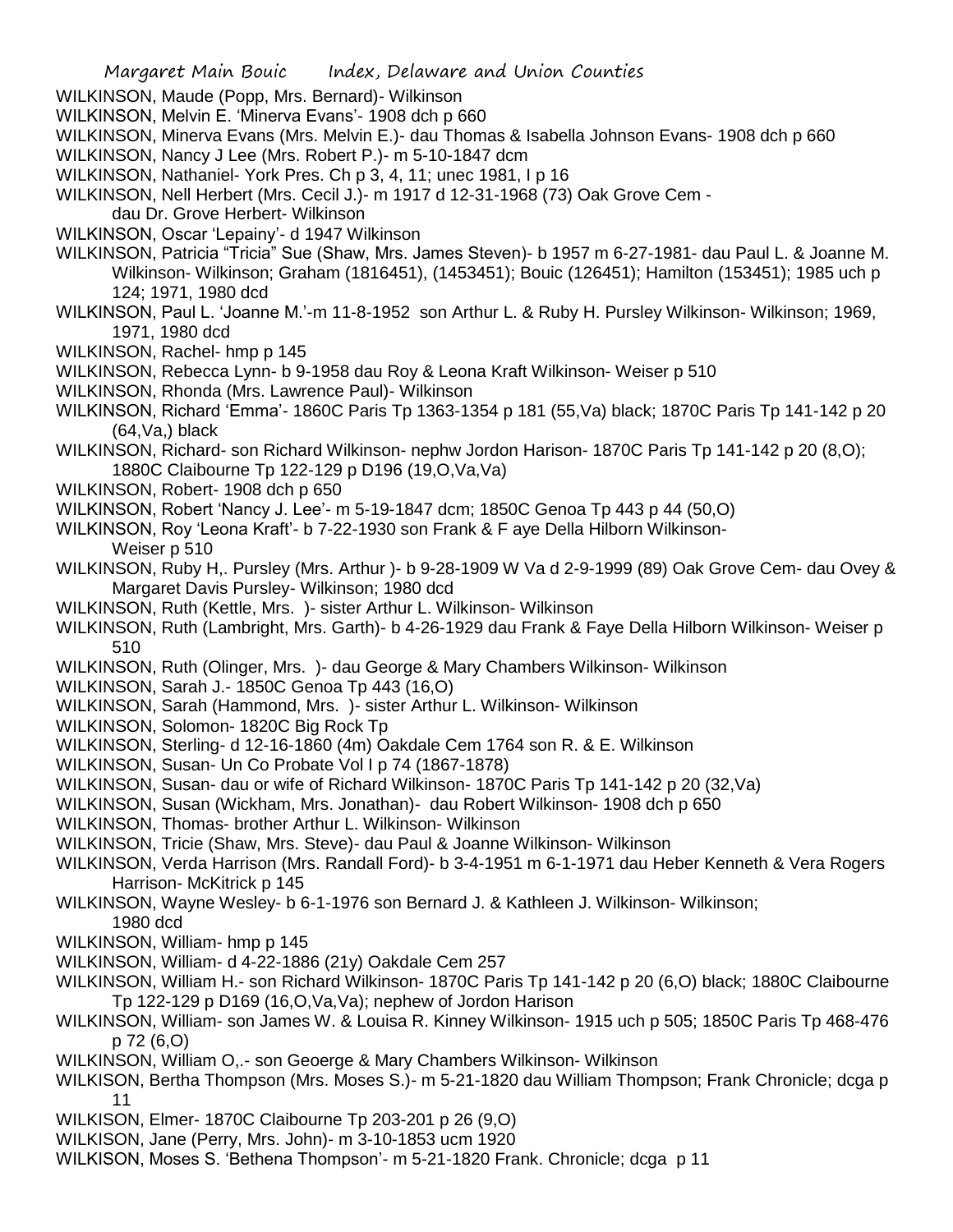WILKS, Grace- 1971 ucd

- WILKSON, Harry- d 3-16-1914 (43y7m) Oakdale Cem 2644
- WILL, Anna D Cincinnati yeterday Burial Upper Sandusky- dg 2-10-1891, Cry Ab p 45
- WILL, Anthony Charles- b 9-20-1981 son Mr. & Mrs. Charles Will- Will
- WILL, Charles A. 'Linda S. Westendorf'- m 5-21-1976 ILL- son Pete Will; Will; 1981, 1983 ucd
- WILL, Christopher Allen- b 5-29-1988 son Charles A. & Linda S. Westenforf Will- Will
- WILL, Gary- son James & Joan G. Brahman Will- Will
- WILL, James 'Joan G. Branham'- Will
- WILL, Jean (Mrs. Michael)- Will
- WILL, Joan G. Branham (Mrs. James)- b 3-15-1938 Tenn m 35y d 4-7-1995 (57) dau Roy & Dorothy Hart Branham- postmaster, Kilbourne, - Will
- WILL, Laurie- b 1979 dau Charles A. & Linda S. Westendorf Will- Will; 1981, 1983 u cd
- WILL, Linda S. Westendorf (Mrs. Charles A.)- m 5-21-1976 ILL- dau Oliver Westenfort- Will; 1981, 1983 ucd
- WILL, Lisa- dau Charles A. & Linda S. Westendorf Will- Will
- WILL, Michael 'Jean'- son James & Joan G. Branham Will- Will
- WILL, Tony- son Charles A. & Linda S. Westendorf Will- Will
- WILLARD, ---- (Mrs. )- sister-in-law of Riley Banley- dg 2-3-1914 Cry Ab p 90
- WILLARD, Abner S.- uccp p 24, adm JB 3 p 3
- WILLARD, Amanda Swartz (Mrs. James)- m 12-4-1853 dcm
- WILLARD, Caroline Walker (Mrs. Charles)- m 9-8-1847 dcm
- WILLARD, Charles 'Caroline Walker'- 9-8-1847 dcm
- WILLARD, Charles- lived with Patricia A. Coleman- 1979, 1981, 1983 ucd
- WILLARD, Clara Hamlin (Mrs. Dustin)- m 8-1821 Franklin Chronicle; dcga p 15
- WILLARD, Connie Lou- b 12-21-1957 dau Richard Gray & Constance Marie Courtright Willard-Weiser p 639
- WILLARD, Constance Marie Courtright (Mrs. Richard Gray)- b 6-21-1930 m 1-17-1956 dau Raymond Douglas & Leeta Lavalla Dixon Courtright- Weiser p 639
- WILLARD, David- 1820C Union Tp 137 (18-26)
- WILLARD, Dustin 'Clara Hamlin'- m 8-1821 Franklin Chronicle- dcga p 15
- WILLARD, Elizabeth Wingfield (Mrs. James)- 10-10-1840 ucm 663; uccp p 24 JB 3 p 13
- WILLARD, Frances- wsc Grah p 43
- WILLARD, Fred 'Mary Snell'- 1985 uch p 130
- WILLARD, Rev. Henry- Pabst 2 p 94
- WILLARD, Horance M. 'Stella'- d 3-20-1960 (95) Union Cem, Columbus- Willard
- WILLARD, James 'Amanda Swaartz'- m 12-4-1853 dcm
- WILLARD, James ' Elizabeth Wingfield'- m 10-10-1840 ucm 663; d 2-7-1842 uccp p 24 JB 3 p 13; Rev. War pensioner
- WILLARD, Jane (Conklin, Mrs. David)- m 10-20-1860 ucm 3087
- WILLARD, Lovice Manning (Mrs. Windsor)- m 3-8-1812 0nwq I
- WILLARD, James 'Sarah Lockwood'- m 5-30-1830 ucm 211; 1915 uch p 273; 1883 uch IV p 433, 434, pensioner 1840; War 1812 Milford Cem; 1820C Union Tp 136 (45+)
- WILLARD, Martha Ellen (Hammond, Mrs. Seth)- m 53y- dau Horance M. & Stella Willard- Willard
- WILLARD, Mary Smell (Mrs. Fred)(Bloomer, Mrs. )- dau Jacob & Eliza Caroline Mather Snell-1985 uch p 180
- WILLARD, Richard Gray 'Constance Marie Courtright'- b 1-22-1914 m 1-7-1956- Weiser p 639
- WILLARD, Robert- 1969 dcd
- WILLARD, Ruth (Iames, Mrs. James)- Powers Pat p 279
- WILLARD, Sarah (Darrow, Mrs. James)- dumch p 336
- WILLARD, Sarah Lockwood (Mrs. James)- m 5-30-1830 ucm 211; unec II p 27
- WILLARD, Stella (Mrs. Horance M.)- Willard
- WILLARD, Mrs. V. D.- dau J. S. Gilbert- dg 2-18-1916, Cry Ab p 27
- WILLARD, Windsor 'Lovice Manning'- m 3-8-1812 onwq I
- WILLAUER, Charles- son James R. & Malinda J. Dilsaver Willauer- dg 6-30-1914, Cry Ab p 133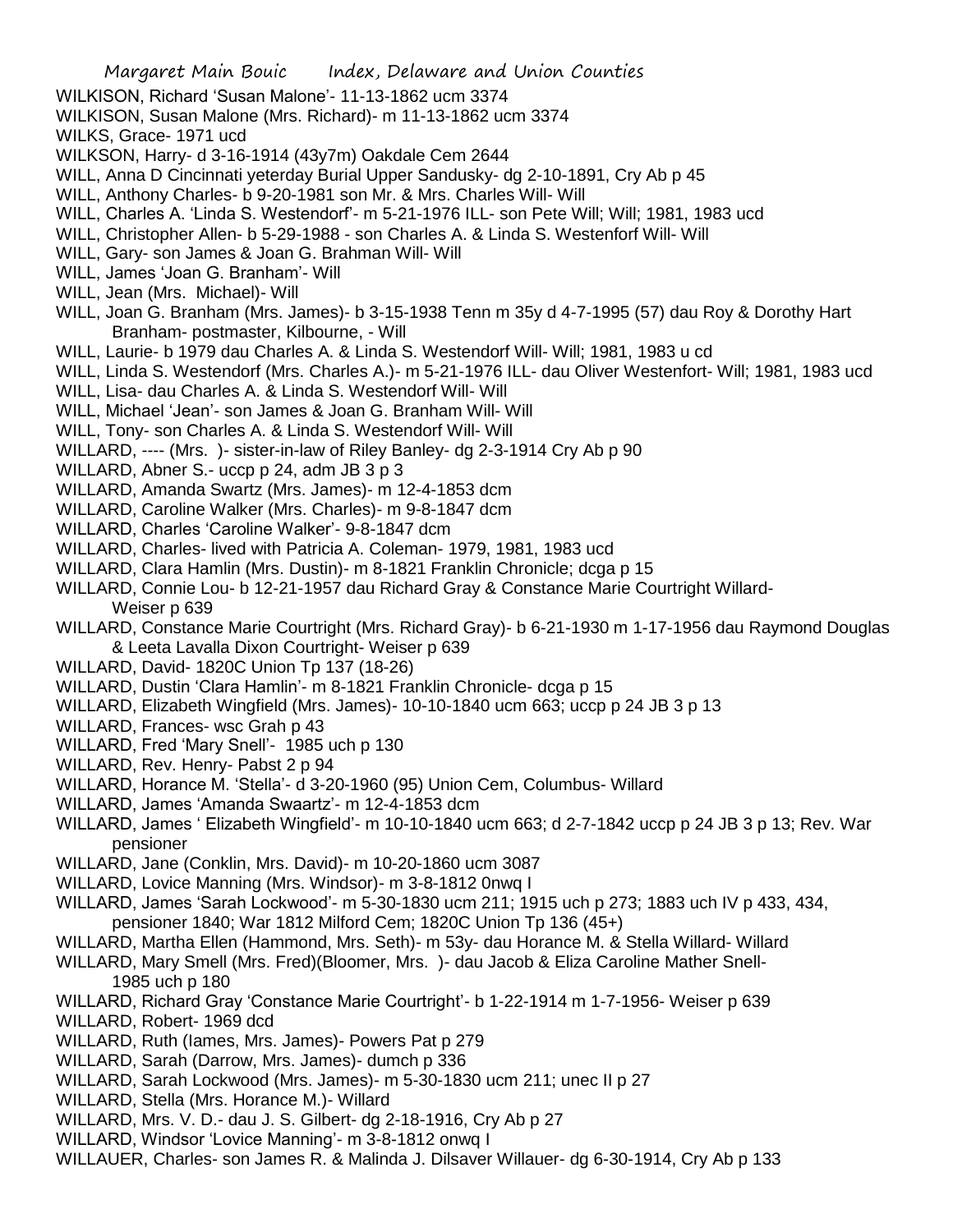- WILLAUER, Fannie- b 9-3-1879 d Wednesday dau James Willauer; dg 6-30-1914, Cry Ab p 133
- WILLAUER, Frances Irne (Elliott, Mrs. Edward O.)- m July 1940 d 3-15-1968- Willauer
- WILLAUER, Frank- son James R. & Malinda J. Dilsaver Willauer- dg 6-30-1914, Cry Ab p 133
- WILLAUER, Frederick S. 'Callie Cramer'- m 3-11-1882 ucm 7143- son J. P & Mary A. Shaffer Willauer- 1880 dch p 807
- WILLAUER, James M.- uccp p 29, dg JB 3 p 226, uccp p 33 auctioneer JB 3 p 402, uccp p 41, auctioneer JB 4 p 277
- WILLAUER, James R.- son J. P. & Mary Shaffer Willauer- 1880 dch p 807; dg 6-30-1914, Cry Ab p 133
- WILLAUER, James- brother-in-law of Samuel Smith- dg 3-23-1915, Cry Ab p 30
- WILLAUER,J. P.'Mary A. Shaffer'-b Pa 9-11-1821 m12-13-1846;Powell p 269;1880 dch p 807
- WILLAUER, Mary A. Shaffer (Mrs. J. P.)- m 12-13-1846; 1880 dch p 807
- WILLAUER, Mary E.- dau J. P. & Mary A. Shaffer Willauer- 1880 dch p 807
- WILLAUER, Myrtle (McNeal, Mrs. Charles A.)- b 6-29-1881 m 12-20-1903 dcm Vol. 10 p 8; dau James R. & Malinda J. Dilsaver Willauer- dg 6-30-1914 Cry Ab p 133
- WILLAUER, Rachel M.- dau J. P. & Mary A. Shaffer Willauer- 1880 dch p 807
- WILLAUER, Samuel C.- son J. P. & Mary A. Shaffer Willauer- 1880 dch p 807
- WILLAUER, Theodore P.- son J. P. & Mary A. Shaffer Willauer- 1880 dch p 807
- WILLBARGER, Agnes R. (Mrs. Harry J.)- d 1-3-1963 (68)- Willbarger, teacher, 1961 dcd
- WILLBARGER, Edwin L. 'Jeanne B.'- d 5-20-1994 (80) bur Galloway- Willbarger; pharmacist,
	- 1959, 1967 1971, 1975, 1979, 1981, 1983 ucd
- WILLBARGER, Harold S.- 1959 ucd
- WILLBARGER, Harry J. 'Agnes R.'- 1961 dcd
- WILLBARGER, Jeanne B. (Mrs. Edwin L.)- 1959, 1967, 1971 ucd
- WILLBARGER, John- 1961 dcd
- WILLBARGER, Katherine- 1959 ucd
- WILLBERGER, see Wheelbarger Elizabeth (Ruebush, Mrs. George)- m 1797; Powers p 78
- WILLCOCK, Beatrice McKittrick (Mrs. Herbert Frank)- b 1-171918 m 5-12-1939 dau Edgar Oswald & Ruby Merle Reid McKittrick- McKitrick p 478
- WILLCOCK, Catherine Blanche Nicholls (Mrs. Herbert Percy)- McKitrick 478
- WILLCOCK, Daniel Frank- b 3-21-1972 son Michael Frank & Patricia May Easton Willcock-McKitrick 478
- WILLCOCK, Helena Beatrice (Thompson, Mrs. Lee James)- b 9-29-1944 dau Herbert Frank & Beatice McKittrick Willcock- McKitrick 478
- WILLCOCK, Herbert Frnk 'Beatrice McKittrick'- b 3-30-1917 m 5-12-1939 son Herbert Percy & Catherine Blanche Nicholls Willcock- McKitrick p 478
- WILLCOCK, Herbert Percy 'Catherine Blanche Nicholls'- McKitrick p 478
- WILLCOCK, Kathryn Jane (Dyason, Mrs. Dennis Clark)- b 5-2-1940 dau Herbert Frank & Beatrice McKittrick Willcock- McKitrick 478
- WILLCOCK, Michael Frank 'Patricia May Easton' b 7-28-1943 son Herbert Frank & Beatrice McKittrick Willcock- McKitrick p 478
- WILLCOCK, Patricia May Easton (Mrs. Michael Frank)- McKitrick p 478
- WILLCOCKSON, Elizabeth (Hayes, Mrs. Samuel)- dcc Richard Gillette 131
- WILLCON, Asa- son William & Susan Willcon- 1850C Jerome Tp 179-180 (1,O)
- WILLCON, Susan (Mrs. William)- 1850C Jerome Tp 179-180 (24,O);
- WILLCON, William 'Susan'- 1850C Jerome Tp 179-180 (27,O)
- WILLCOX, Charles E.- Union Co Probate Deaths Vol II p 8 (1879-1886)
- WILLCUT, Addison C.- son Charles & Samantha Willcut- 1860C Wash/ Tp 1473-1483 p 200 (19,O)
- WILLCUT, Arthur Burns- son Charles & Samantha Willcut- 1860C Washington Tp 1473-1483 p 200 (4,O) query from Joyce Essmiller- unec II p 39
- WILLCUT, Charles 'Samantha Winget Curry'- 1860C Washington Tp 1473-1483 p 200 (38,O); query from Joyce Essmiller- unec II p 39
- WILLCUT, Freemont- son Charles & Samantha Willcut-1860C. Washington Tp 1473-1483 p 200 (11,O)
- WILLCUT, Harriet R.- dau Charles & Samantha Willcut-1860C Washington. Tp 1473-1483 p 200 (1,O)
- WILLCUT, Samantha Winget Curry (Mrs. Charles)- dau Capt. James A. & Phoebe Winget Curry- 1860C Washington Tp 1473-1483 p 200 (30,O); query from Joyce Essmiller- unec II p 39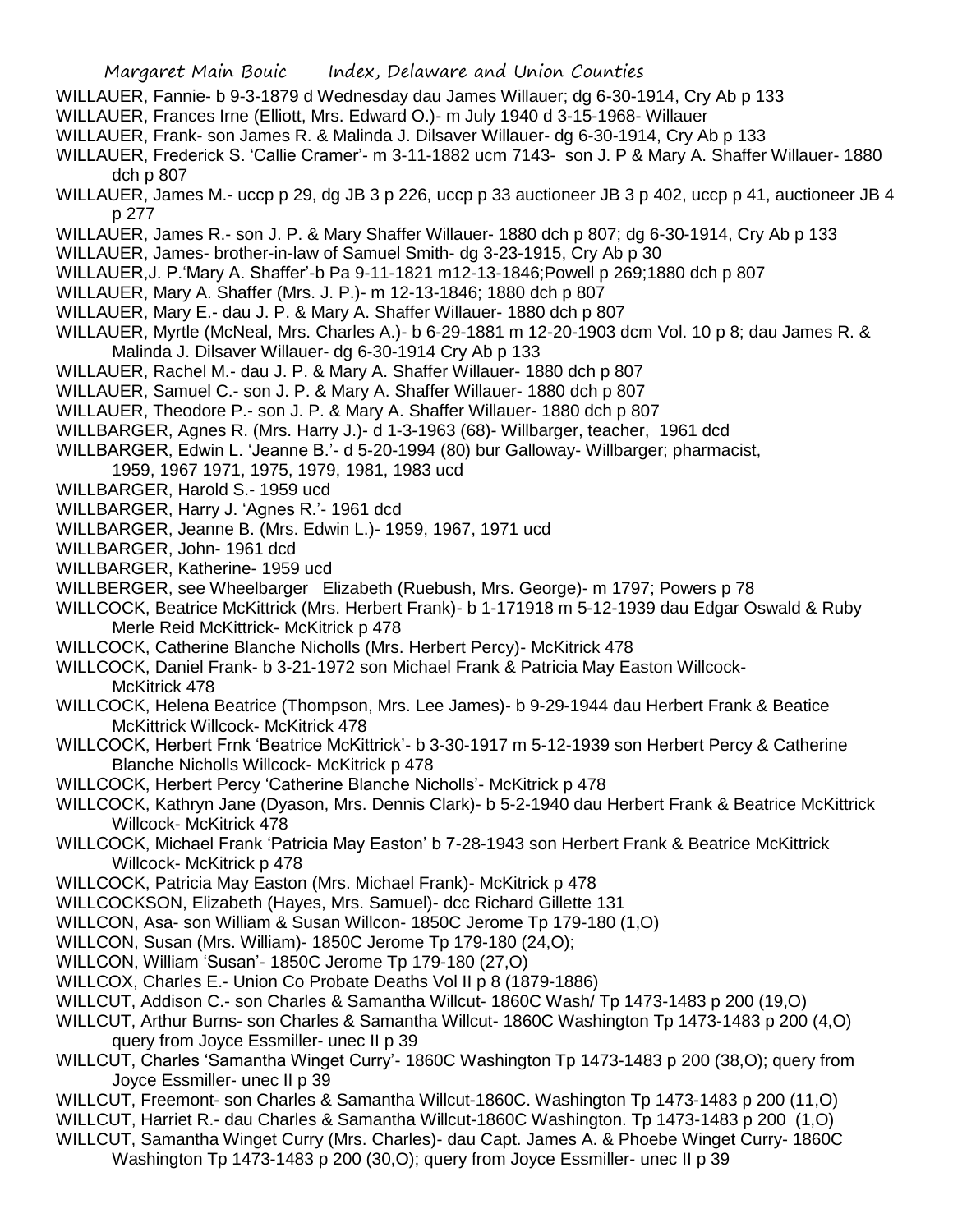- WILLCUT, Theodore C.- son Charles & Samantha Willcut- 1860C Wash Tp 1473-1483 p 200 (7,O)
- WILLE, Thekla (Gossburg, Mrs. Werner Rudolf Gustav- Weiser p 198
- WILLEKE, Beverly (Sterling, Mrs. Robert) dau Clayton S. & Urma McBride Willeke- Willeke
- WILLEKE, Bryan- b 1972 son Kevin & Connie Willeke 1979, 1981, 1983 ucd
- WILLEKE, Carl- b 193 son Franklin & Millie Willeke- 1980 dcd
- WILLEKE,Carol J. Myers(Mrs. Paul D.)(Deringer, Mrs. George)-Willeke;1967, 1971, 1973, 1975, 1979, 1981, 1983 ucd
- WILLEKE, Cheryl Lynn Coats (Mrs. Todd)- m 7-30-1983 dau Rex Coats- Willeke
- WILLEKE, Christine Scott (Mrs. Troy)- dau Kenneth B. & Rita Scott- Willeke
- WILLEKE, Clayton S. 'Urma McBrice'- Willeke
- WILLEKE, Connie (Mrs. Kevin)- 1979, 1981, 1983 ucd
- WILLEKE, Erin Nicole- b 9-14-1986 dau Todd & –Coats Willeke- Willeke
- WILLEKE, Evan Scott- b 9-9-1999 son Troy & Christine Scott "Crissy'- Willeke
- WILLEKE, Franklin 'Millie'- 1980 dcd
- WILLEKE, John- b 1968 son Franklin & Millie Willeke- Willeke
- WILLEKE, Kevin 'Connie'- 1979, 1981, 1983 ucd
- WILLEKE, Millie (Mrs. Franklin)- 1980 dcd
- WILLEKE, Naomi Yonemura (Mrs. Scott)- m 9-1992, Japan dau Shiegeru & Keiko Yonemura- Willeke
- WILLEKE, Nicholas Paul- b 11-25-1996 son Troy & Christine Scott Willeke- Willeke
- WILLEKE, Paul D. 'Carol J. Myers'- b 10-5-1934 m 9-7-1958 d 10-20-1978 Oakdale Cem -son
- Clayton S. & Urma McBride Willeke- Willeke; 1967, 1971, 1973, 1975 ucd
- WILLEKE, Ralph- b 1965 son Franklin & Millie Willeke- 1980 dcd
- WILLEKE, Scott 'Naomi Yonemura'- b 1967 m 9-1992, Japan, son Kevin & Connie Willeke-1979, 1981, 1983 ucd;
- WILLEKE, Shauna Marie- b 9-30-1989 dau Todd A. & Cheryl Coats Willeke- Willeke
- WILLEKE, Todd A.'Cheryl Coats'- b 1960 m 7-30-1983 son Paul D. & Carol J. Myers Willeke- Willeke; 1967, 1971, 1973, 1975, 1979, 1981, 1983 ucd
- WILLEKE, Tonya J. b 1962 dau Paul D. & Carol J. Myers Willeke- Willeke; 1967, 1971, 1973, 1975, 1979, 1981, 1983 ucd
- WILLEKE, Troy 'Christine Scott' b 1969 son Paul D. & Carol J. Myers Willeke- Willeke; 1967, 1971, 1973, 1975, 1979, 1981, 1983 ucd
- WILLENT, Charles 'Samantha McCurry'- m 10-5-1847 ucm 1259
- WILLENT, Samantha McCurry (Mrs. Charles)- m 10-5-1847 ucm 1259
- WILLERSON, Amos 'Anne'- 1860C York Tp 1295-1303 p 175 (47,O)
- WILLERSON, Amon R.- son Amos & Anne Willerson- 1860C York Tp 1295-1303 p 175 (15,O)
- WILLERSON, Anne (Mrs. Amos)- 1860C York Tp 1295-1303 p 175 (46,O)
- WILLERSON, Nancy- dau Amos & Anne Willerson- 1860C York Tp 1295-1303 p 175 (21,O)
- WILLERSON, Rachel A.- dau Amos & Anne Willerson- 1860C York Tp 1295-1303 p 175 (19,O)
- WILLERSON, Robert M.- son Amos & Anne Willerson- 1860C York Tp 1295-1303 p 175 (17,O)
- WILLET, Anderson L.- son Isaac & Lucy J. Spain Willet- 1883 uch V p 483; 1880C Allen Tp 214-227 p 22  $(3,0,0,0)$
- WILLET, Barbara (Mrs. Danny)- Willet
- WILLET, WILLETT, Bart C.- b 1959 son Edward J. & Helen M. Willet- 1971, 1973 ucd
- WILLET, Bart- son Mary H. Perry Willet- Willet
- WILLET, Carrie (Mrs. Walter E.)- 1971 ucd
- WILLET, Catharine (Lease, Mrs. W. H.)- dau David & Elizabeth Rogers Willet- 1883 uch V p 483
- WILLET, Catherine Hane (Renn, Mrs. Simon Snyder)- Weiser p 551
- WILLET, Danny 'Barbara'- son Mary H. Willet- Willet
- WILLET, Danny E. 'Wanda D.'- 1971, 1983 u cd
- WILLET, David 'Elizabeth Rogers'- 1883 uch V p 483
- WILLET, Edward J. 'Mary H.Perry'- Willey; 1973 ucd
- WILLET, Elizabeth Rogers (Mrs. David)- 1883 uch V p 483
- WILLET, Elizabeth- b 7-1869 ; dau Isaac & Lucy J. Spain Willet- 1883 uch V p 483; 1870C Allen Tp 234-226 p 15 (10/12.O); 1880C Allen Tp 214-227 p 22 )10,O,O,O)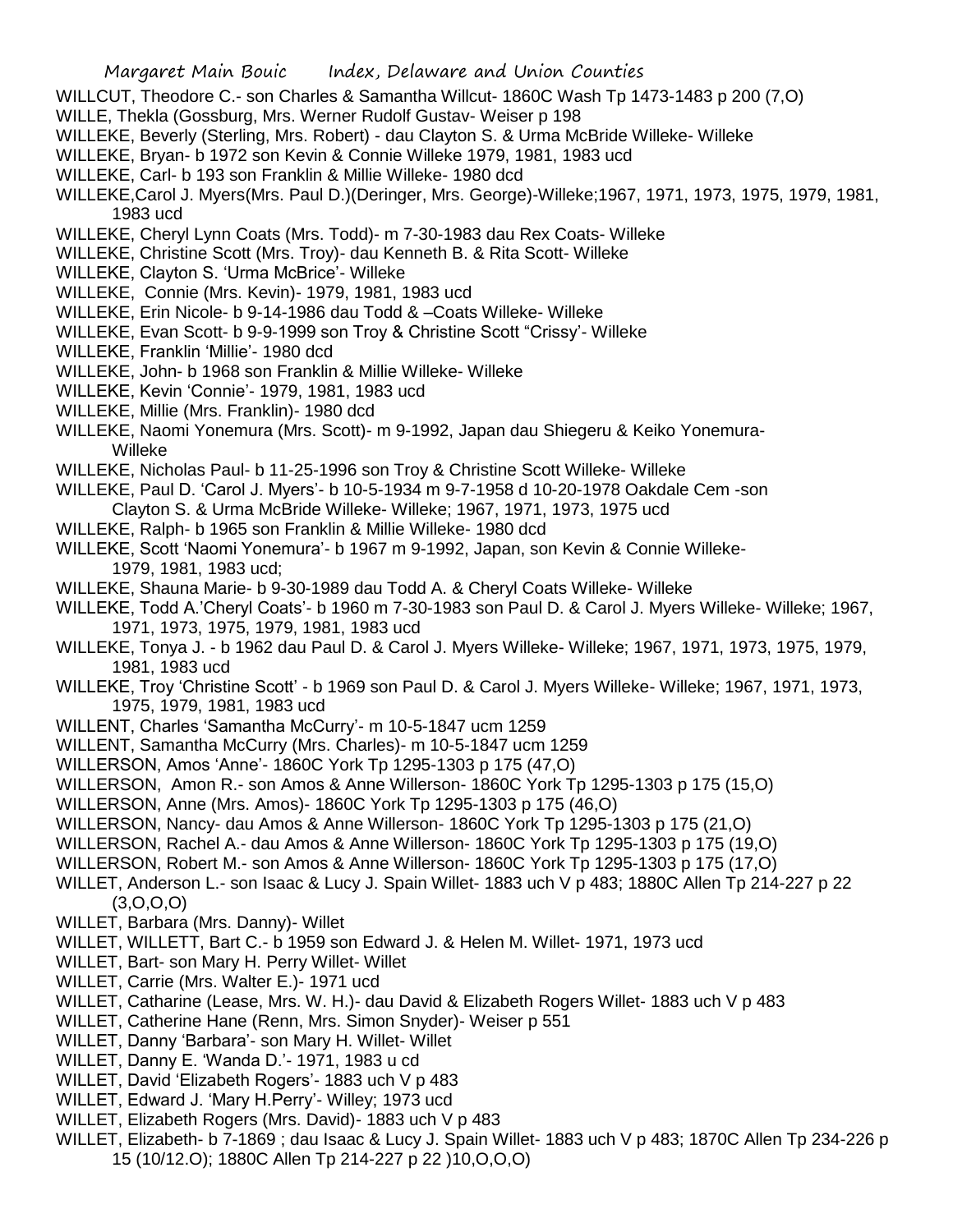- WILLET, Emma Belle (Corbet, Mrs. Charles)- m 4-25-1882 ucm 7166 dau Isaac & Lucy J Spain Willet- 1883 uch V p 483; 1870C Allen Tp 2334-226 p 15 (6,O); 1880C Allen Tp 214-227 p 22 (16,O,O,O)
- WILLET, George W.- son David & Elizabeth Rogers Willet- 1883 uch V p 483
- WILLET, G. S.- Union Co Probate Deaths Vol I p 66 (1867-1878)
- WILLET, Helen M.- 1971 ucd
- WILLET, Hopy A.- ch David & Elizabeth Rogers Willet- 1883 uch V p 483
- WILLET, Isaac 'Lucy J. Spain'- b 5-19-1837 m 1-22-1862 son David & Elizabeth Rogers Willet- 1883 uch III p 332, V p 471, 483; mt 3 p 8; 1870C Allen Tp 234-226 p 15 (28,O)
- WILLET, John O.- son David & Elizabeth Rogers Willet- 1883 uch V p 483
- WILLET, Joseph- Pabst 6 p 43
- WILLET, Josephine (Josie) dau Isaac & Lucy J. Spain Willet- 1883 uch V p 483; 1870C Allen Tp 234-226 p 15 (3,O); 1880C Allen Tp 214-227 p 22 (14,O)
- WILLET, June (Evans, Mrs. Jay )- dau Mary H. Willet- Willet
- WILLET, Larry E. 'Ruth'- son Mary H. Perry Willet- Willet; 1971 ucd
- WILLET, Lucy J. Spain (Mrs. Isaac)- b 9-12-1845 dau Thomas & Elizabeth A. Spain- 1883 uch V p 483; 1870C Allen Tp 234-226 p 15 (26,O)
- WILLET, Marcie- dau Isaac & Lucy J. Spain Willet- 1883 uch V p 483; 1880C Allen Tp 214-227 p 22 (7,O,O,O)
- WILLET, Maria (McArthur, Mrs. W.)- dau David & Elizabeth Rogers Willet- 1883 uch V p 483
- WILLET, Mary H. Perry (Mrs. Edward J.)- d 8-17-2001 (71)Maple Grove Ce,- Willet; 1973 ucd
- WILLET, Mary J.(Romine, Mrs. James W.)-dau David & Elizabeth Rogers Willet-1883 uch V p 483
- WILLET, Michael- b 1977 son Danny E. & Wanda D. Willet- 1983 ucd
- WILLEY, Ruth (Mrs. Larry E.)- Willet
- WILLET, Samuel L.- son David & Elizabeth Rogers Willet- 1883 uch V p 483
- WILLET, Samuel 'Sarah Heasley'- m 3-14-1861, ucm 3157
- WILLET, Sarah A.- d 10-4-1866 (27y 4m) Oakdale Cem 828 (D43)
- WILLET, Sarah E. (Moore, Mrs. John)- dau David & Elizabeth Rogers Willet- 1883 uch V p 483
- WILLET, Sarah Heasley (Mrs. Samuel)- m 3-14-1861 ucm 3157
- WILLET, Thomas S.- son Isaac & Lucy j. Spain Willett- 1883 uch V p 483
- WILLET, Walter E. 'Carrie'- 1971 ucd
- WILLET, Wanda D. (Mrs. Danny E.)- 1983 ucd
- WILLET, William H.- son David & Elizabeth Rogers Willet- 1883 uch V p 483
- WILLETT, Bessie Randolph (Mrs. Harry)- Willett
- WILLETT, ---- (Smith, Mrs. William)- Weiser p 551
- WILLETT, Doris C. McGill (Mrs. Howard)- b 12-18-1937 Athens d 9-21-1988 (50) Kingwood Mem. Pk.- Willett
- WILLETT, Edward J. 'Helen'- 1971, 1973 ucd
- WILLETT, Edwin son Harry & Bessie Randolph Willett- Willett
- WILLETT, Harry 'Bessie Randolph'- Willett
- WILLETT, Helen (Mrs. Edward J.)- 1971 ucd
- WILLETT, Howard E. 'Doris C. McGill'- b 10-26-1936 Athens Co d 5-2-2003 (66) Kingwood Mem. Pk.- son Harry & Bessie Randolph Willett- Willett
- WILLETT, Jacqualine A. Filipkowski (Rucker, Mrs. )(Mrs. )- b 2-4-1942 Pa d 12-5-2001 (59) Kingwood Mem., Pk- dau Steven & Harriet Filipkowski
- WILLETT, Janet- d 1981 dau Howard & Doris C. McGill Willett- Willett
- WILLETT, Jonathan 'Karen'- son Jacqualine A. Rucker Willett- Willett
- WILLETT, Karen (Mrs. Jonathan)- Willett
- WILLETT, Norma (Boldman, Mrs. Ralph Eugene)- m 4-2-1953 Ind.- Willett
- WILLETT, Vicki (Chapin, Mrs. )(Sagraves, Mrs. Lonnie)- dau Howard & Doris C. McGill Willett- Willett
- WILLETS, Cynthia Lewis (Mrs. Joel)- b 1807 Penn, d 1-2-1887- Powell p 345- dau John Lewis
- WILLETS, Ellis 'Rachel Lewis'- m 1822; Pabst 8 p 84
- WILLETS, Joel 'Cynthia Lewis'- b 1804 d 11-8-1864 son Samuel Willets- Powell p 345
- WILLETS, Lucinda Grandy (Mrs. William)- b 7-12-1834 m 1861 dau William & Celinda Brockway Grandy-Powell p 345
- WILLETS, Rachel Lewis (Mrs. Ellis)- Pabst 8 p 84
- WILLETS, Samuel- b Wales; Powell p 345
- WILLETS, William'Lucinda Grandy'- b 1-19-1831 son Joel & Cunthia Lewis Willets-Powell p 309, 345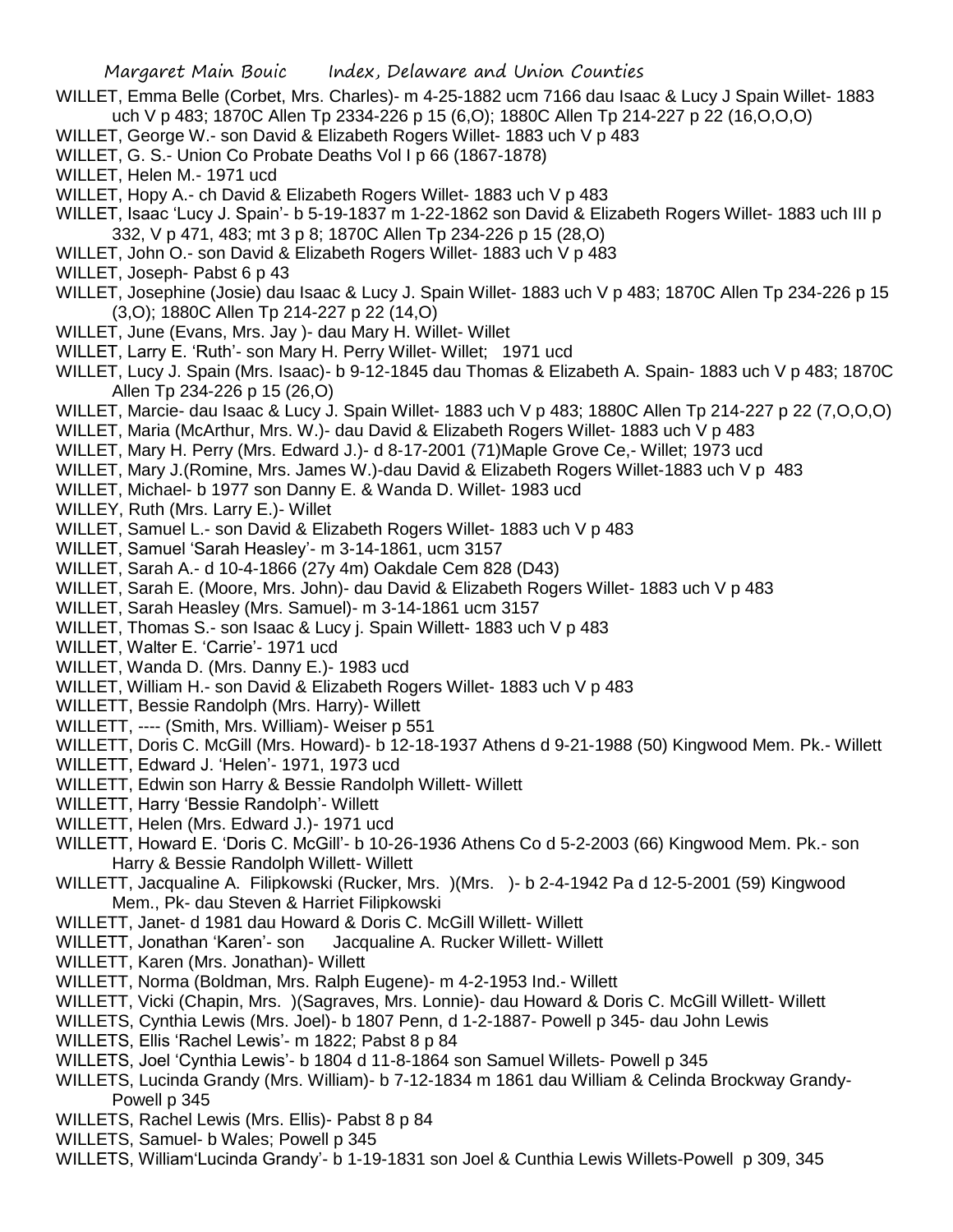- WILLETTS, Ruth Wesleyan King (Mrs. Willard)- m 1931 d 12-3 0-1998 (89) Oak Grove Cem- dau Heyward King & Erma Lewis King- Willetts
- WILLETTS, Willard 'Ruth Wesleyan King'- m 1931d as student at Drew Seminary- Willetts
- WILLEY, Ada- 1869 wsc p 12; Pabst 8 p 25
- WILLEY, Adelva Louisa (Bond, Mrs. William Benjamin)- b 2-1-1860 m 1-15-1885 d 3-2-1935 dau Henry & Caroline Miller Willey- Weiser p 22
- WILLEY, Dr. A. J.- son Samuel & Ella Silverwood Willey- dg 9-4-1900- Cry Ab p 33
- WILLEY, Allie (Weiser, Mrs. Charles D.)- b 1862 d 1951 Fairview Cem p 18- dau John & Kesiah Carter Willey-1908 dch p 806; dg 6-18-1907 Cry Ab p 50, dg 9-16-1913 Cry Ab p 59
- WILLEY, Almira- sister Catharine Willey Smith- 1880 dch p 796
- WILLEY, Anna R.- b 1852 d 1856 Oak Grove Cem Powell p 444
- WILLEY, Annabelle (Mrs. Clyde A.)- 1969, 1971, 1980 dcd
- WILLEY, Anne J. Abbott (Mrs. George W.)- m 6-2-1859 dcm
- WILLEY, ---- pallbearer funeral of George H. Balthaser- dg 6-3-1910, Cry Ab p 128
- WILLEY, Arlene(Garner, Mrs. )-dau Eddie & Ruth Amelia Fleming Willey-dcc Isabelle Willey Tobey1
- WILLEY, Dr. Arthur J. 'Sally Birch'- b 3-1-1870 m 6-21-1899 d 9-1-1956 son Samuel & Ella Silverwood Willey-Weiser p 33; 1908 dch p 117, 180, 181, 374; Poe p 1, 28; dumch p 499 1880 dch p 782; 1976 dch p 299
- WILLEY, Arthur Valorus- b 10-1-1901 d 11-11-1919 son Eugene Samuel & Gerturde Marie Whitsel Willey-Weiser p 33
- WILLEY, Ave- ( see Eve)(Mrs. Peter)- dcw Bk 2 p 30
- WILLEY, Barbara- dau Peter Willey- dcw Bk 2 p 30
- WILLEY, Barbara (Mrs. Russell W.)- 1961, 1969, 1971, 1980 dcd
- WILLEY, Benjamin Franklin- Pabst 8 p 44, 45, 46
- WILLEY, Benjamin F. 'Mariah Strong'- d Monday, at home of son E.- dg 1-22-1880. Cry Ab p 41; Strong p 3 1880 dch p 411; dbg p 7; 1850C Delaware Town 1186 p 89 (50,Conn)
- WILLEY, Billie Kathleen (Rader, Mrs. Leonard O.)- b 12-7-1921 m 5-5-1944 dau Cash Wilbur & Frances Faye Jones Willey- Weiser p 22
- WILLEY, Blond Edward 'Lucile Ward''Judy Vanice'- b 6-30-1897 d 9-3-1950 son Charles Edward & Ida Myrtle Mitchell Willey- Weiser p 24
- WILLEY, Bonnydelle (Ewen, Mrs. Maurice Maynard)- b 7-27-1913 m 5-19-1939 dau Eugene Samuel & Gertrude Marie Whitsel Willey- Weiser p 34
- WILLEY, Brad- son Clarence N. Willey- Willey
- WILLEY, Brenda- b 1964 dau Russell W. & Barbara Willey- 1969, 1971, 1980 dcd
- WILLEY, Calvin- brother Catharine Willey Smith- 1880 dch p 796
- WILLEY, Carl Raymond 'Hazel Lou Reisinger'- b 2-5-1918 3-14-1942 son Clarence H. & Enola Belle Howison Willey- Weiser p 27
- WILLEY, Carlene Rae-b 3-17-1949dau Carl Raymond & Hazel Lou Reisinger Willey- Weiser p 27
- WILLEY, Caroline- sister Catharine Willey Smith- 1880 dch p 796
- WILLEY, Caroline Elizabeth (Appleby, Mrs. William Allen)- b 8-2-1862 m 12-21-1883 d 2-21-1935 dau Henry & Caroline Miller Willey- Weiser p 22
- WILLEY, Caroline Miller (Mrs. Henry)- b 12-8-1829 m 12-28-1854 dcm d 7-13-1905- Weiser p 21; 1880 dch p 782
- WILLEY,Carolyn Kay-b 2-23-1937 dau Dale & Eula Cleve Mitchell Willey-Weiser p 29;Warren 5; engaged to Douglas Williams
- WILLEY, Cash Wilbur 'Frances Faye Jones'- b 6-6-1894 m 12-30-1916 son Luther & Genettie Achley Willey-Weiser p 21
- WILLEY, Catharine- b 1874 Oak Grove Cem , Powell p 443
- WILLEY, Catharine Meeker (Hollenbaugh, Mrs. Henry)(Mrs. Ephraim)- b 11-2-1848 m 8-16-1874 d 5-29-1898 dau Forrest & Mary Siegfried Meeker- 1880 dch p 782; Weiser p 17; dg 3-26-1912, Cry Ab p 42
- WILLEY, ----(Knoske, Mrs. O. G.)- dau Ephraim & Catharine Meeker Hollenbaugh Willey- dg 3-26-1912, Cry Ab p 112
- WILLEY, ---- (Poole, Mrs. Lovan) dau Ephraim & Catharine Meeker Hollenbaugh Willey- dg 3-26-1912, Cry Ab p 112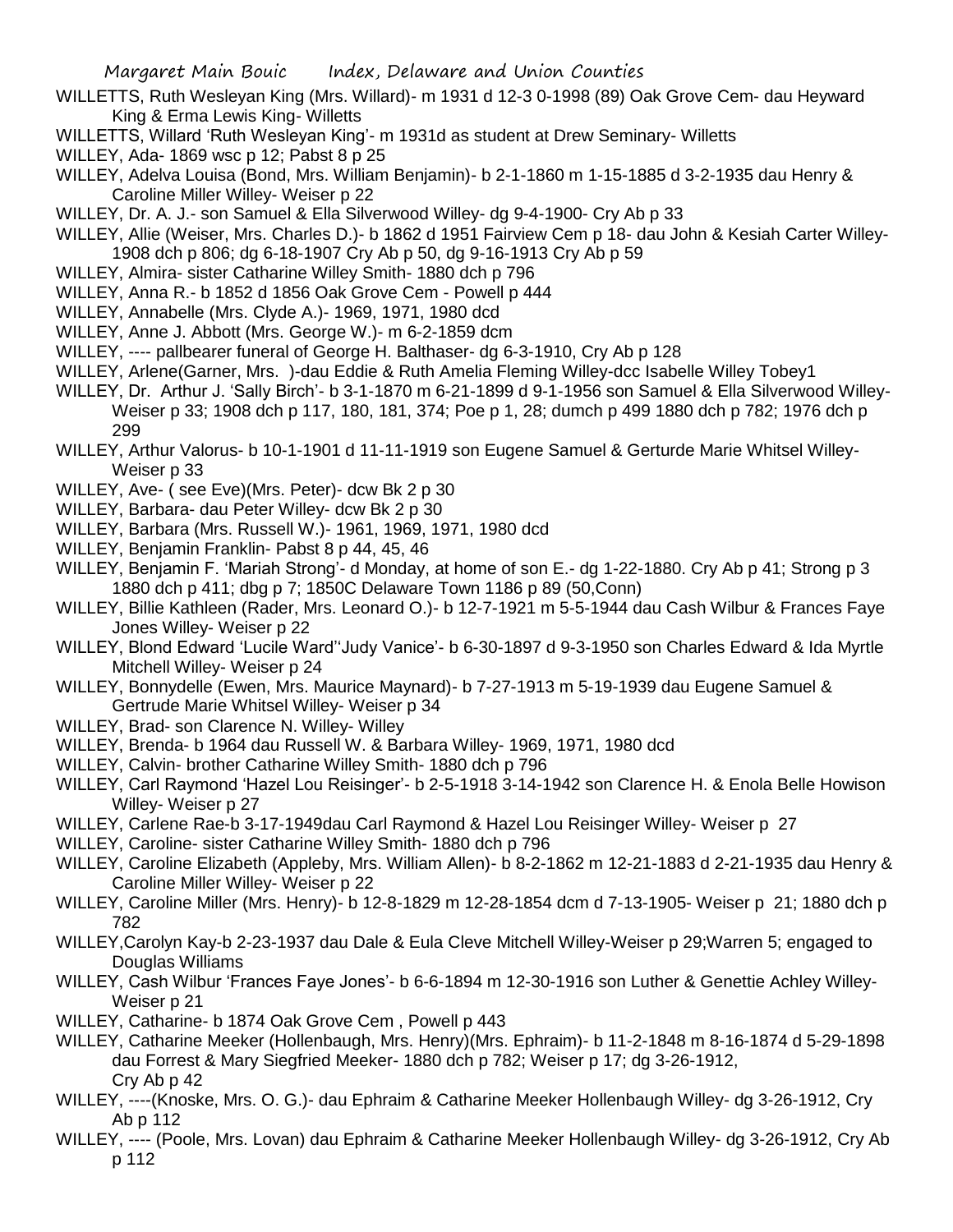Margaret Main Bouic Index, Delaware and Union Counties

- WILLEY, ---- (Rutherford, Mrs. Walter)- dau Ephraim & Catharine Meeker Hollenbaugh Willeydg 3-26-1912, Cry Ab p 112
- WILLEY, Catharine Siegfried (Mrs. Ephraim)- b 5-31-1831 m 9-19-1850 dcm d 2-5-1874 dau Jacob & Elizabeth Lantz Siegfried- Willey; 1880 dch p 782; 1908 dch p 561; dcw Bk 4 p 390 (41) ; dg 3-26-1912, Cry Ab p 112
- WILLEY, Catharine (Smith, Mrs. David)- 1880 dch p 796
- WILLEY, Catharine Victoira (King, Mrs. William)- b 3-16-1872 dau Ephraim & Catharine Siegfried Willey-Weiser p 18; 1880 dch p 782
- WILLEY, Catherine (Mrs. Ephraim)- dg 2-26-1880 Cry Ab p 42
- WILLEY, Catherine- dau Peter Willey- dcw Bk 2 p 30
- WILLEY, Charles C.- b 1873 d 1953 Marlborough Cem p 189
- WILLEY, Charles Clinton 'Dorothy May Jones'- b 6-4-1873 d 1923 son David & Maria Zeigler Willey- Weiser p 28
- WILLEY, Charles Edward 'Ida Myrtle Mitchell'- b 11-112-1864 m 12-25-1890 d 3-2-1954 son Henry & Caroline Miller Willey- Weiser p 23
- WILLEY, Charles Lawrence 'Dorothy Lou Hickman'- b 1-22-1914 m12-25-1939 son Charles Edward & Ida Myrtle Mitchell Willey- Weiser p 26
- WILLEY, Chauncey- b12-26-1858 d 12-25-1928 son Ephraim & Catharine Siegfried Willey- Weiser p 18; 1880 dch p 782; dg 3-26-1912, Cry Ab p 112
- WILLEY, Cherry M.- ch John M. & Annis Williams- 1850C Orange Tp 1822 p 115 (2,O)
- WILLEY, Chessey N.- son John & Keziah Carter Willey- tcmc p 5
- WILLEY, Chloe M.- sister Catharine Willey Smith- 1880 dch p 796
- WILLEY, Christina Mosea (Mrs. Larry)- poem on the Challenger explosion- US Navy 3y; Willey
- WILLEY, Christine- dau Russell & Barbara Willey- 1961 dcd
- WILLEY, Christianna- dau Peter Willey- dcw Bk 2 p 30
- WILLEY, Clara (Staser, Mrs. )- dau Henry & Elizabeth Weiser Willey- 1880 dch p 782
- WILLEY, Clara Victoris (Collins, Mrs. Harry S.)- b 11-14-1869 d 1923 dau David & Maria Zeigler Willey- Weiser p 28
- WILLEY, Clara Wyvel (Garton, Mrs. Robert C.)- b 4-21-1904 m 5-24-1925 dau Charles Edward & Ida Myrtle Mitchell Willey- Weiser p 25
- WILLEY, Clarence H. 'Enola Belle Howison''Florence Collinson'- b 12-16-1889 m(1) 9-17-1913 (1) 8-18-1938 son Frederick Herman & Mary C. Hardin Willey- Weiser p 28
- WILLEY, Clarence N. d 3-9-1980 (47) Oak Grove Cem son Clarence & Mabel L. Fegley Willey, Sr. Willey
- WILLEY, Clarence 'Patsy'- 1969, 1971 dcd
- WILLEY, Clarence- son William Henry & Susan C. Willey- Weiser p 21
- WILLEY, Clarissa Ellen (Staser, Mrs. DeWitt Clinton)- m 2-16-1848 m 1870 d 3-10-1929 dau Henry & Elizabeth Weiser Willey- Weiser p 17, 34; dcw Bk 4 p 335 (35)
- WILLEY, Clarissa- dau Henry & Elizabeth Weiser Willey- 1850C Troy Tp 254 p 135 (2,O0
- WILLEY, Claude Ann Brown (Mrs Eugene Birch,Jr.)- m 9-15-1954- Weiser p 33
- WILLEY, Clinton 'Thelma Cralty'- b 8-12-1908 d 8-21-1977 (68) son Charles Slinton & Dorothy May Jones Willey- Weiser p 29; Willey
- WILLEY, Clyde A. 'Annabelle'- 1969, 1971, 1980 dcd
- WILLEY, Clyde- son Otto & Margaret Ingle Willey- Willey
- WILLEY, Cora 'Ella Peak'- son Isaac & Elizabeth Osborn Willey- Schultz p 6
- WILLEY, Cora Irene- b 11-224-1866 d 11-24-1866 dau David & Maria Zeigler Willey-Weiser p 28
- WILLEY, Coroner- pronounced death of Mrs. Susan Stallon, dg 12-4-1906, Cry Ab p 137
- WILLEY, Cristcelia Yarhouse (Mrs. Cyril G.)- Willey
- WILLEY, Cyril G. 'Cristcelia Yarhouse'- d 1-2-1967 (53) bur Marion- son Leldy Willey- Willey
- WILLEY, Daisy- sister Mary E. Williams Smales- dg 3-19-1901
- WILLEY, Dale 'Eula Cleve Mitchell'- b 7-14-1914 son Charles Clinton & Dorothy May Jones Willey- Weiser p 29; Warren 4, 5
- WILLEY, Danny- b 1958 son Clyde A. & Annabelle Willey- 1969 dcd
- WILLEY, David -brother Catharine Willey Smith- 1880 dch p 796
- WILLEY, David Chandler- b -21- 1981 son Eric E. & Vickie A. Chandler Willey- Willey; 1983 ucd
- WILLEY, David H.- son Samuel & Louisa Willey- 1850c Troy Tp 2509 p 133 (11,O)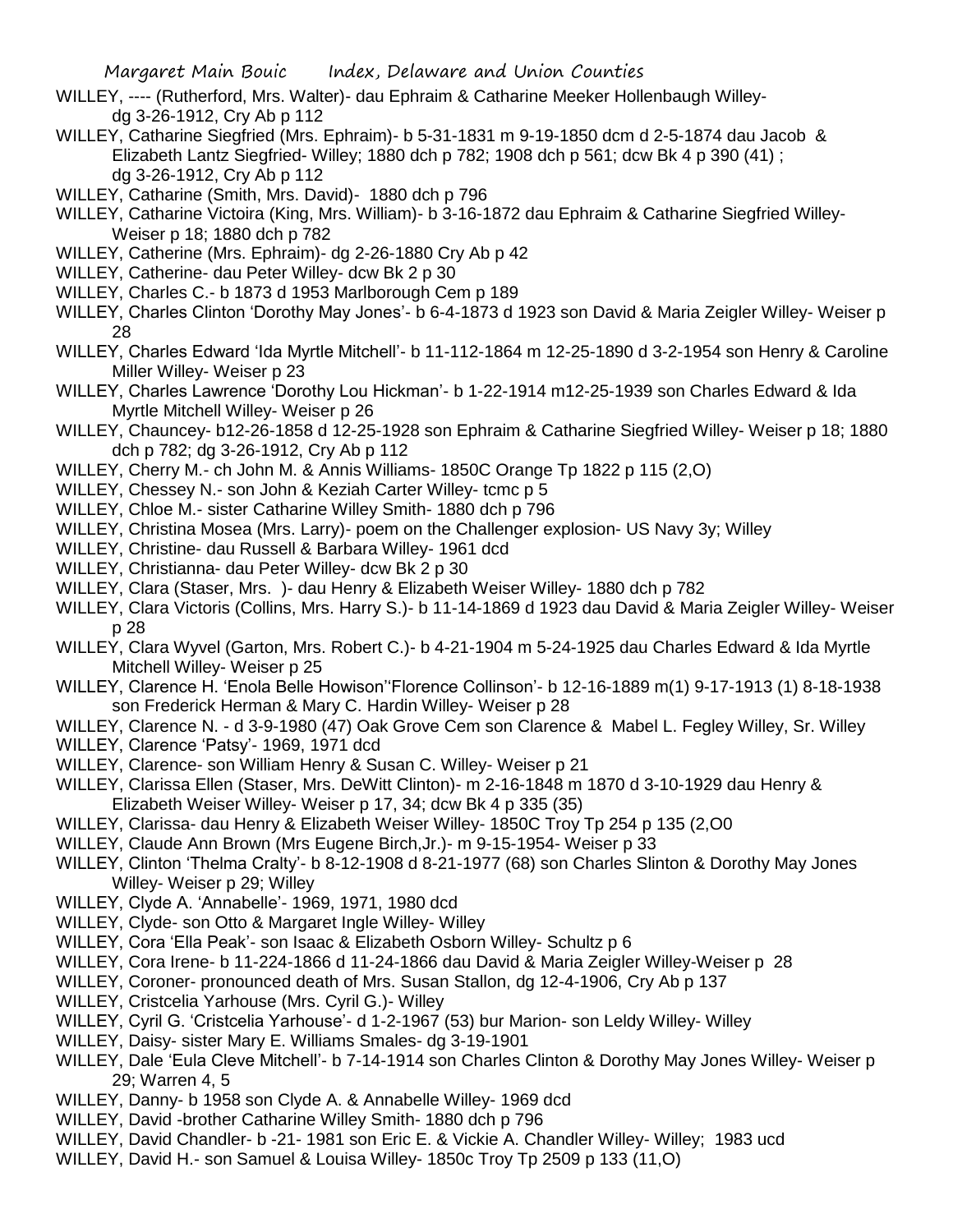Margaret Main Bouic Index, Delaware and Union Counties

- WILLEY, David 'Maria Ziegler'- b 11-23-1832 m 12-25-1855 dcm d 3-9-1891 son Henry & Elizabeth Weiser Willey- 1880 dch p 782; 1908 dch p 139; Powell p 90; Pabst 2 p 79; Weiser p 16, 26; dcw Bl 4 p 335(35); dg 3-18-1891 Cry Ab p 48; dg 7-10-1901 Cry Ab p 91; 1850C Troy Tp 2545 p 135 (17,O)
- WILLEY, David- brother Mary E. Williams Smales- dg 3-19-1901
- WILLEY, D. D. Mr. and Mrs. Attended funeral of Mrs. Mary Biddle- dg 9-3-1901, Cry Ab p 97
- WILLEY, Della (Gibson, Mrs. Frank)- dau Isaac & Elizabeth Osborn Willey- Schultz p 6
- WILLEY, Donald E. son Eddie & Ruth Amelia Fleming Willey- dcc Isabelle Willey Tobey 1
- WILLEY, Dora (Inskeep, Mrs. Joel)- b 5-23-1858 d 1949 dau John & Keziah Carter Willey- dcq W. Inskeep 3; 1908 dch p 806; Pabst 1 p 77; dg 9-11-1913, Cry Ab p 59
- WILLEY, Dorotha (Bidwell, Mrs. Elisha)- 1883 uch V p 243
- WILLEY, Dorothy Lou Hickman (Mrs. Charles Lawrence)- b 3-13-1916 m 12-25-1939-Weiser p 26
- WILLEY, Dorothy May Jones (Mrs. Charles Clinton)- b 11-4-1873 d 8-20-1843- Weiser p 28
- WILLEY, Dustin- son Larry & Christina Mosea Willey- Willey
- WILLEY, Mrs. E. A.- mother of Mrs. L. H. Bixby- dg 11-8-1910 Cry Ab p 70; Chattanooga interment Forest Hill Cem- dg 11-8-1910
- WILLEY, Eddie (Edward) 'Ruth Amelia Fleming- b 4-15-1888 m 11-17-1914 d 3-8-1969 (80) son Isaac & Elizabeth V. Osborn Willey- dcc Isabelle Willey Tobey 2
- WILLEY, Edith Clara (Knoske, Mrs. Oscar G.)- b 10-2-1880 m 10-18-1900 dau Ephraim & Catharine Ann Meeker Willey- Weiser p 18
- WILLEY, Edith (Green, Mrs. Ernest)(Havens, Mrs. Milton)- b 4-28-1899 dau Charles Clinton & Dorothy May Jones Willey- Weiser p 28; Willey
- WILLEY, Edna-b 9-25-1897 d 2-20-1945 dau Charles Clinton & Dorothy May Jones Willey-Weiser p 28
- WILLEY, Edward 'Ruth Fleming'- d 3-8-1969 (80) bur near Marion- son Isaac & Elizabeth Orsborn Willey-Schultz p 7; Willey
- WILLEY, Eliva (Warner, Mrs. Willard)- m 3-30-1823 Delaware Pat & Frank Chron- dcga p 18
- WILLEY, Eliza A., Miss- Pabst 8 p 45
- WILLEY, Eliza- dau Benjamin & Mariah Strong Willey- Strong p 3
- WILLEY, Eliza (Cowey, Mrs. Hartland D.)- , 2-11- 1846 dcm
- WILLEY, Eliza (Maier, Mrs. Peter)- b 2-22-1840 m 6-9-1864 dcm d 1918 dau Henry & Elizabeth Weiser Willey-Weiser p 16. 32' 1880 dch p 782; 1850C Troy Tp 2545 p 135 (10,O); dcw Bk 4 p 335(35)
- WILLEY, Eliza Pool (Mrs. Samuel)- m 5-5-1835 dcm
- WILLEY, Elizabeth- sister Catharine Willey Smith- 1880 dch p 796
- WILLEY, Elizabeth (Morrison, Mrs. Dr. Francis W.)- m 6-29-1864 dau Henry & Elizabeth Weiser Willey- 1880 dch p 633, 782; Weiser p 32; dcw Bk 4 p 335(35); dg 3-11-1886 Cry Ab p 125; 1850C Troy Tp 2545 p 135 (12,O)
- WILLEY, Elizabeth- dau Peter Willey- dcw Bk 2 p 30
- WILLEY, Elizabeth (Mr. Peter)- dcw Bk 2 p 30
- WILLEY, Elizabeth Sherman (Mrs. William C.)- m 1-4-1849 dcm d 12-23-1853 (27-8-11) Sunbury Cem- Powell p 42; 1850C Berkshire Tp 150 p 15 (22,NY)
- WILLEY, Elizabeth V. Osborn (Mrs. Isaac)- b 4-30-1849 m 8-22-1871 d 1932 dau William & Rosannah Shultz Osborn- Schultz p 6; dcc Isabelle Willey Tobey 5 ; dg 12-19-1905 Cry Ab p 69\
- WILLEY, ---- (Gibson, Mrs. Frank)- dau Isaac & Elizabeth V. Osborn Willey- dg 12-19-1905 Cry Ab p 69
- WILLEY, (Pettit, Mrs. Maartin)- dau Isaac & Elizabeth V. Osborn Willey- dg 12-19-1905 Cry Ab p 69
- WILLEY, ---- (Houseworth, Mrs. David)- dau Isaac & Elizabeth V. Osborn Willey- dg 12-19-1905 Cry Ab p 69
- WILLEY, —(Peak, Mrs. Richard)- dau Isaac & Elizabeth V. Osborn Willey- dg 12-19-1905, Cry Ab p 69
- WILLEY, Elizabeth Weiser (Mrs. Henry)- b 11-10-1808 m 9-18-1826 d 12-29-1864 Powell p 99 dau John Frederick & Mary Worline Weiser- Weiser p p 16; dcw Mary Veron Sonner 15; 1880 dch p 772, 781; dumch p 499; Pabst 2 p 81; 1850C Troy Tp 2545 p 135 (40,O); Weiser p 17, 32
- WILLEY, Ella- dau Ephraim & Catherine Siegfried Willey- dg 3-26-1912, Cry Ab p 112
- WILLEY, Ella Peak (Mrs. Cora)- Schultz p 7
- WILLEY, Ella Silverwood (Mrs. Samuel)- d Saturday (52) dg 9-4-1900 Cry Ab p 33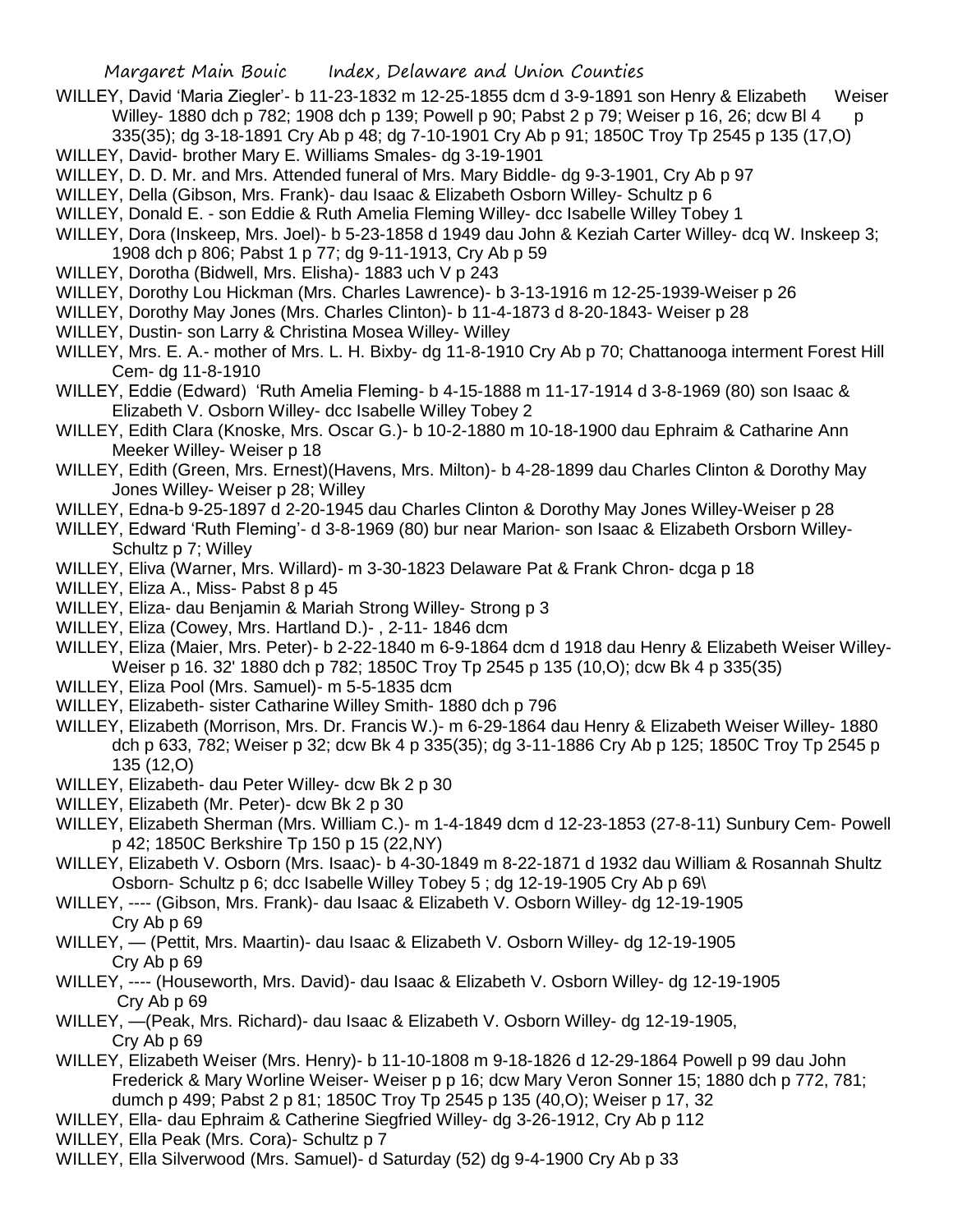WILLEY, Ellen E. (Mrs. Samuel)- 1908 dch p 374

- WILLEY, Ellen/Ella Silverwood (Mrs. Samuel)- b 3-28-1848 m 3-25-1869 d 9-4-1900 Powell p 90; 1880 dch p 782; 1908 dch p 374; Weiser p 33; dumch p 499
- WILLEY, Ellen Hughes (Mrs. Ernest)- McKitrick p 449
- WILLEY, Elle Marie (Geib, Mrs. Albert Frank)- b 10-17-1905 m 8-31-1940 dau Eugene Samuel & Gertrude Marie Whetsel Willey- Weiser p 33
- WILLEY, Elnora- b 8-16-1862 d 9-14-1944; Weiser p 18; 1880 dch p 782- dau Ephraim & Catharine Siegfried **Willey**
- WILLEY, Elsie Coleen Miller (Mrs. Richard Lee)- m 6-2-1957- Weiser p 33
- WILLEY, Emma2 Elizabeth (Warren, Mr. Milton F.)- b 12-21-1851 m 9-6-1870 d 2-10-1880 dau Ephraim & Catharine Siegfried Willey- 1880 dch p 781, 782; Weiser p 17; dg 2-26-1880 Cry Ab p 42
- WILLEY, Enola Belle Howison (Mrs. Clarence H.)- b 11-13-1891 d 3-10-1919 Weiser p 26
- WILLEY, E. P. 'Evelyn Kalmbach Leathers '- Willey
- WILLEY, Ephraim- father of Benjamin F. Willey- dg 1-22-1880, dg 2-26-1880, Cry Ab p 41, 42
- WILLEY, Ephraim 'Catharine Siegfried''Catharine Ann Meeker''Elizabeth Inskeep;- b 8-28-1827 m(1) 9-19- 1850 dcm (2) 8-16-1874 m(3) 10-4-1900 d 3-7-1912 son Henry & Elizabeth Weiser Willey- Weiser p 16, 17; 1880 dch p 536, 781, 782; 1908 dch p 561; dg 3-26-1912, Cry Ab p 112; Pabst 2 p 78; dcw Bk 4 p 335(35) exec; dcw Bk 4 p 390 (41) exec; dcw Bk 4 p 435 (46) surety, appr; 1850C Troy Tp 2545 p 135 (23,O); attended funeral of Benjamin Seigford, dg 2-19-1891, Cry Ab p 87, of Leroy Knoske, dg 2-16- 1894 Cry Ab p 154
- WILLEY, ----(Mrs. Ephraim)- sister Reuben High- dg 8-28-1903 Cry Ab p 198 dau David & Angelina Siegfried High- dg 12-24-1914, Cry Ab p 165
- WILLEY, Eric E. 'Vicki A. Chandler'- son R. E. Willey- Willey; 1981, 1983 ucd
- WILLEY, Ernest 'Ellen Hughes'- McKitrick p 449
- WILLEY, Ernest Paul- b 8-1906 d 12-20-1912 (6-2-28) Radnor Cem son Walter & Myrta Price Willey- Weiser p 18; dg 12-24-1912, Cry Ab p 180' obit dg 1-10-1913 Cry Ab p 4
- WILLEY, Ester Mabell (Parker, Mrs. John)- b 8-10-1876 dau David & Maria Zeigler Willey- Weiser p 29; dcw Bk 4 p 27 (29) heir of Angel Esther Pierce
- WILLEY, Esther (Mrs. )- sister Mrs. Thaley Colegrove- dg 1-23-1912, Cry Ab p 89
- WILLEY, Ethan 'Rhoda J. Cunningham'- m 10-9-1856 dcm- son Benjamin & Mariah Strong Willey- 1908 dch p 408; Strong p 3; 1850C Delaware Town 949 p 76 (17,O)
- WILLEY, Euell Henry- b 1-9-1898 d 6-26-1918 son Frank M. & Eva J. Willey- Weiser p 26
- WILLEY, Eugene Birch, Jr. 'Clauda Ann Brown'- b 8-25-1930 m 9-15-1954 son Eugene Birch & Waurena Bardebaban Willey- Weiser p 33
- WILLEY, Eugene Samuel 'Gertrude Marie Whitsel'- b 8-28-1873 m 11-8-1900 d 11-27-1949 Mlb Cem p 182 son Samuel & Ella Silverwood Wiley- Weiser p 33; dg 9-4-1900. Cry Ab p 33; 1880 dch p 782; dumch p 499
- WILLEY, Eula Cleve Mitchell (Mrs. Dale)- b 3-29-1913 dau Verne & Mary Alice Warren Mitchell- Warren 4,5; Weiser p 29
- WILLEY, Eva Diehl (Mrs. Peter)- d 4-13-1852 (78) Weiser p 16; 1850C Radnor Tp 25 p 176 (76,Pa) ; dcq MVS 29
- WILLEY, Eva Griffith (Mrs. Rev. Perrry W.)- d 11-29-1968 (86) Willey; Pabst 1 p 77
- WILLEY, Eva J. (Mrs. Frank M.)- b 8-22-1874 m 8-12-1894 d 4-12-1913- Weiser p 26
- WILLEY, Evelyn Kalmbach Leathers, Mrs. Lee)(Mrs. E. P.)- b 9-3-1900 Mich d 3-10-1991 (90) Willey
- WILLEY, Flora Beatrice (Newton, Mrs. Victor George)- b 11-22-1891 m 4-11-1912 dau Charles Edward & Ida Myrtle Mitchell Willey- Weiser p 23
- WILLEY, Florence Collinson (Mrs. Clarence H, )- b 3-10-1899 m 8-18-1938 d 10-27-1960 sister Joseph B. Collinson- Weiser p 27; Willey
- WILLEY, Florence Eugeneia (Main, Mrs. Jonas J.)- b 4-5-1885 m 11-23-1910 dau Ephraim & Catherine Ann Meeker Willey- Weiser p 19; dg 3-26-1912, Cry Ab p 112; Asp (2397u)
- WILLEY, Frances Faye Jones (Mrs Cash Wilbur)- m 12-30-1916- Weiser p 21
- WILLEY, Frank- son Benjamin & Maraiah Strong Willey- Strong p 4
- WILLEY, Frank Mathias- b 12-24-1851 son Henry & Elizabeth Weiser Willey- Weiser p 17
- WILLEY, Frank M. 'Eva J.'- b 12-15-1868 m 8-12-1894 d 10-1-1946 son Henry & Caroline Miller Willey-Weiser p 26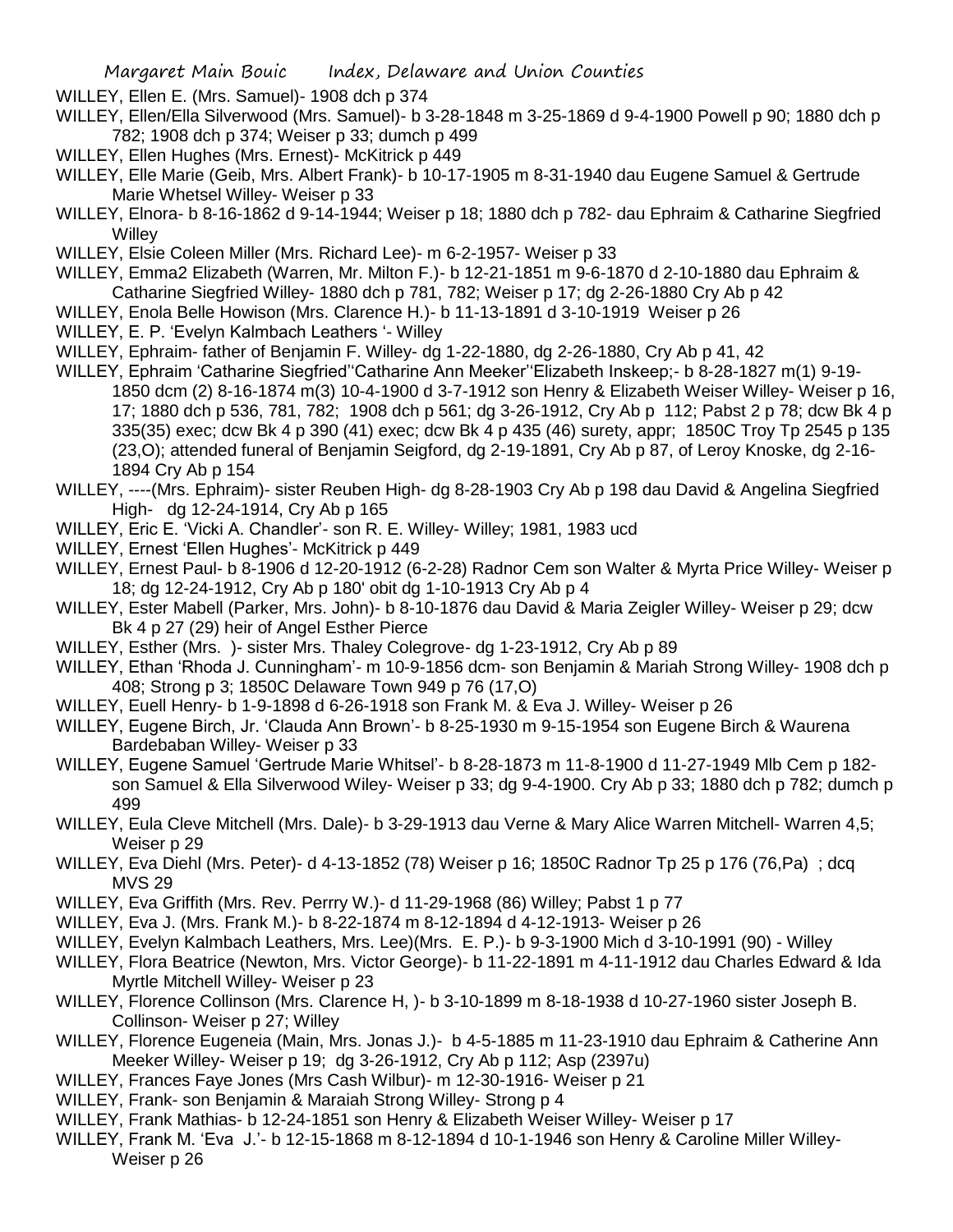- WILLEY, Frank 'Minnie Mitchell'- son Henry & Elizabeth Weiser Willey- 1880 dch p 7 82; Weiser p 17; dcw Bk 4 p 335(35)
- WILLEY, Frankie H.- son John & Keziah Carter Willey- tcmc p 5
- WILLEY, Frederick Herman 'mary C. Hardin'- b 8-7-1857 m 3-24-1887 d 10-23-1936 Mlb Cem p 186- son David & Maria Zeigler Willey- Weiser p 26
- WILLEY, Genettie Atchley (Mrs. Luther)- b 7-14-1869- Weiser p 21
- WILLEY, George- 1840C Radnor Tp p 105 (20-30); Powell p 211
- WILLEY, George- 1850C Orange Tp 1708 p 111 (45,O) shoemaker
- WILLEY, George F. W.- 1880 dch p 376
- WILLEY, George H.- son Samuel & Louisa Willey- 1850C Troy Tp 2509 p 133 (2.,O)
- WILLEY, George 'Jane Roberts'- m 12-25-1843 dcm; dg 12-19-1905 Cry Ab p 69; 1850C Radnor Tp 25 p 175 (30,O)
- WILLEY, -----(Mrs. Morrison) dau George & Jane Roberts Willey- dg 12-19-1905, Cry Ab p 69
- WILLEY, -- (Stiffler, Mrs. Amos)- dau George & Jane Roberts Willey- dg 12-19-1905 Cry Ab p 69
- WILLEY, George- son Isaac & Elizabeth orsborn Willey- Schultz p 6
- WILLEY, George- brother John Willey- dg 6-18-1907 Cry Ab p 50;
- WILLEY, George- son J B. Willey- killed railroad accident, Chicago- dg 12-11-1906 Cry Ab p 139
- WILLEY, George son Peter Willey- dcw Bk 2 p 30
- WILLEY, George W.- 1908 dch p 408
- WILLEY, George W. 'Anne J. Abbott'- m 6-2-1859 dcm
- WILLEY, Gertrude Marie Whitsel (Mrs. Eugene Samuel)- b 4-12-1881 m 11-8-1900 d 7-29-1945 Marlborough Cem p 182; Weiser p 33
- WILLEY, Gladys (Mrs. Clifford)- dau James & Jeannette Vogle Willey- opc 847
- WILLEY, Gladys E. (Leake, Mrs. 0- b 2-1-1902 dau Frank M. & Eva J. Willey- Weiser p 26
- WILLEY, Gladys May (McKitrick, Mrs. Thomas Raymond)- b 12-16-1939 m 9-24-1960 dau Ernest & Ellen Hughes Willey- McKitrick p 449
- WILLEY, Hannah M.- d 4-20/30-1848 (16-10-2) Powell p 94; dcg p 7
- WILLEY, Harley Edward- b 11-23-1879 son William Henry & Susan C. Willey- Weiser p 21
- WILLEY, Harold L.- son Eddie & Ruth Amelia Fleming Willey- dcc Isabelle Willey Tobey 1
- WILLEY, Harriet Ann Nippert (Mrs. Robert Arthur)- Weiser p 33
- WILLEY, Harriet (Meredith, Mrs. Shannon)- b 5-30-1859 m 9-15-1888 d 10-1918 dau David & Maria Zeigler Willey- Weiser p 27
- WILLEY, Harriet (Siegfried, Mrs. Benjamin)- b 1829 m 12-20-1855 dcm d 1900 dau Henry & Elizabeth Weiser Willey- dcq MVS 7; 1880 dch p 782; 1908 dch p 561; Pabst 2 p 79; Weiser p 20; dcw Bk 4 p 335(35); 1850C Troy Tp 2545 p 135 (21,O)
- WILLEY, Hartram 'Rebecca'- 1850C Porter Tp 3161 p 169 (54,Va)
- WILLEY, Hazel (Mrs. Leldy)- Willey
- WILLEY, Hazel Lou Reisinger (Mrs. Carl Raymond)- b 5-3-1917 m 3-14-1942- Weiser p 27
- WILLEY, Helen (Aron, Mrs. Charles)- b 1-1-1888 m 7-16-1914 d 12-3-1936 dau Frederick Herman & Mary C. Hardin Willey- Weiser p 26
- WILLEY, Helen Catherine Foster (Mrs. Walter)- d 4-28-1960 (63) Union Cem- dau William Foster- Willey
- WILLEY, Helen Jean Van Vorhis (Mrs. )- dau Walter C. Willey- Willey
- WILLEY, Heinrich- Pabst 2 p 84
- WILLEY, Henry 'Caroline Miller'- b 2-21-1831 m 12-28-1854 dcm d 1-6-1881 dau Henry &
	- Elizabeth Weiser Willey- 1880 dch p 782; Weiser p 21; 1850C Troy Tp 2545 p 135 (19,O)
- WILLEY, Henry- brother Catharine Willey Smith- 1880 dch p 796
- WILLEY, Henry M. 'Elizabeth Weiser' b 11-10-1798 m 9-18-1826 d 6-5-1867 son Peter & Eve Diehl Willey-Weiser p 16; 1880 dch p 772, 781; dumch p 499; Pabst 2 p 79; dcw Bk 2 p 30; dcw Bk 4 p 335(35) will 1867; hadc p 56; 1835 men p 62 #95 p 116 Troy Tp; 1850C Troy Tp 2545 p 135 (51,Pa); dcq MVS 14
- WILLEY, Hiram 'Loretta Finch'- m 9-20-1855 dcm son Benjamin & Mariah Strong Willey- Strong p 3; 1850C Delaware Town 1186 p 89 (21,O)
- WILLEY, Hiram 'Rosanna Penser'- m 10-1-1850 dcm
- WILLEY, Hosea- son John & Keziah Carter Willey- dg 6-18-1907 Cry Ab p 50; dg 9-16-1913, Cry Ab p 59
- WILLEY, Hosea- brother Dr. Perry Willey- Willey; 1908 dch p 806; Pabst 1 p 77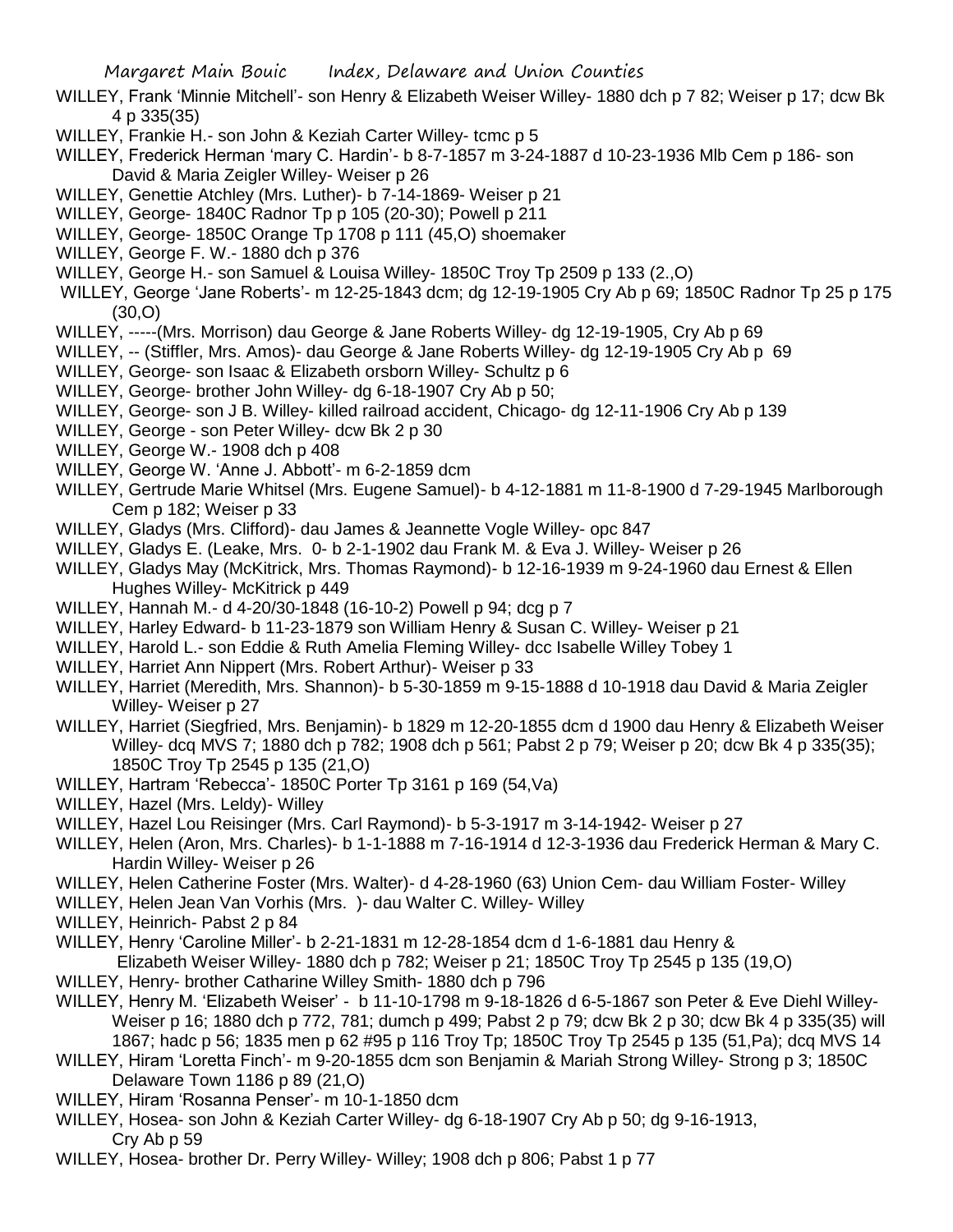- WILLEY, ----(Mrs. H. S.)- dau Mrs. Ann U. Starr- dg 3-3-1865 Cry Ab p 46
- WILLEY, Hulda (Mrs. John)- 1870C Union Tp 164-163 p 22 (51,NY)
- WILLEY, Hulda J.- dau John & Hulda Willey- 1870C Union Tp 164-163 p 22 (13,O)
- WILLEY, Ida Myrtle Mitchell (Mrs. Charles Edward)- b 12-24-1873 m 12-25-1890 d 1-19-1952 bur Mo.- Weiser p 23
- WILLEY, Mary Ida- b 6-27-1875 d 12-11-1880 dau Ephraim & Catharine Meeker Willey- 1880 dch p 782; Weiser p 18
- WILLEY, Inez (Barrett, Mrs. Lawrence)- b 10-3-1887 m 6-4-1907 dau Ephraim & Catharine Ann Meeker Hollenbaugh Willey- Weiser p 19- dg 3-26-1912, Cry Ab p 112
- WILLEY, Ira- son John & Hulda Willey- 1870C Union Tp 164-163 p 22 (22,O)
- WILLEY, Ira 'La(e)ina Craig'- m 3-9-1872 ucm 5085
- WILLEY, Israel B.- son John & Hulda Willey- 1870C Union Tp 164-163 p 22 (19,O)
- WILLEY, Isaac 'Elizabeth V. Osborn'- b 1-9-1851 m 8-22-1871 d 12-5-1905 son George & Jane Willey- dcc Isabelle Willey Tobey 4; dg 12-10-1905, Cry Ab p 69; Schultz p 6
- WILLEY, Isabelle M. (Tobey, Mrs Myron L.)- b 4-27-1918 m 10-50-1936 dcc Isabelle Willey Tobey 1; 1985 ucd p 138
- WILLEY, James- brother Catharine Willey Smith- 1880 dch p 796
- WILLEY, James E.- son Clarence & Florence E. CollinsonWilley- Willey
- WILLEY, James- son John & Keziah Carter Willey- 1908 dch p 806; Pabst 1 p 77; dg 6-18-1907 Cry Ab p 50; dg 9-16-1913 Cry Ab p 59
- WILLEY, Jane Roberts (Mrs. George)- m 12-25-1843 dcm; dg 12-19-1905 Cry Ab p 69; 1850C Radnor Tp 25 p 175 (32,Wales)
- WILLEY, Jason- b 1973 son Eric E. & Vickie A. Willey- 1981, 1983 ucd
- WILLEY, J. B.- father of George Willey- dg 12-11-1906, Cry Ab p 125
- WILLEY, Jean A. Braun (Mrs. Vaughn W.)- b 2-9-1927 Ky m 10-27-1945 Ky d 6-27-1998 (71) Prospect Cemdau Thomas A. & Edria Waltz Braun- Willey
- WILLEY, Jemima- d 7-25-1845 (9m20d) Powell p 229- dau George & Jane Willey
- WILLEY, John Henry 'Willie Oneta Hefner'- b 8-5-1899 m 12-26-1928 son Charles Edward & Ida Myrtle Mitchell Willey- Weiser p 24
- WILLEY, John 'Hulda'- 1870C Union Tp 164-163 p 22 (56,Del)
- WILLEY, John 'Keziah Carter'- b 5-12-1836 m 4-23-1857 dcm d 6-13-1902 (71-1-1) son Samuel & Louisa Willey; dg 6-18-1907, 6-25-1907, Cry Ab p 50; dcq WI 6; 1908 dch p 408, 556, 805; Pabst 1 p 77; 1850C Troy Tp 2509 p 133 (13,O)
- WILLEY, ---- (Inskeep, Mrs. J. J.)- dau John & Keziah Carter Willey- dg 6-18-1907 Cry Ab p 50
- WILLEY, ----(Avery, Mrs. O W.)- sister John Willey- dg 6-18-1907 Cry Ab p 50
- WILLEY, John ' Kasson'- 1908 dch p 367
- WILLEY, John Stephen- b 3-10-1942 son Charles Lawrence & Dorothy Lou Hickman Willey-Weiser p 26
- WILLEY, John W.- son John & Hulda Willey- 1870C Union Tp 164-163 (16,O)
- WILLEY, Jon- (6-1986) son Larry & Christina Mosea Willey- Willey
- WILLEY, Josephine (Rousch, Mrs. Ernest)- dau John & Keziah Carter Willey- 1908 dch p 806; Pabst 1 p 77; Willey; dg 6-18-1907, Cry Ab p 50; dg 9-16-1913, Cry Ab p 59
- WILLEY, Joyce (Glenn, Mrs. )- dau Cyril G. & Cristcelia Yarhouse Willey- Willey
- WILLEY, Judy Vanice (Mrs. Blond Edward0- Weiser p 24
- WILLEY, Kathleen- b 1954 dau Russell & Barbara Willey- 1961, 1969, 1971 dcd
- WILLEY, Keziah Carter (Mrs. John)- n 4-24-157 dcm d Friday (74) dg 9-16-1913 Cry Ab p 50 dau Hugh & Nancy Cash Carter- dg 6-25-1907, Cry Ab p 51; dg 1-13-1914, Cry Ab p 85; sister William Carter- dg 4-7-1911, Cry Ab p 24; 1908 dch p 556, 805; 1880 dch p 771; Pabst 1 p 77; dcq WI 7
- WILLEY, L.- 1869 wsc p 11; Pabst 8 p 23
- WILLEY, --------1908 dch p 421, 492
- WILLEY, Larry- b 1955 son Clyde A. & Annabelle Willey- 1969 dcd
- WILLEY, Larry 'Christina Mosea'- Willey
- WILLEY, Lelda 'Pearl Risher'- Schultz p 7
- WILLEY, Leldy'Hazel'- d January 1961 (74) Glen Rest Cem, Reynoldsburg- Willey
- WILLEY, Lew- 1880 dch p 412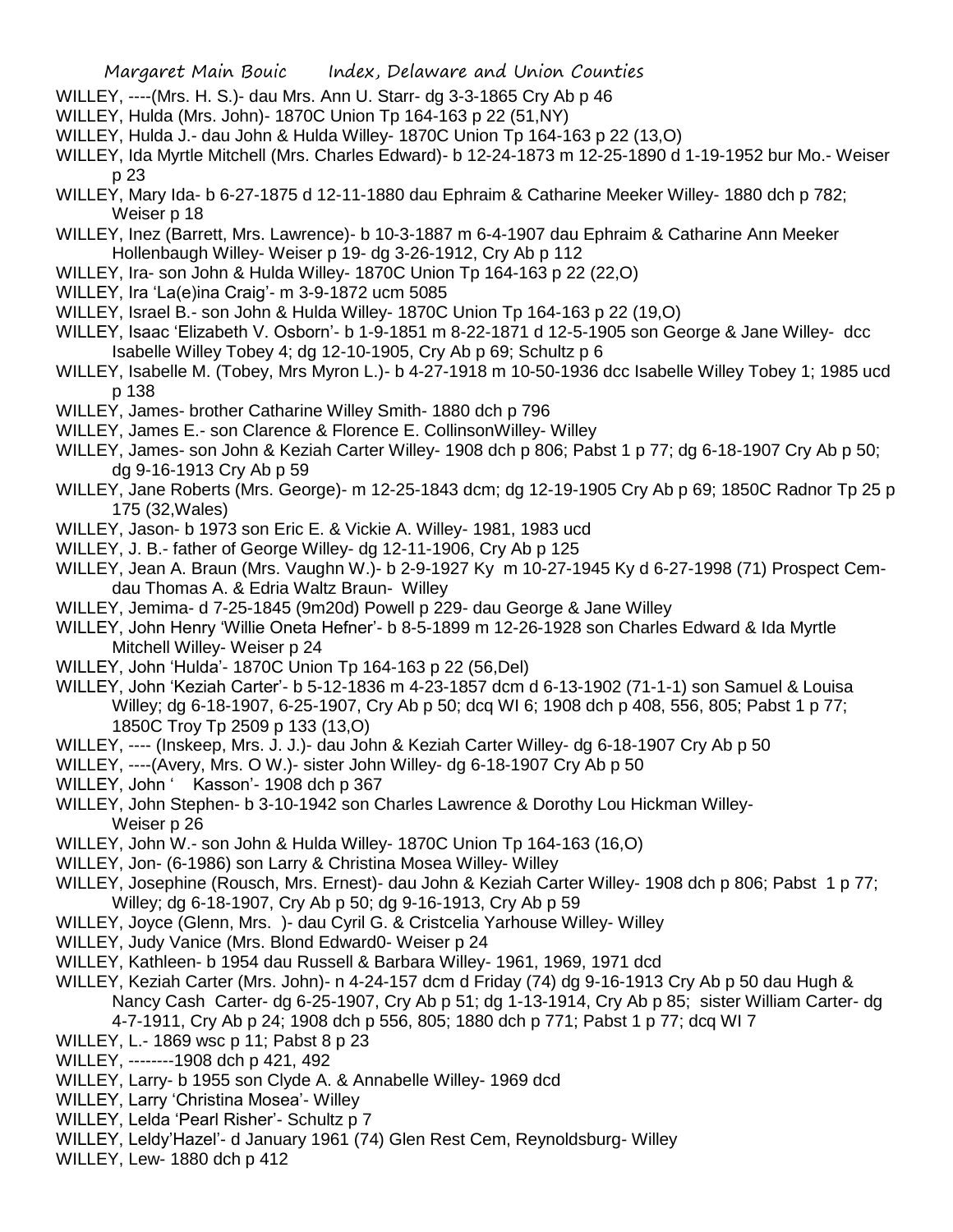- WILLEY, L. F. 'M. R.'- m 11-1-1849 dcm
- WILLEY, Loretta Finch (Mrs. Hiram W.)- m 9-20-1855 dcm
- WILLEY, Louisa (Mrs. Samuel)- 1850c Troy Tp 2509 p 133 (37,O)
- WILLEY, Louise Leona (Staley, Mrs. Bruce) b 10-7-1888 m 9-5-1909 dau Luther & Genette Atchley Willey-Weiser p 21
- WILLEY, Louise Nelson (Mrs. Samuel Arthur)- b 6-6-1910 m 9-1931 div- Weiser p 2
- WILLEY, Love A.- ch Samuel & Louisa Willey- 1850c Troy Tp 2509 p 133 (37,O)
- WILLEY, Lucile Ward (Mrs. Blond Edward)- Weiser p 24
- WILLEY, Lucille Mary (Morris, Mrs. Elva Rex)(Hamby, Mrs. Elanzo Carlton)- b 10-8-1908 m91) 6-27-1926 (2) 6-4-1955 dau Charles Edward & Ida Myrtle Mitchell Willey- Weiser p 25
- WILLEY, Luther 'Genettie Atchely'- b 2-10-1860 d 3-8-1920 son Henry & Caroline Miller Willey- Weiser p 21
- WILLEY, Mabel L. Fegley (Mrs. Clarence ,Sr) (Thompson, Mrs. Leo)- Willey
- WILLEY, Mabel (Pool, Mrs. Levan B.)- b 11-1-1882 m 10-16-1901 d 1-30-1937 dau Ephraim & Catharine Ann Meeker Willey- Weiser p 19
- WILLEY, Madelina Joan Waltsmath (Mrs. Samuel Arthur)- b 8-10-1907 m 11-1944- Weiser p 25
- WILLEY, Madelyn (Seiter, Mrs. )- dau Cyril G. & Cristcelia Yarhouse Willey- Willey
- WILLEY, Margaret Blackledge (Mrs. William C.)- m 9-3-1854 dcm
- WILLEY, Margaret-sister Catharine Willey Smith; dau Peter Willey; 1880 dch p 796; dcw Bk 2 p 30
- WILLEY, Margaret (Downing, Mrs. Samuel)- m 10-11-1932 dau Henry & Elizabeth Willey- 1880 dch p 772; Downing (161)
- WILLEY, Margaret Ingle (Mrs. Otto)- Willey
- WILLEY, Margaret- dau Samuel & Louisa Willey- 1850C Troy Tp 2509 p 133 (6,O)
- WILLEY, Margory Ann (Robinson, Mrs. Leonard)- b 10-1935 dau Clinton & Thelma Cralty Willey- Weiser p 29; **Willey**
- WILLEY, Maria (Mrs. David)- d 7-19-1901 (64); dg 7-19-1901 Cry Ab p 91
- WILLEY, Maria Strong (Mrs. Benjamin)- dau Daniel & Hannah Scribner Strong- Strong p 3; 1850C Delaware Town 1186 p 89 (49,Vt)
- WILLEY, Maria Ziegler, (Mrs. David)- b 6-8-1837 d 7-18-1901 Weiser p 26
- WILLEY, Mariah- dau Benjamin & Mariah Strong Willey- Strong p 3
- WILLEY, Mariah- dau Jane Alexander- dcw Bk 3 p 24
- WILLEY, Marsha- dau John & Hilda Willey- 1870C Union Tp 164-163 p 22 (9,O)
- WILLEY, Martha Ellen (Foust, Mrs. William Cline)- b 1-22-1865 m 11-11-1885 d 7-30-1910 dau David & Maria Ziegler Willey- Weiser p 27; Giffen (16421)
- WILLEY, Martha N.- dau Hartram & Rebecca Willey- 1850c porter Tp 3161 p 169 (12,O)
- WILLEY, Mary- Pabst 2 p 79
- WILLEY, Mary Alice (Gregory, Mrs. Charles)- b 6-10-1935 dau Dale & Eula Cleve Mitchell Willey- Weiser p 29; Warren 5,6; Gregory
- WILLEY, Mary Belle (Reider, Mrs. Robert J.)- b 10-24-1907 m 5-8-1926 dau Eugene Samuel & Gertrude Marie Whitsel Willey- Weiser p 34
- WILLEY, Mary Catherine- b 2-2-1952 dau Charles Lawrence & Dorothy lou Hickman Willey-Weiser p 26
- WILLEY, Mary C. Hardin (Mrs. Frederick Herman)- b 1-22-1863 m 3-24-1887 d 9-24-1947- Weiser p 26
- WILLEY, Mary- b 1-20-1862 d 2-24-1863 dau David & Maria Zeigler Willey- Weiser p 27
- WILLEY, Mary E.- dau George & Jane Willey- 1850C Radnor Tp 25 p 175 (4,O)
- WILLEY, Mary Frances (McCarthy (Mrs. Patrick)- b 1-14-1918 m 1-19-19490 Weiser p 21
- WILLEY, Mary H.- b 1863 d 1947 Marlborough Cem p 186
- WILLEY, Mary Ida- b 6-27-1875 d 12-22-1880 (5y) Oak Grove Cem- Powell p 443- dau Ephraim & Catharine Ann Meeker Willey- Weiser p 18
- WILLEY, Mary L.- dau Hartram & Rebecca Willey- 1850c Porter Tp 3161 p 160 (16,O)
- WILLEY, Mary (Loy, Mrs. Rev. Matthias)- b 4-11-1835 m 12-25-1853 dcm d 5-26-1924 dau Henry & Elizabeth Weiser Willey- 1880 dch p 782; Weiser p 17, 29; 1850C Troy Tp 2545 p 135 (15,O); dcw Bk 4 p 335(35)
- WILLEY, Mary Rosella- dau Benjamin & Mariah Strong Willey- Strong p 3
- WILLEY, Mary- b 1953 dau Russell W. & Barbara Willey- 1969, 1971 dcd
- WILLEY, Mary (Singery, Mrs. )- dau John & Keziah Carter Willey- dg 6-18-1907, Cry Ab p 50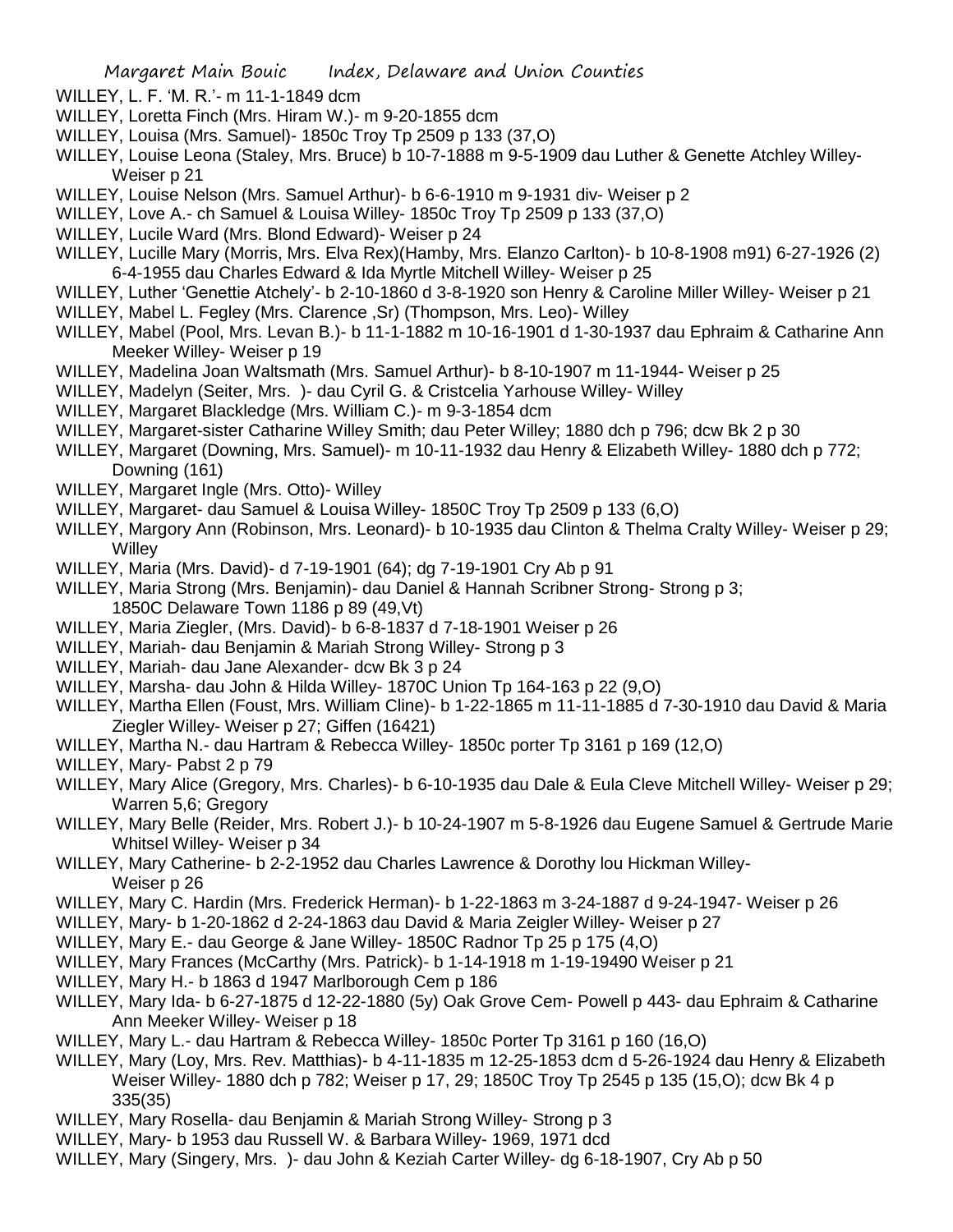- WILLEY, Mary(Whitney, Mrs. )-dau Eddie & Ruth Amelia Fleming Willey-dcc Isabelle Willey Tobey 1
- WILLEY, Mary- dau William & Elizabeth Willey- 1850C Berkshire Tp 150 p 15 (4/12,O)
- WILLEY, Maude R. McKeever (Mrs. Waitman W.)- m 12-24-1871 ucm 5034
- WILLEY, M. (Mrs. B. F.)- dcg p 7
- WILLEY, Melissa (Hills, Mrs. James H.)- d 1875 dg 4-15-1898 Cry Ab p 152; resolution of condolence 6-24- 1898, Cry Ab p 188
- WILLEY, Minnie Mitchell (Mrs. Frank)- 1880 dch p 782
- WILLEY, Minnie (Peak, Mrs. Richard)- dau Isaac & Elizabeth Orsborn Willey- Schultz p 7
- WILLEY, M. R. 'L. F.'- m 11-1-1849 dcm
- WILLEY, Myrta Price (Mrs. Walter)- b 1-23-1881 m 11-12-1903 d 9-18-1962- Weiser p 18; Willey
- WILLEY, Nancy (Singery, Mrs. Thomas)- dau John & Keziah Caarter Willey- 1908 dch p 806; Pabst 1 p 77; dg 9-16-1913, Cry Ab p 159
- WILLEY, Nina (Courter, Mrs. )- sistr Leldy Willey- Willey
- WILLEY, Norma Jean (McKitrick, Mrs. Richard)- dau Clarence, Sr. & Mabel L. Fegley Willey- Willey
- WILLEY, Norma Louise- b 7-15-1909 d 1-31-1919 dau Eugene Samuel & Gertrude Marie Whitsel Willey-Weiser p 34
- WILLEY, Ola/Olga- d 12-15-1889 (13-3-8) Radnor Cem- Powell p 216 dau Isaac & Elizabeth Orsborn Willey-Schultz p 6; dg 12-19-1905 Cry Ab p 169
- WILLEY, Opal Myrtle (Cochran, Mrs. Hugh L.)- b 6-12-1901 m 12-26-1928 dau Charles Edward & Ida Myrtle Mitchell Willey- Weiser p 24
- WILLEY, Ora- ch Isaac & Elizabeth Orsborn Willey- Schultz p 6
- WILLEY, Osie Gale (Dye, Mrs. )- b 3-8-1896 dau Frank M. & Eva J. Willey- Weiser p 26
- WILLEY, Otto 'Margaret Ingle'- parents of Vaughn W. Willey- Willey
- WILLEY, Pamel (Zupon, Mrs. )- dau Clarence N. Willey- Willey
- WILLEY, Patsy (Mrs. Clarence)- 1969, 1971 dcd
- WILLEY, Paul Edward- b 1938 son Clinton & Thelma Cralty Willey- Weiser p 29; Willey
- WILLEY, Pearl Risher (Mrs. Leldy)- dg 12-1-1916 Cry Ab p 109; dau Sabsorse Risher
- WILLEY, Dr. Perry W. 'Eva G.'- d 8-1953 (80) son John & Keziah Carter Willey- 1908 dch p 367, 475, 805, 806; Pabst 1 p 77; Fowler p 100, 113; 1976 dch p 117, 296; dg 6-18-1907 Cry Ab p 50; dg 9-16-1913, Cry Ab p 59; dg 8-13-1953
- WILLEY, Peter 'Eve Diehl'- dcq MVS 28; Weiser p 16; dcw Bk 2 p 30; 1835 mdn p 63 #104 p 116 Troy Tp
- WILLEY, Philemon- son Hartram & Rebecca Willey 1850C Porter Tp 3161 p 169 (18,O)
- WILLEY, Preston Eugene- b 1-16-1915 d 11-13-1915 son Eugene Samuel & Gertrude Marie Whitsel Willey-Weiser p 34
- WILLEY, Rebecca (Mrs. Hartram)- 1850C Porter Tp 3161 p 169 (55,Pa)
- WILLEY, Rhoda- 1869 wsc Pabst 8 p 22
- WILLEY, Rhoda J. Cunningham (Mrs.Ethan A.)- m 10-9-1856 dcm
- WILLEY, Richard Lee 'Elsie Coleen Miller'- b 12-30-1928 m 6-2-1957 son Cash Wilbur & Frances Faye Jones Willey- Weiser p 22
- WILLEY, Richard- son Ruth Vaughn Willey- Maugans Anc p 190
- WILLEY, Robert Arthur 'Harriet Ann Nippert'- b 11-30-1905 son Arthur J. & Sally Birch Willey- Weiser p 33
- WILLEY, Robert- son Otto & Margaret Ingle Willey- Willey
- WILLEY, Robert T.- son Vaughn W. & Jean Braun Willey- Willey
- WILLEY, Robyn Lea- b 3-29-1958 dau Richard Lee & Elsie Coleen Miller Willey- Weiser p 22
- WILLEY, Rosanna Penser (Mrs. Hiram)- m 10-1-1850 dcm
- WILLEY, Rozella (Whitney, Mrs. )- dau Edward Willey- Willey
- WILLEY, Russell W. 'Barbara S.'- 1961, 1969, 1971, 1980 dcd
- WILLEY, Ruth Amelia Fleming (Mrs. Eddie/ Howard)- b 9-7-1896 m 11-17-1914 d 4-22-1954 dau Wilbur Isaac
	- & Effie O'Dessa Mason Fleming- Schultz p 7; dcc Isabelle Willey Tobey 3
- WILLEY, Ruth (Case. Mrs. Herbert F.)- dau Walter C. Willey- Willey
- WILLEY, Ruth Vaughn (Mrs. )- dau Walter & Mina E. Chase Vaughn- Maugans Anc p 190
- WILLEY, S.- 1880 dch p 536
- WILLEY, Sally Birch (Mrs. Arthur J.)- m 6-21-1899 d 6-24-1958- Weiser p 33
- WILLEY, Sally Jane- b 12-29-1944 dau Robert Arthur & Harriet Ann Nipperet Willey- Weiser p 33
- WILLEY, Samuel- 1880 dch p 536; wsc Grah p 36; 1908 dch p 26, 374, 805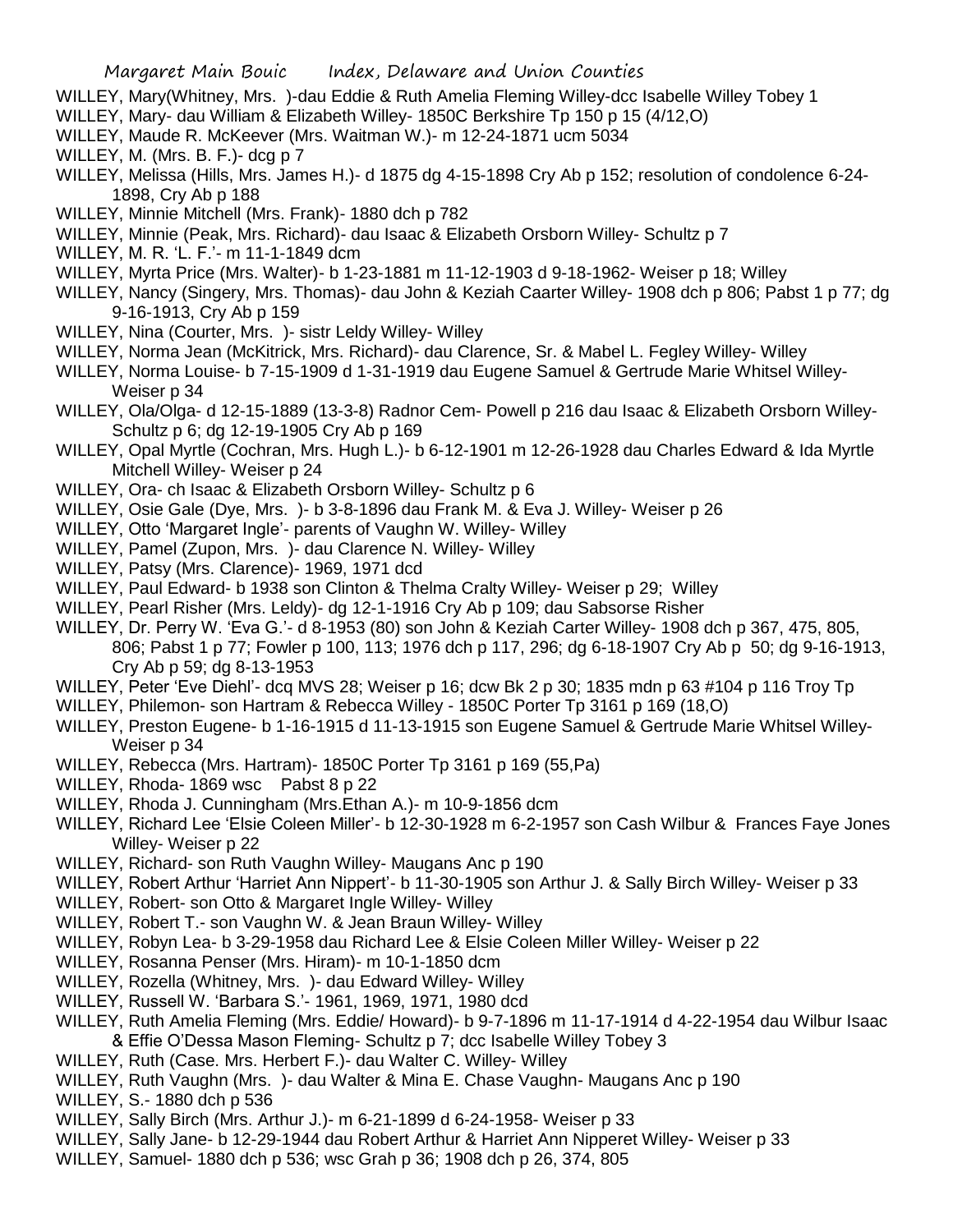Margaret Main Bouic Index, Delaware and Union Counties

- WILLEY, Samuel Arthur 'Louise Nelson''Madelina Joan Waltemath'- b 11-15-1906 m(1) 9-1931 m(2) 11-1944 son Charles Edward & Ida Myrtle Mitchell Willey- Weiser p 25; hadc p 56; 1850C Troy Tp 2509 p 133 (38,O); 1835 men p 62 #103 p 116 Troy Tp
- WILLEY, Samuel 'Eloiza Pool'- m 5-5-1835 dcm
- WILLEY, Samuel 'Eliza Silverwood'- dg 9-4-1900 Cry Ab p 33; dg 3-8-1904, Cry Ab p 225, 231
- WILLEY, Samuel- funeral of Mrs. Elizabeth Silverwood at his home dg 3-1-1909, Cry Ab p 228; pallbearer for Mrs. Margaret Downing- dg 11-5-1912 Cry Ab p 166
- WILLEY, Samuel 'Ellen E. Silverwood'- b 2-19-1844 m 3-25-1869 d 1-18-1922 son Henry & Elizabeth Weiser Willey- 1880 dch p 781; dumch p 499; Weiser p 16, 33; Powell p 90- 1850C Troy Tp 1545 p 135 (7,O); dcw Bk 4 p 335(35)
- WILLEY, Samuel- son Peter Willey- dcw Bk 2 p 30; 1880 dch p 796
- WILLEY, Sarah (Curren, Mrs. Nemiah)- b 2-24-1817d 7-8-1864 Westfield Baptist Cem,Powell p 353
- WILLEY, Sarah J. (Coleman, Mrs. Absalom)- 1880 dch p 789
- WILLEY, Sarah- dau Samuel & Louisa Willey- 1850C Troy Tp 2509 p 133 (9,O)
- WILLEY, Sarah- dau Peter Willey- dcw Bk 2 p 30
- WILLEY, ----Starr (Mrs. Professor)- d 2-21-1885 (55) Mt. Vernon, sister N. U. & M. L. Starr- dg 3-5-1885, Cry Ab p 106
- WILLEY, Shirley Louise (Umstead, Mrs. Burt F.)- b 12-2-1934 m 9-29-1956 dau Samuel Arthur & Louise Nelson Willey- Weiser p 25
- WILLEY, Stephen Arthu- b 1-1-1941 son Robert Arthur & Harriet Ann Nippert Willey-Weiser p 33
- WILLEY, Susan C. (Mrs. William Henry)- b 1-8-1857 d 8-22-1941- Weiser p 21
- WILLEY, Susie (Houseworth, Mrs. Daniel)- sister Leldy Willey- Schultz p 8
- WILLEY, Terry Lynn- b 9-8-1946 ch Carl Raymond & Hazel Lou Reosomger Willey- Weiser p 27
- WILLEY, Thelma Cralty (Mrs. Clinton)- b 1909- Weiser p 29; Willey
- WILLEY, Thomas- b 5-28-1849 d 6-25-1881 Radnor Cem, Powell p 229- son George & Jane Willey- 1850C Radnor Tp 25 p 175 (1,O)
- WILLEY, Thomas- 1880 dch p 629, 535; 1908 dch p 134' dcw Bk 2 p 30 son Peter Willey- 1835 men p 62 # 102 p 116 Troy Tp
- WILLEY, Vaughn W. 'Jean Braun'- b 8-26-1916 m 10-27-1945 Ky d 10-21-1997 (81) Prospect Cem- son Otto & Margaret Ingle Willey- Willey
- WILLEY, Verena Gertrude (Rutherford, Mrs. Walter G.)- b 7-15-1891 m 1-12-1911 d 7-18-1939 dau Ephraim & Catharine Ann Meeker Willey- Weiser p 20
- WILLEY, Vicki A. Chandler (Mrs. Eric E.)- Willey; dau Ivan Chandler; 1981, 1983 ucd
- WILLEY, Victoria (King, Mrs. )- dau Ephraim & Catherine Siegfried Willey- dg 3-26-1912, Cry Ab p 112
- WILLEY, Waitman W. 'Maude R. McKeever'- m 12-24-1871 ucm 5034; Pabst Pioin II p 188, 196; 1835 men p 57 # 3 p 106 Trenton Tp
- WILLEY, Wakeman- son John & Hulda Willey- 1870C Union Tp 164-163 p 22 (25,O)
- WILLEY, Walter C. d 11-16-1968 (86) Union Cem. Columbus- Willey
- WILLEY, Walter- son Clarence Willey- Willey
- WILLEY, Walter 'Helen Catherine Foster'- Willey; 1961 dcd
- WILLEY, Walter Herbert- b 7–26-1907 son Arthur J. & Sally Buck Willey- Weiser p 33
- WILLEY, Walter 'Myrta Price'- b 8-2-1878 m 11-12-1903 d 8-22-1857 son Ephraim & Catharine Meeker Willey-Weiser p 18; 1880 dch p 782; dg 3-26-1912, Cry Ab p 112; dg 1-10-1913 Cry Ab p 4
- WILLEY, Waurena Bardebaban (Mrs. Eugene Birch)- Weiser p 33
- WILLEY, W. C.- 1969 dcd
- WILLEY, William- brother Catharine Willey Smith- 1880 dch p 796
- WILLEY, William C. 'Elizabeth Sherman'- m 1-4-1849 dcm; 1850C Berkshire Tp 150 p 15 (26,O)
- WILLEY, William C. 'Margaret Blackledge'- m 9-3-1854 dcm
- WILLEY, William Henry 'Susan C.'- b 5-8-1856 son Henry & Caroline Miller Willey- Weiser p 21
- WILLEY, Willie Oneta Hefner (Mrs. John Henry)- b 7-24-1907 m 12-26-1928- Weiser p 24
- WILLEY, Wilma Genevieve (Brown, Mrs. Ray. Leon)(Morris, Mrs. John Allen)- b 1-26-1911 m(1) 10-6-1935 (2)
- 3-16-1947 dau Charles Edward & Ida Myrtle MitchellWilley- Weiser p 26
- WILLEY, Winifred Margaret (Farmer, Mrs. John Oscar) b 11-21-1893 m 6-10-1913 dau Charles Edward & Ida Myrtle Mitchell Willey- Weiser p 23